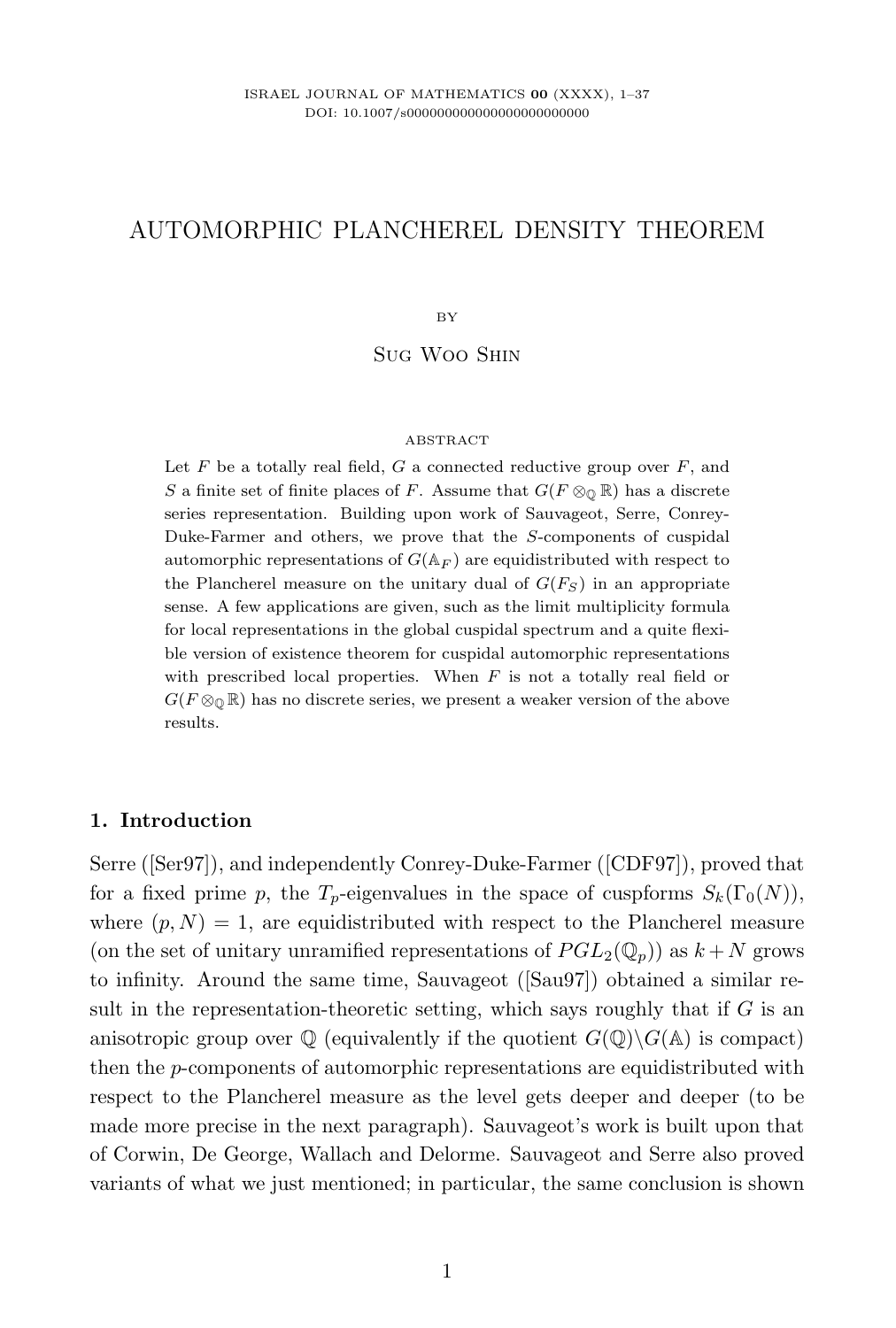to hold if one considers finitely many places simultaneously instead of a single prime p. Unfortunately the generalization has not been worked out to our knowledge,<sup>1</sup> by either Sauvageot or others, even though he apparently had a plan to carry it out in the case of noncompact quotients more than ten years ago ([Sau97, p.153]). The modest goal of our paper is to extend the intrinsically beautiful results of Sauvageot and Serre to a reasonably general setting and to exhibit a few useful applications. Let us mention at the outset that the representation-theoretic formulation of the problem in our paper is strongly influenced by Sauvageot's work.

In order to describe our results more precisely, we introduce some notation. Let G be a connected reductive group over  $\mathbb Q$  and S a finite nonempty set of finite primes. (Our discussion will remain valid when  $\mathbb Q$  is replaced with any totally real field. See below.) Let  $A_{G,\infty}$  denote the connected real group coming from a maximal Q-split torus in the center of  $G$  (§2.1). For a technical reason (cf. Remark 4.1), we assume that the Q-rank of the latter torus is the same as the R-rank of the maximal R-split torus in the center of  $G\times_{\mathbb{Q}}\mathbb{R}$ . Denote by  $G(\mathbb{Q}_S)$ the unitary dual of  $G(\mathbb{Q}_S) = \prod_{v \in S} G(\mathbb{Q}_v)$  equipped with Fell topology. The Plancherel measure  $\hat{\mu}_S^{\text{pl}}$  is defined on  $\widehat{G(\mathbb{Q}_S)}$ , depending (up to a scalar) on the choice of a Haar measure on  $G(\mathbb{Q}_S)$ . Let  $d(G_{\infty})$  denote the cardinality of (any) real discrete L-packet of  $G(F_{\infty})$  (§2.4). Fix an irreducible (finite dimensional) algebraic representation  $\xi$  of G over  $\mathbb C$ . Given an open compact subgroups  $U \subset G(\mathbb{A}^{S,\infty})$ , define

$$
\widehat{\mu}_{U,\xi} := \frac{1}{\text{vol}(G(\mathbb{Q})A_{G,\infty}\backslash G(\mathbb{A})) \cdot \dim \xi} \sum_{\pi_S^0} m_{\text{cusp}}(\pi_S^0; U, \xi) \cdot \delta_{\pi_S^0}.
$$

where  $\delta_{\pi_S^0}$  is the dirac delta measure supported on  $\pi_S^0$ , and  $m_{\text{cusp}}(\pi_S^0; U, \xi)$ counts (up to scaling by the volume of U) the multiplicity of  $\pi_S^0$  in the space of  $\xi$ -cohomological cuspidal automorphic representations of  $G(\mathbb{A})$  with level U (outside  $S \cup \{\infty\}$ ). The reader should not worry about the appearance of dim  $\xi$ , which represents the total Plancherel mass of  $\xi$ -cohomological representations at  $\infty$ . (See Remark 3.9.)

<sup>1</sup> While this paper was being written, we learned from Blasius that Margaret Upton and he were writing up a result in a similar direction for some particular groups or with a simplifying hypothesis at a finite place. On the other hand, a few people informed us that Sarnak (e.g. [Sar87]) had considered the problem well before the results of Serre, Conrey-Duke-Farmer and Sauvageot.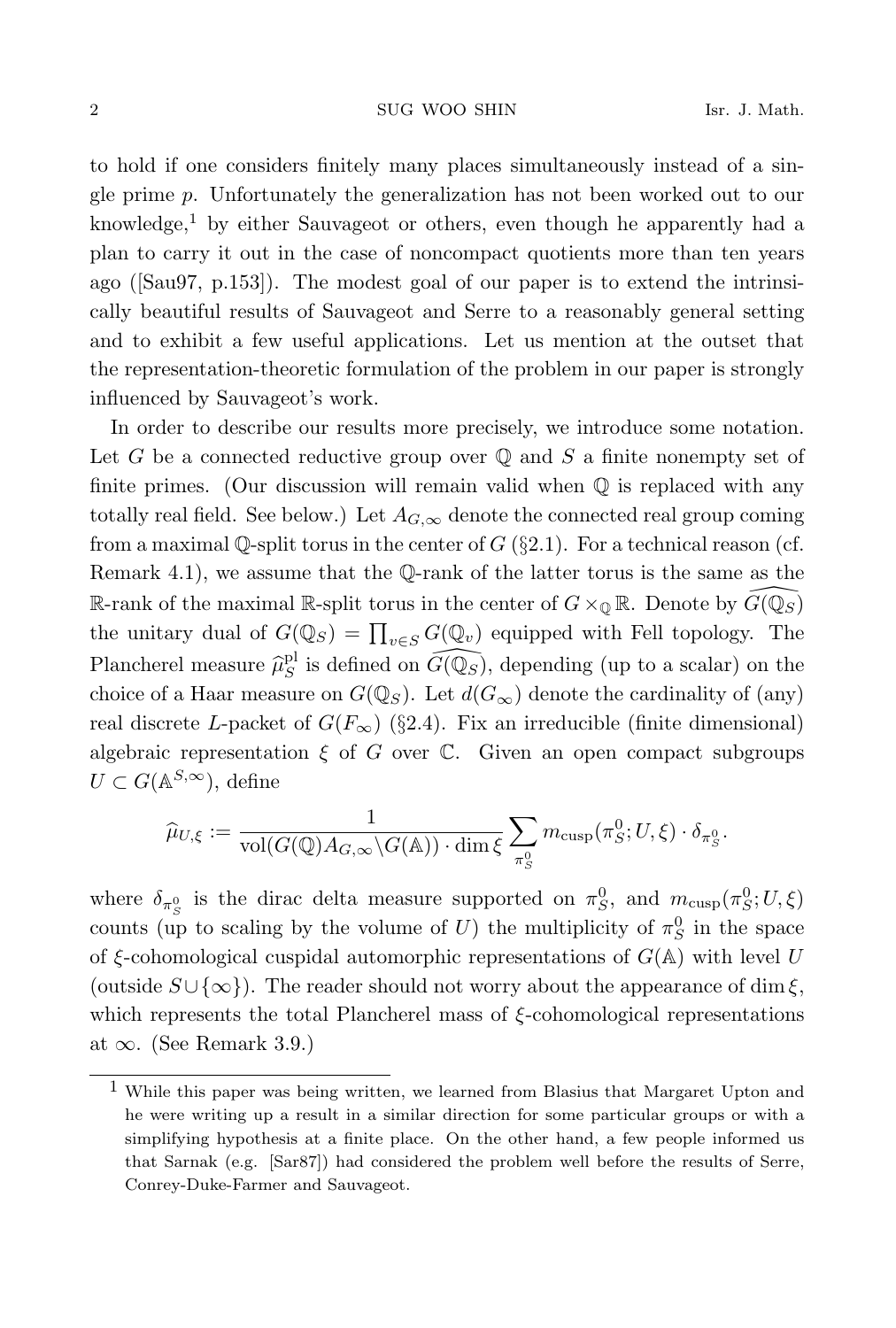We are going to evaluate measures at functions in  $\mathscr{F}(\widehat{G}(\mathbb{Q}_{S}))$  (Definition 2.1), which is a reasonable space of  $\hat{\mu}_S^{\text{pl}}$ -measurable functions on  $\widehat{G(\mathbb{Q}_S)}$ . Thanks to Sauvageot's density theorem ([Sau97, Thm 7.3]), it is known that the trace map from the Hecke algebra  $C_c^{\infty}(G(\mathbb{Q}_S))$  to  $\mathscr{F}(\widehat{G(\mathbb{Q}_S)})$  has dense image (in the sense of Proposition 2.5). Our main result is

THEOREM 1.1: (Theorem 4.4, Theorem 4.11) Suppose that  $G(\mathbb{R})$  has a discrete series representation. Let  $\widehat{f}_S \in \mathscr{F}(\widehat{G(\mathbb{Q}_S)})$ .

(i) Fix  $\xi$ . If  $U_n \to 1$  as  $n \to \infty$  in the sense of Definition 3.1 then

$$
\lim_{n\to\infty}\widehat{\mu}_{U_n,\xi}(\widehat{f}_S)=\widehat{\mu}_S^{\text{pl}}(\widehat{f}_S).
$$

(ii) Fix U. Assume that the center of G is trivial. If  $\xi_n \to \infty$  as  $n \to \infty$ in the sense of Definition 3.5 then

$$
\lim_{n\to\infty}\widehat{\mu}_{U,\xi_n}(\widehat{f}_S)=\widehat{\mu}_S^{\text{pl}}(\widehat{f}_S).
$$

(Both sides in the above equalities assume finite values.)

The above theorem is the precise version of the equidistribution property we alluded to earlier, namely that the  $S$ -components of  $\xi$ -cohomological discrete automorphic reprsentations are equidistributed with respect to  $\widehat{\mu}_{S}^{\text{pl}}$  on  $\widehat{G(\mathbb{Q}_S)}$ . The condition on  $G(\mathbb{R})$  in the theorem is satisfied, for instance, when G is a unitary, symplectic or orthogonal group, but not when  $G = GL_n$  for  $n > 2$ . (See a comment below for what we can do without any assumption on  $G(\mathbb{R})$ .)

There are three main ingredients in the proof of (i): the trace formula, the Plancherel formula and Sauvageot's density theorem. By the density theorem, the proof is reduced to the case when  $\hat{f}_S$  comes from the Hecke algebra, or more precisely when  $\widehat{f}_S$  is equal to  $\widehat{\phi}_S : \pi_S \mapsto \text{tr } \pi_S(\phi_S)$  for some  $\phi_S \in C_c^{\infty}(G(\mathbb{Q}_S))$ . The main part of the proof is to show that the geometric side of the trace formula is dominated by the orbital integral on the identity element. Namely, if  $\phi = \phi^S \cdot \phi_S$  is a test function on  $G(A)$  then the geometric side is asymptotically equal to  $\phi(1)$  multiplied by the volume of  $G(\mathbb{Q})A_{G,\infty}\backslash G(\mathbb{A})$ . By the Plancherel formula,  $\phi(1)$  is nothing other than  $\phi^S(1) \cdot \hat{\mu}_S^{\text{pl}}(\hat{\phi}_S(1))$ . From this it is not hard to deduce that

$$
\lim_{n\to\infty}\widehat{\mu}_{U_n,\xi}(\widehat{\phi}_S)=\widehat{\mu}_S^{\text{pl}}(\widehat{\phi}_S).
$$

The strategy outlined above seems to have been well-known. Our minor contribution is to make the asymptotic argument work in the case of noncompact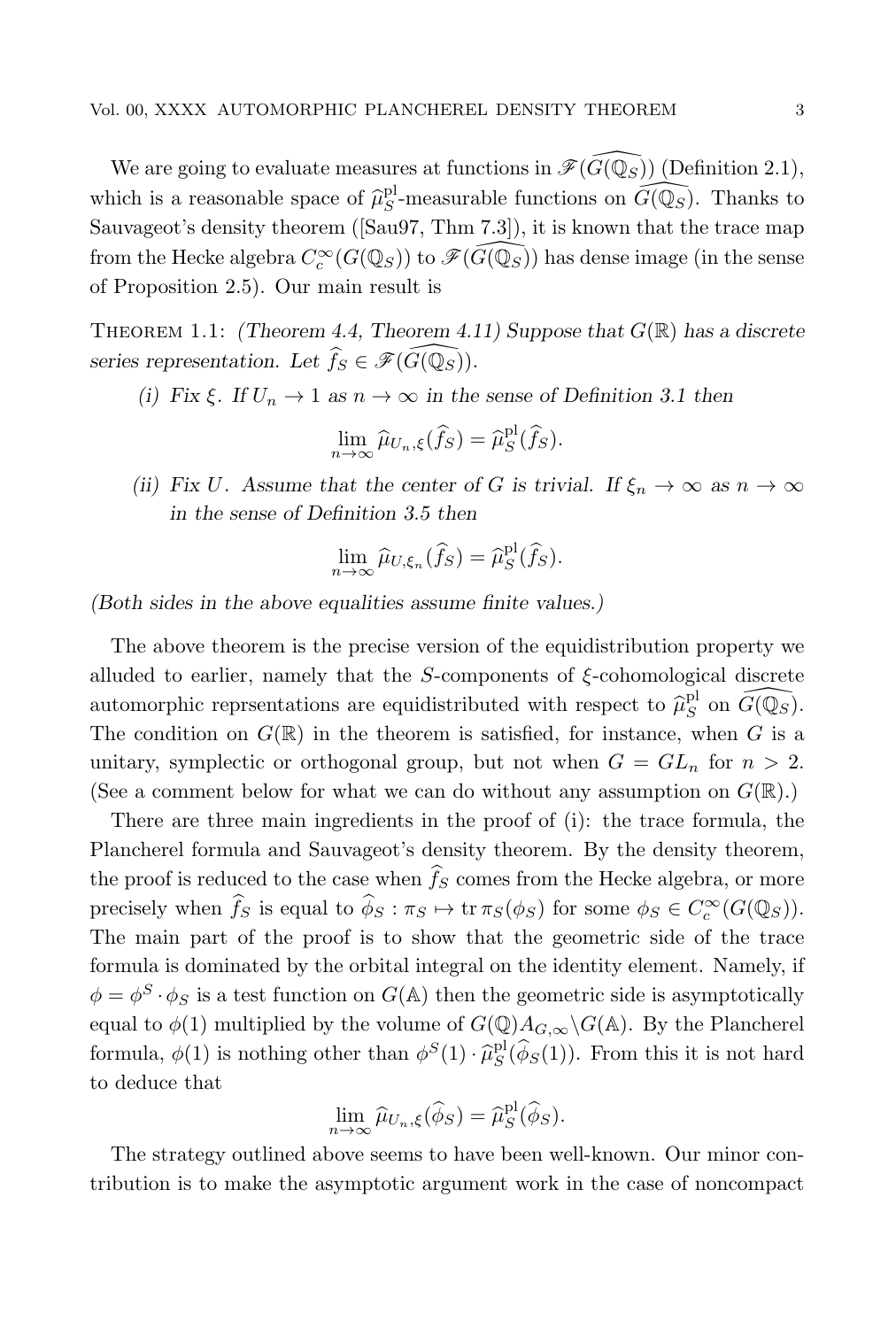quotients, when we restrict ourselves to cohomological representations at infinite places. Once a suitable formulation is set up, the proof often proceeds on its own momentum.

The proof of (ii) is similar to that of (i) but requires additional input, most notably the character formula for finite dimensional representations of reductive Lie groups and some facts on stable discrete series characters. To our knowledge, (ii) was treated in the literature only in the case of elliptic modular forms ([Ser97]), although we believe that experts have known such a result for some time. Recently Chenevier and Clozel ([CC09]) studied the effect of sending the parameter  $\xi$  to infinity in the trace formula but did not consider the distribution problem for local components.

We assume in the theorem that  $G(\mathbb{R})$  has a discrete series representation, since it allows us to use the so-called Euler-Poincaré function associated with  $\xi$  in the trace formula. The Euler-Poincaré function not only singles out  $\xi$ -cohomological representations but also simplifies the trace formula so that we need not resort to the simple trace formula of Deligne and Kazhdan. In particular, for the purpose of Theorem 1.1, we do not restrict ourselves to automorphic representations which are square-integrable or supercuspidal at some finite place. Finally, it is worth noting that the exact analogues of the previous two theorems are true if the base field Q is replaced with a totally real field.

If the base field is an arbitrary number field or if the existence of discrete series at  $\infty$  is no longer assumed, we have an analogous result in a weaker form. Refer to §4.3 for details.

Let us mention a few implications of our theorem for automorphic representations. The following corollary is deduced from the proof of Theorem 1.1.(ii).

COROLLARY 1.2: (Theorem 5.8) Suppose that  $G(\mathbb{R})$  has a discrete series and that G has trivial center. Let  $\widehat{U}$  be a  $\widehat{\mu}_{S}^{\text{pl}}$ -regular relatively quasi-compact subset of  $\widehat{G(\mathbb{Q}_S)}$  such that  $\widehat{\mu}_S^{\text{pl}}(\widehat{U}) > 0$ . Let  $\xi$  be as before. Then there exist (infinitely many isomorphism classes of) cuspidal automorphic representations  $\pi$  of  $G(\mathbb{A})$ such that

- $\pi^{S \cup \{\infty\}}$  is unramified,
- $\pi_S \in \widehat{U}$ ,
- $\pi_{\infty}$  is a discrete series representation.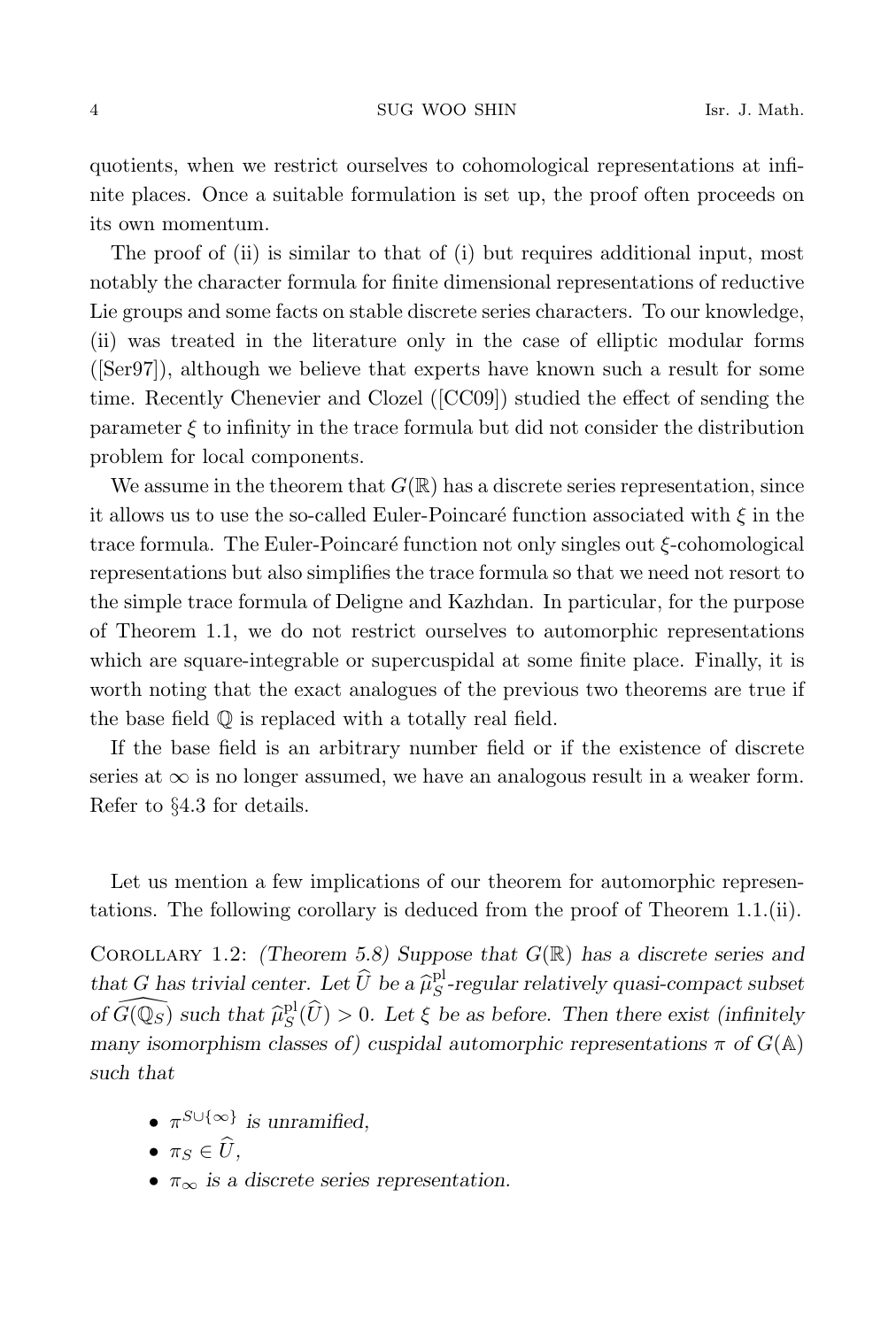The set  $\hat{U}$  prescribes a local condition on  $\pi_{S}$ . For instance,  $\pi_{S}$  may be required to belong to a particular Bernstein component (see [BD84] for this notion). A qualitative interpretation of the corollary is that a cuspidal automorphic representation with prescribed local properties exists whenever the local property is satisfied by a set of positive Plancherel measure at each place. As a special case of Corollary 1.2, when G is a split group over  $\mathbb Q$  (without assuming the center of  $G$  to be trivial), there exist infinitely many cuspidal automorphic representations of  $G(\mathbb{A})$  which are unramified everywhere and discrete series at  $\infty$ . See  $\S$ §5.2-5.3 for variants of Corollary 1.2. When G is a unitary group, variants of Corollary 1.2 can be combined with the quadratic base change (e.g. [Lab]) and the construction of Galois representations (e.g. [Shia], [CH]) to produce (global) Galois representations with prescribed local conditions (such as local inertia types).

Another application of Theorem 1.1 is a limit multiplicity formula. See §5 for detailed discussion and §6 for an example in the case of Hilbert modular forms. Note that the limit multiplicity formula for discrete series representations at finite places (cf. [Clo86, §4]) is a special case of our result when the local condition (prescribed by  $\widehat{U}$ ) consists of only one element which is a discrete series. For a discrete series at an infinite place (in which case the limit multiplicity formula is due to De George, Wallach, Clozel, Rohlfs-Speh, Savin and others), our formula is weaker in that we count the limit multiplicity not for each discrete series but for a discrete L-packet as a whole.

In fact our initial motivation for this work was to prove Corollary 1.2 or its variants, stronger than similar results in the literature. It is a fruitful problem to find a cuspidal (and non-endoscopic, if needed) automorphic representation whose local component is close to any given local representation (e.g. in the same Bernstein component) while maintaining enough control at the other places. The solution of this type of problem seems almost unavoidable when one wishes to use a global method to prove a local result.<sup>2</sup> One can appeal to the limit multiplicity formulas cited above when the local representation is a discrete series, but few results have been available in the general case (for a large class of reductive groups). To our knowledge [CC09, Thm 1.3] has been among the best results so far in the non-discrete series case.

<sup>&</sup>lt;sup>2</sup> In fact the author encountered this problem in the computation of the cohomology of local moduli spaces ([Shib]), and gave a solution by a somewhat different use of the trace formula. See section 3 of that article.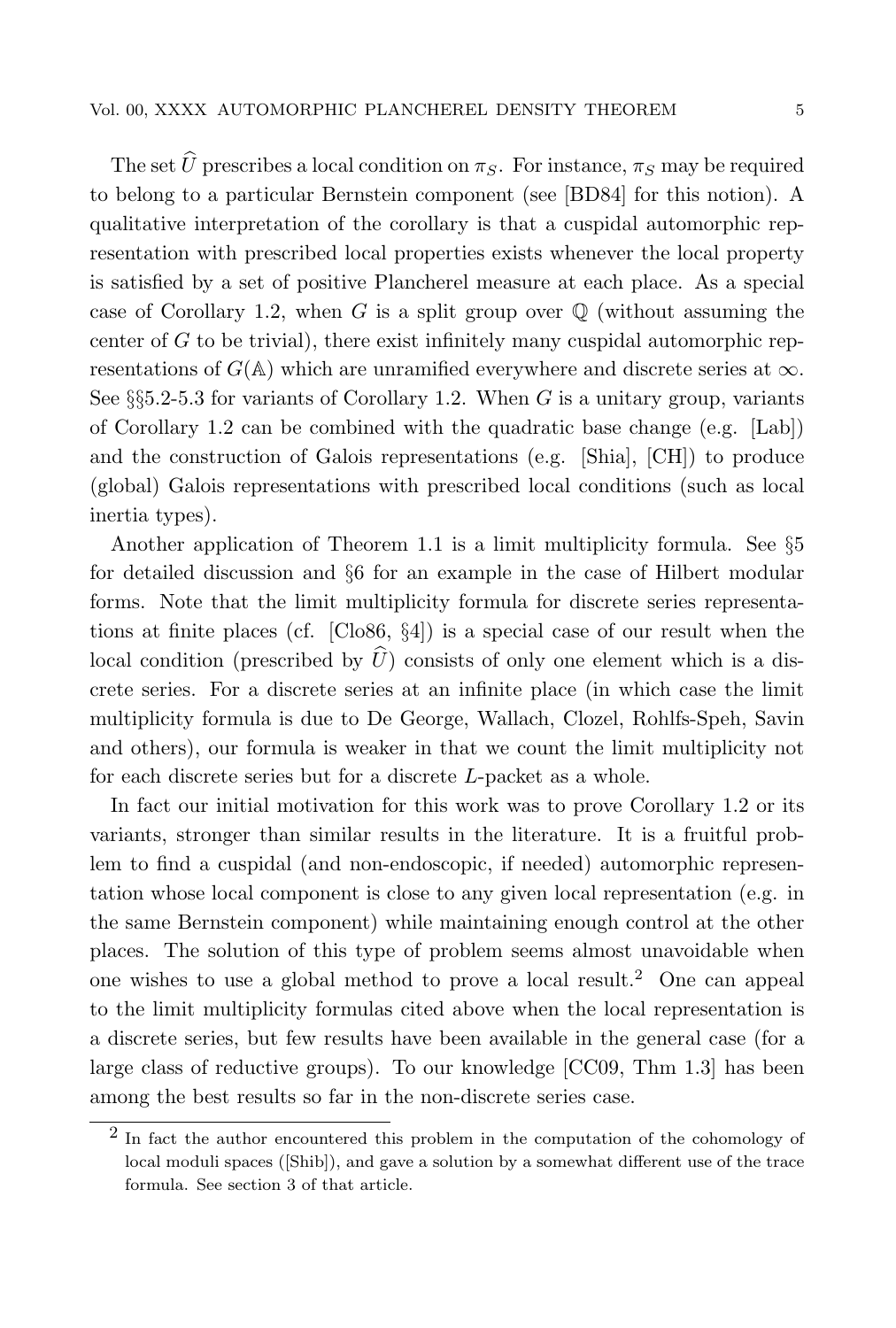Finally we ought to apologize to the reader that we have not strived for maximum generality. Besides our inability, the reason is that the results of this paper can be kept at a reasonable technical difficulty and still seem to suffice for various arithmetic applications. One could compute the contribution from an individual ξ-cohomological discrete series, rather than from all ξ-cohomological representations as we do here, if one works more diligently with the trace formula using pseudocoefficients for discrete series in place of Euler-Poincaré functions.<sup>3</sup> On the other hand, one could try to prove the full version of Theorem 1.1 without any assumption on  $G(\mathbb{R})$ .

### Acknowledgments

I am very grateful to Laurent Clozel and Benedict Gross for bringing my attention to the papers of Sauvageot and Serre, respectively. I owe them the very existence of the paper. Gross also pointed me to his recent paper ([Gro]), which was helpful in writing §6.2. I thank Don Blasius, Wee Teck Gan, Michael Harris, Guy Henniart, Stephen D. Miller and Richard Taylor for very helpful discussions. Miller pointed out the paper [CDF97], which I missed in an earlier draft by mistake. It is my pleasure to acknowledge that this work was first conceived when I was visiting Jussieu and Orsay in October 2009. I thank them for their incredible hospitality. Finally, I appreciate the referees for their careful readings and many helpful suggestions.

### 2. Preliminaries

We advise that the reader skip to  $\S 4$  and use  $\S 2$  and  $\S 3$  as references. Most basic notations are introduced in §2.1 and §2.4.

## 2.1. NOTATION AND CONVENTION.

- $F$  is a number field.
- $\mathcal{V}_F$  (resp.  $\mathcal{V}_F^{\infty}$ ) is the set of all (resp. finite) places of F.
- S is a nonempty finite subset of  $\mathcal{V}_F$  (often  $S \subset \mathcal{V}_F^{\infty}$ ).
- $F_S := \prod_{v \in S} F_v$ ,  $F_\infty := F \otimes_{\mathbb{Q}} \mathbb{R}$ .
- $\mathbb{A}_F^S := \prod_{v \in \mathcal{V}_F \backslash S}' F_v, \, \mathbb{A}_F^{S, \infty} := \prod_{v \in \mathcal{V}_F^\infty \backslash S}' F_v.$
- $G$  is a connected reductive group over  $F$ .

<sup>3</sup> One of the referees made an insightful suggestion that one should be able to do this by using the technique of Axel Ferrari ([Fer07]) and showing that the endoscopic contribution is negligible.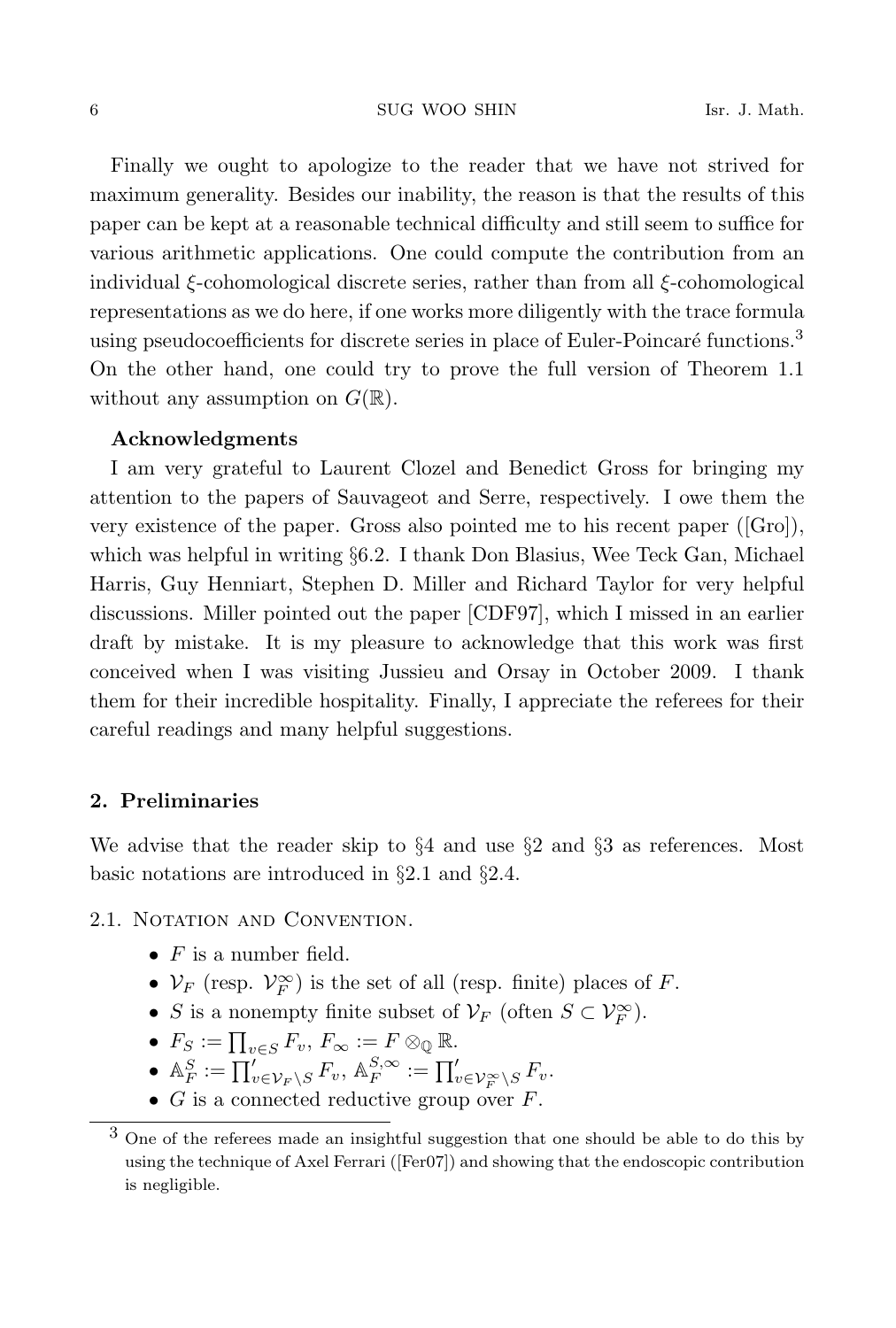- $C_c^{\infty}(G(\mathbb{A}_F^{S,\infty}))$  is the space of locally constant compactly supported  $\mathbb{C}\text{-valued functions on } G(\mathbb{A}_F^{S,\infty})$ . Similarly  $C_c^{\infty}(G(F_S))$  is defined.
- $\widehat{G}(F_S)$  is the unitary dual of  $G(F_S)$  equipped with Fell topology ([Fel60]).
- $\widehat{\mu}_{S}^{\text{pl}}$  is the Plancherel measure on  $\widehat{G(F_S)}$ .
- $\phi_S$  usually denotes a function in  $C_c^{\infty}(G(F_S))$ .
- $\phi_S$  is the function on  $G(F_S)$  associated to  $\phi_S$  which is given by  $\pi_S \mapsto$  $tr \pi_S(\phi_S)$ .
- $\hat{f}_S$  denotes a  $\hat{\mu}_S^{\text{pl}}$ -measurable function on  $\widehat{G(F_S)}$  (there need not be a function  $f_S$ ).
- $Z(G)$  is the center of G.
- $A_G$  is a maximal Q-split torus in the center of  $\text{Res}_{F/\mathbb{Q}}G$ , and set  $A_{G,\infty} := A_G(\mathbb{R})^0.$

If M is a Levi subgroup of G over  $F_S$ , and  $\pi$  is an irreducible smooth representation of  $M(F_S)$ , we write n-ind $_M^G(\pi)$  for the normalized parabolic induction (when the choice of the parabolic subgroup does not matter). For a continuous (quasi-)character  $\chi : A_{G,\infty} \to \mathbb{C}^{\times}$ , define  $L^2(G(F) \backslash G(\mathbb{A}_F), \chi)$  as the space of C-valued functions on  $G(\mathbb{A}_F)$  which are square-integrable modulo  $A_{G,\infty}$  and transform under  $A_{G,\infty}$  by  $\chi$ . The space  $L^2(G(F) \backslash G(\mathbb{A}_F), \chi)$  is equipped with an action of  $G(\mathbb{A}_F)$  via right translation. There are discrete and cuspidal subspaces in  $L^2(G(F)\backslash G(\mathbb{A}_F), \chi)$  which are stable under the action of  $G(\mathbb{A}_F)$ .

$$
L^2_{\text{cusp}}(G(F)\backslash G(\mathbb{A}_F),\chi) \subset L^2_{\text{disc}}(G(F)\backslash G(\mathbb{A}_F),\chi) \subset L^2(G(F)\backslash G(\mathbb{A}_F),\chi)
$$

For an irreducible admissible representation  $\pi$  of  $G(\mathbb{A}_F)$ , we often write  $\pi_{\infty}$  for the infinite component  $\otimes_{v|\infty}\pi_v$ . The multiplicity of  $\pi$  in  $L^2_{disc}(G(F)\backslash G(\mathbb{A}_F),\chi)$ (resp.  $L^2_{\text{cusp}}(G(F) \backslash G(\mathbb{A}_F), \chi)$ ) is denoted by  $m_{\text{disc}}(\pi)$  (resp.  $m_{\text{cusp}}(\pi)$ ).

2.2. CHOICE OF HAAR MEASURES. By choosing Haar measures  $\mu_v$  on  $G(F_v)$ for each  $v \in V_F$  such that  $\mu_v$  assigns volume 1 to a hyperspecial subgroup for almost all v, we form a measure  $\mu := \prod_{v \in \mathcal{V}_F} \mu_v$  on  $G(\mathbb{A}_F)$ . By giving the point-counting measure on  $G(F)$  and the Lebesgue measure on  $A_{G,\infty}$ , we get the quotient measure  $\overline{\mu}$  on  $G(F)A_{G,\infty}\backslash G(\mathbb{A}_F)$ .

In this article we will often suppose that

- (i)  $F$  is a totally real field and
- (ii)  $G(F_{\infty})$  has a discrete series representation.

In that case, we make a particular choice of  $\mu_{\infty}$ . Note that there is the socalled Euler-Poincaré measure  $\overline{\mu}_{\infty}^{\text{EP}}$  on  $G(F_{\infty})/A_{G,\infty}$ , which is a particular Haar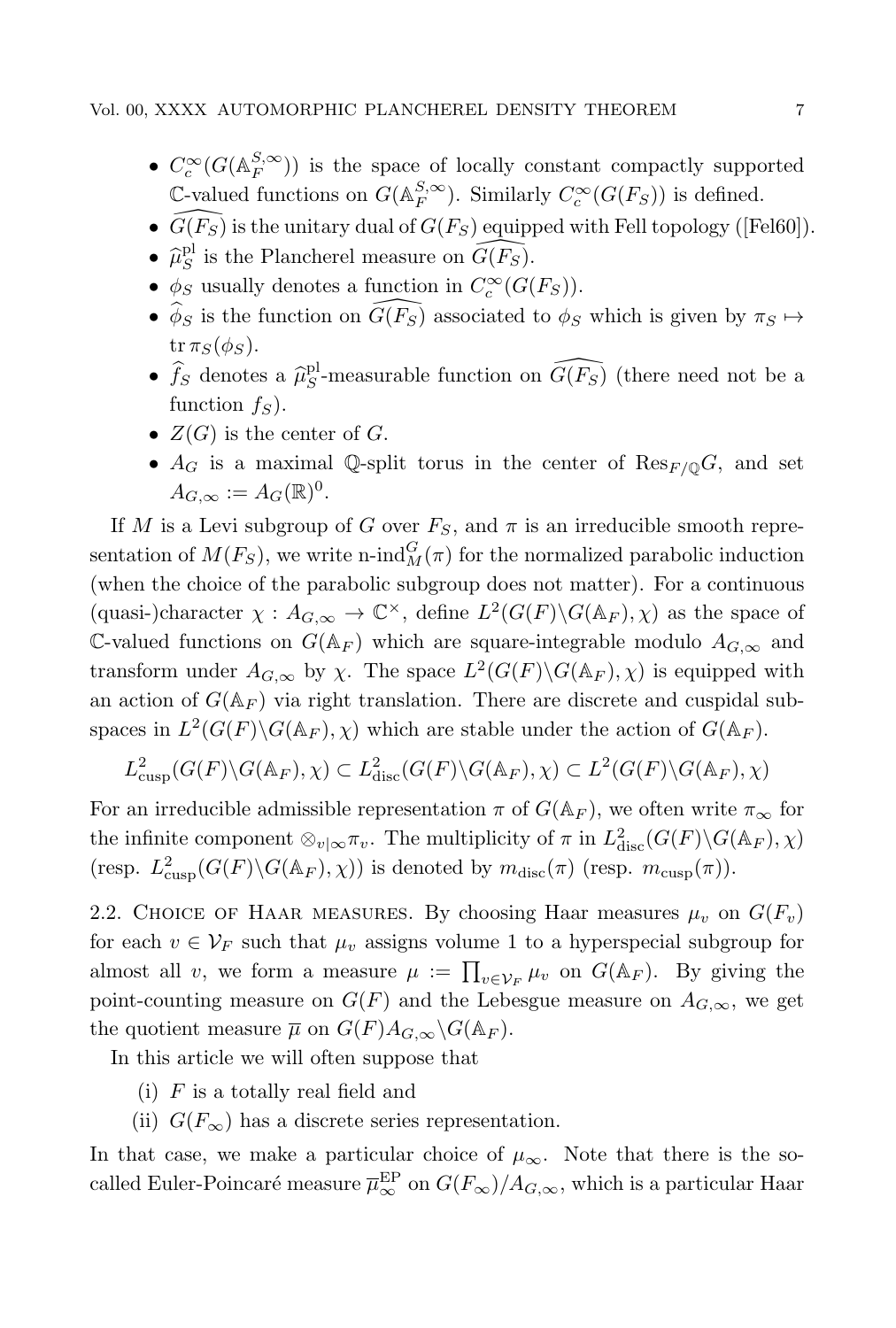measure. On the other hand,  $A_{G,\infty}$  is equipped with the usual multiplicative Lebesgue measure (as there is a natural identification  $A_{G,\infty} \simeq (\mathbb{R}_{>0}^{\times})^r$  for some  $r \in \mathbb{Z}_{>0}$ ). Define a unique Haar measure  $\mu_{\infty}^{\text{EP}}$  on  $G(F_{\infty})$  to be compatible with the above measures via the exact sequence  $1 \rightarrow A_{G,\infty} \rightarrow G(F_{\infty}) \rightarrow$  $G(F_{\infty})/A_{G,\infty} \to 1$ . Then we will always assume (when the above condition on F and  $G(F_{\infty})$  are in effect) that

$$
\mu_{\infty} = \mu_{\infty}^{\rm EP}.
$$

Sometimes we assume in addition to (i) and (ii) above that  $G$  is unramified at all finite places. (This will be considered in §6.2 for  $G = GL_2$ .) In that case, choose  $\mu_v$  for each  $v \in V_F^{\infty}$  such that a hyperspecial subgroup of  $G(F_v)$  has volume 1. Then the product measure  $(\prod_{v \nmid \infty} \mu_v) \times \mu_{\infty}^{\text{EP}}$  will be written as  $\mu^{\text{EP}}$ . Let  $\overline{\mu}^{\text{EP}}$  denote the quotient measure on  $G(F)A_{G,\infty}\backslash G(\mathbb{A}_F)$  (with respect to the measures on  $G(F)$  and  $A_{G,\infty}$  as above).

2.3. Density theorem for functions on unitary dual. We set up some notation first. As before  $G$  is a connected reductive group over  $F$ . When  $M$  is a Levi subgroup of G over  $F_S$ , let  $\Psi_u(M)$  denote the set of "unramified" unitary characters of  $M(F<sub>S</sub>)$ , which naturally has the structure of real torus. (For the precise definition, see [Wal03, p.239] where  $\Psi_u(M)$  is denoted by Im  $X(M)$ .) When  $\sigma$  is an admissible representation of  $M(F_S)$ , write n-ind $_M^G(\sigma)$  for the normalized parabolic induction. Although the semisimplification of n-ind $_M^G(\sigma)$  is well-defined, its isomorphism class depends on the choice of a parabolic subgroup. We will use this notation only when  $\operatorname{n-ind}_{M}^{G}(\sigma)$  is irreducible or when we are only interested in computing traces.

The Plancherel measure  $\hat{\mu}_S^{\text{pl}}$  is a positive Borel measure on  $\widehat{G(F_S)}$ . Note that  $\hat{\mu}_S^{\text{pl}}$  depends on a choice of a Haar measure on  $G(F_S)$ . Precisely, if the latter Haar measure is multiplied by a scalar  $c \in \mathbb{C}^{\times}$  then  $\hat{\mu}_{S}^{\text{pl}}$  is multiplied by  $c^{-1}$ . Denote by  $\mathscr{B}_{c}(\widehat{G(F_S)})$  the space of bounded  $\widehat{\mu}_{S}^{pl}$ -measurable functions  $\widehat{f}_S$  on  $\widehat{G(F_S)}$  such that the support of  $\widehat{f}_S$  has compact image in the space of infinitesimal characters via the map denoted by inf. ch. in [BDK86, 2.1]. In our paper a measure on  $\widehat{G(F_S)}$  will be viewed as a linear functional on the subspace  $\mathscr{F}(\widehat{G(F_S)})$  of  $\mathscr{B}_c(\widehat{G(F_S)})$  defined below.

Definition 2.1: Define  $\mathscr{F}(\widehat{G(F_S)})$  to be the space of functions  $\widehat{f_S} \in \mathscr{B}_c(\widehat{G(F_S)})$ such that for every  $F_S$ -rational Levi subgroup M of G and every discrete series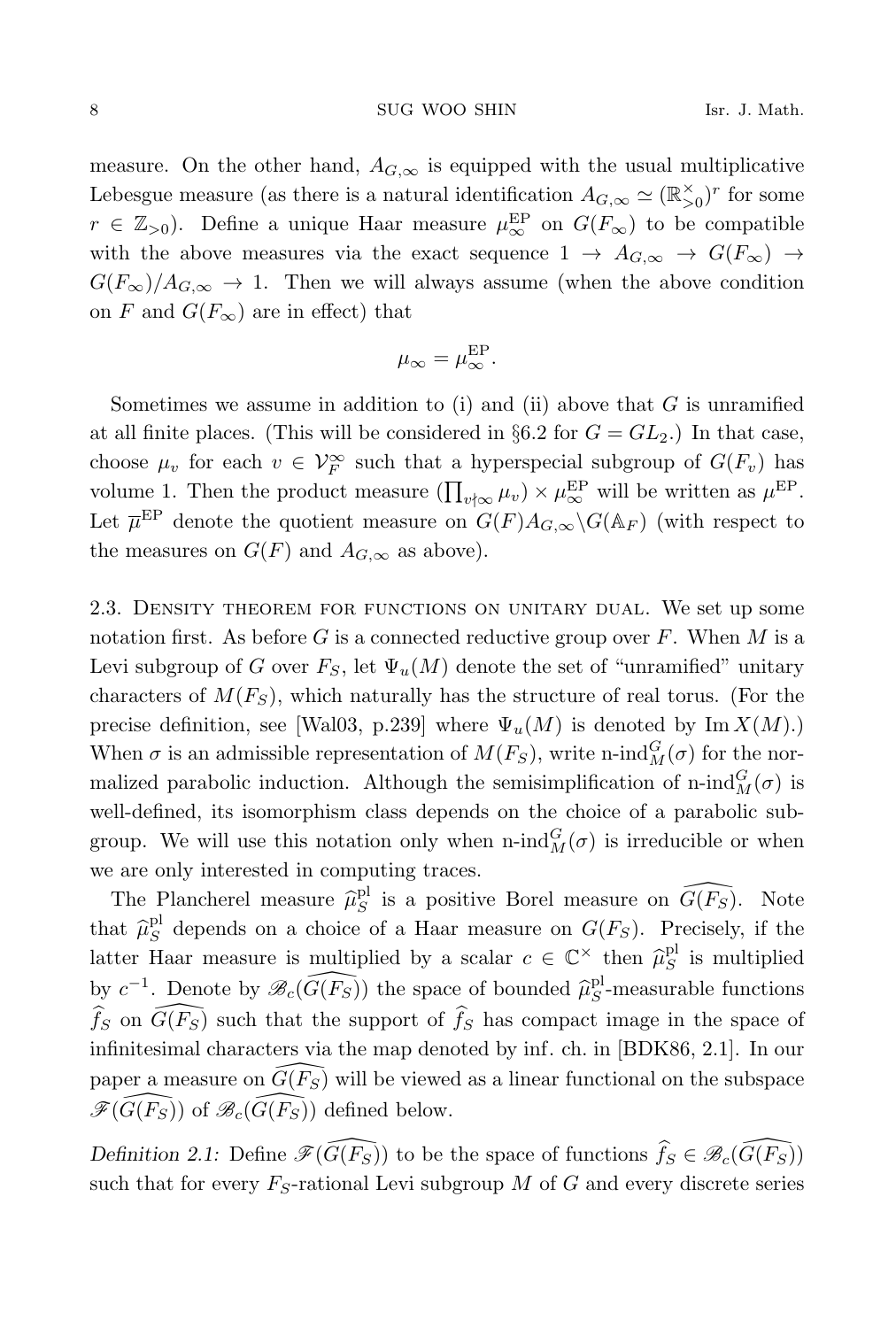$\sigma$  of  $M(F_s)$ , the function

$$
\Psi_u(M) \to \mathbb{C}
$$
 given by  $\chi \mapsto \widehat{f}_S(\text{n-ind}_M^G(\sigma \otimes \chi))$ 

has the property that its discontinuous points are contained in a measure zero set. By definition,  $\widehat{f}_S(n\text{-}\mathrm{ind}_M^G(\sigma\otimes \chi))$  is the sum of  $\widehat{f}_S(\sigma')$  as  $\sigma'$  runs over the irreducible subquotients of n-ind $_M^G(\sigma \otimes \chi)$  with multiplicity. (Note that any subquotient  $\sigma'$  is unitary.)

LEMMA 2.2: For any  $\phi_S \in C_c^{\infty}(G(F_S))$ , the function  $\hat{\phi}_S$  (defined in §2.1) belongs to  $\mathscr{F}(\widehat{G}(F_S))$ .

Proof. This is an easy fact and essentially the inclusion  $F_{tr} \subset F_{good}$  in [BDK86, 1.2].

Example 2.3: There are many functions in  $\mathscr{F}(\widehat{G(F_S)})$  which are not of the form  $\widehat{\phi}_S$  for any  $\phi_S \in C_c^{\infty}(G(F_S))$ . Any characteristic function on a  $\widehat{\mu}_S^{\text{pl}}$ -regular relatively quasi-compact subset  $\widehat{U}$  of  $\widehat{G(F_S)}$  belongs to  $\mathscr{F}(\widehat{G(F_S)})$ . (Lemma 7.2) of [Sau97] proves this when  $\hat{U}$  is open, but the same proof works for non-open sets as well.) An example of such a  $\hat{U}$  is the set of  $\pi \in \widehat{G(F_S)}$  in the same Bernstein component.

The well-known Plancherel formula by Harish-Chandra says:

PROPOSITION 2.4: (Harish-Chandra) For  $\phi_S \in C_c^{\infty}(G(F_S))$ , we have  $\hat{\mu}_S^{\text{pl}}(\hat{\phi}_S)$  =  $\phi_S(1)$ .

The following fundamental theorem due to Sauvageot tells us roughly that the image of  $C_c^{\infty}(G(F_S))$  in  $\mathscr{F}(G(F_S))$  via  $\phi_S \mapsto \widehat{\phi}_S$  is dense.

PROPOSITION 2.5: ([Sau97, Thm 7.3]) Let  $\widehat{f}_S \in \mathscr{F}(\widehat{G(F_S)})$ . For any  $\epsilon > 0$ , there exist  $\phi_S, \psi_S \in C_c^{\infty}(G(F_S))$  such that

$$
|\widehat{f}_S(\pi) - \widehat{\phi}_S(\pi)| \le \widehat{\psi}_S(\pi), \ \forall \pi \in \widehat{G(F_S)} \quad \text{and} \quad \widehat{\mu}_S^{\text{pl}}(\widehat{\psi}_S) \le \epsilon.
$$

REMARK 2.6: In fact, Sauvageot also proved the converse that any  $\widehat{f}_S \in \mathscr{B}_c(\widehat{G(F_S)})$ with the above property belongs to  $\mathscr{F}(\widehat{G}(F_{S}))$ . This will not be needed as our theorems will be stated only for  $\widehat{f}_S \in \mathscr{F}(\widehat{G(F_S)})$ .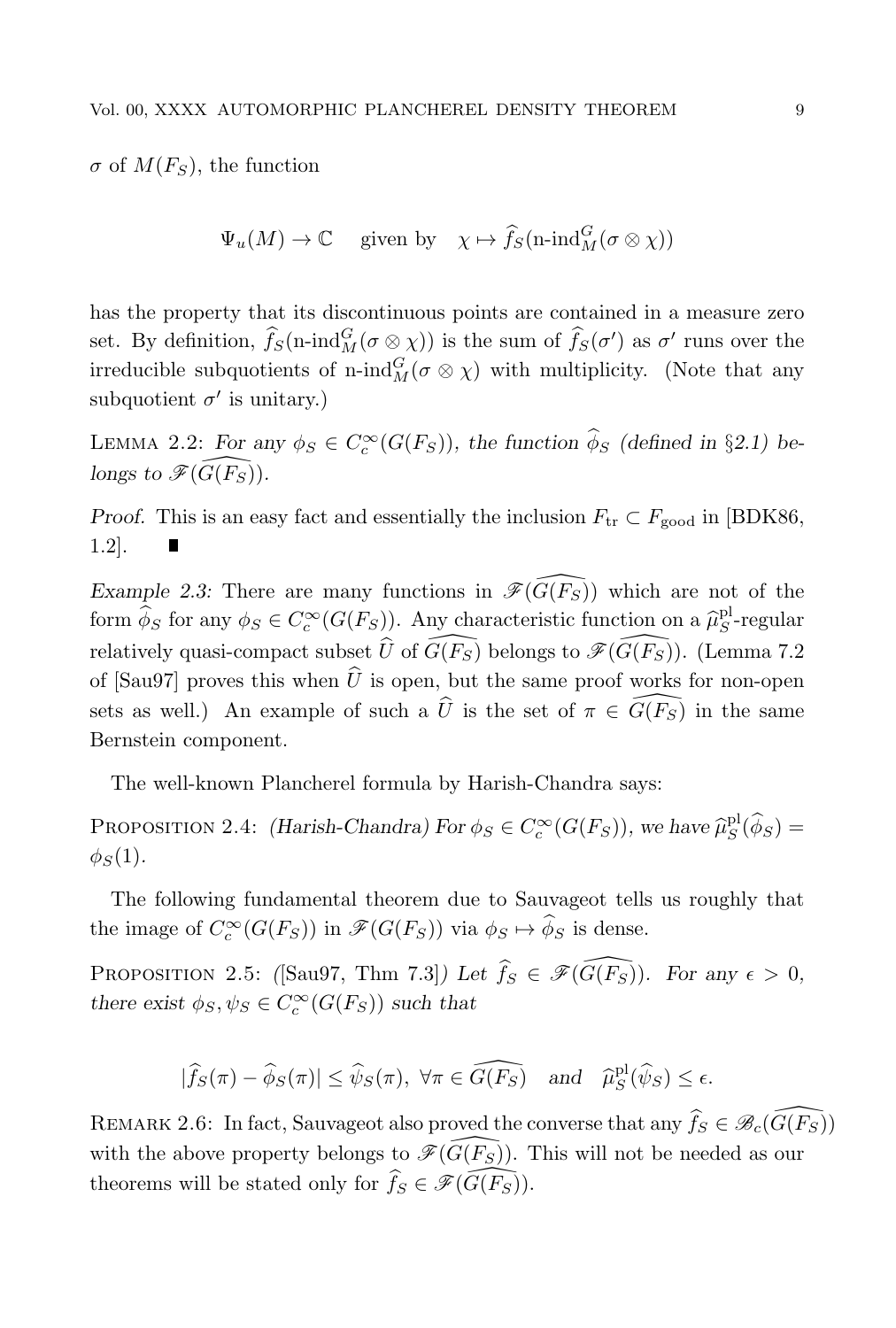The analogous density theorem at archimedean places is also proved by Sauvageot and will be referred to in §4.3. As the result is basically the same, we chose not to copy it here.

2.4. EULER-POINCARÉ FUNCTION AT INFINITY. The purpose of this subsection is to recall necessary facts concerning Euler-Poincaré functions in the theory of real Lie groups. We assume (i) and (ii) of  $\S 2.2$  throughout  $\S 2.4$ . Note that (ii) holds precisely when the ranks of  $G_{\infty}$  and  $K_{\infty}$  (given below) are the same. The following notation will be used.

- $G_{\infty} := (\text{Res}_{F/\mathbb{Q}}G) \times_{\mathbb{Q}} \mathbb{R}$ . So  $G_{\infty}(\mathbb{R}) = G(F_{\infty})$ .
- $\xi$  is an irreducible algebraic representation of  $G_{\infty}$  over  $\mathbb{C}$ .
- $A_G$  is the maximal Q-split torus in the center of  $\text{Res}_{F/O} G$ , and similarly  $A_{G,\mathbb{R}}$  is the maximal R-split torus in the center of  $G_{\infty}$ . We assume  $A_G \times_{\mathbb{Q}} \mathbb{R} = A_{G,\mathbb{R}}$  and set  $A_{G,\infty} := A_G(\mathbb{R})^0$ .
- $\chi: A_{G,\infty} \to \mathbb{C}^{\times}$  is any continuous character.
- $\chi_{\xi}: A_{G,\infty} \to \mathbb{C}^{\times}$  is the character obtained by restricting  $\xi$  to  $A_{G,\infty}$ .
- $\mathfrak{g}_{\infty}$  is the Lie algebra of  $G(F_{\infty})$ .
- $K_{\infty} = K_{\infty}^1 A_{G,\infty}$  where  $K_{\infty}^1$  is a maximal compact subgroup of  $G_{\infty}$ .
- $C_c^{\infty}(G(F_{\infty}), \chi)$  is the space of  $K_{\infty}$ -bi-finite smooth  $\mathbb{C}$ -valued functions which are compactly supported modulo  $A_{G,\infty}$  and transform under  $A_{G,\infty}$  by  $\chi$ .
- $d(G_{\infty}) := |W(T, G)|/|W_{\mathbb{R}}(T, G)|$  where T is a maximal R-torus contained in  $K_{\infty}$  and W (resp.  $W_{\mathbb{R}}$ ) denotes the Weyl group over  $\mathbb{C}$  (resp. over  $\mathbb{R}$ ).
- $q(G_{\infty}) := \dim(G(F_{\infty})/K_{\infty}).$
- $\Pi(G_{\infty}, \chi)$  is the set of isomorphism classes of irreducible admissible representations  $\pi_{\infty}$  of  $G(F_{\infty})$  such that the central character of  $\pi_{\infty}$  on  $A_{G,\infty}$  is  $\chi$ .
- $\Pi_u(G_\infty, \chi)$  is the subset of  $\Pi(G_\infty, \chi)$  consisting of unitary representations.
- $\Pi_{\text{disc}}(G_{\infty}, \xi^{\vee})$  is the set of  $\pi_{\infty} \in \Pi(G_{\infty}, \chi_{\xi}^{-1})$  which has the same central character and infinitesimal character as  $\xi^{\vee}$ . It is well known that  $|\Pi_{\text{disc}}(G_{\infty}, \xi^{\vee})| = d(G_{\infty}).$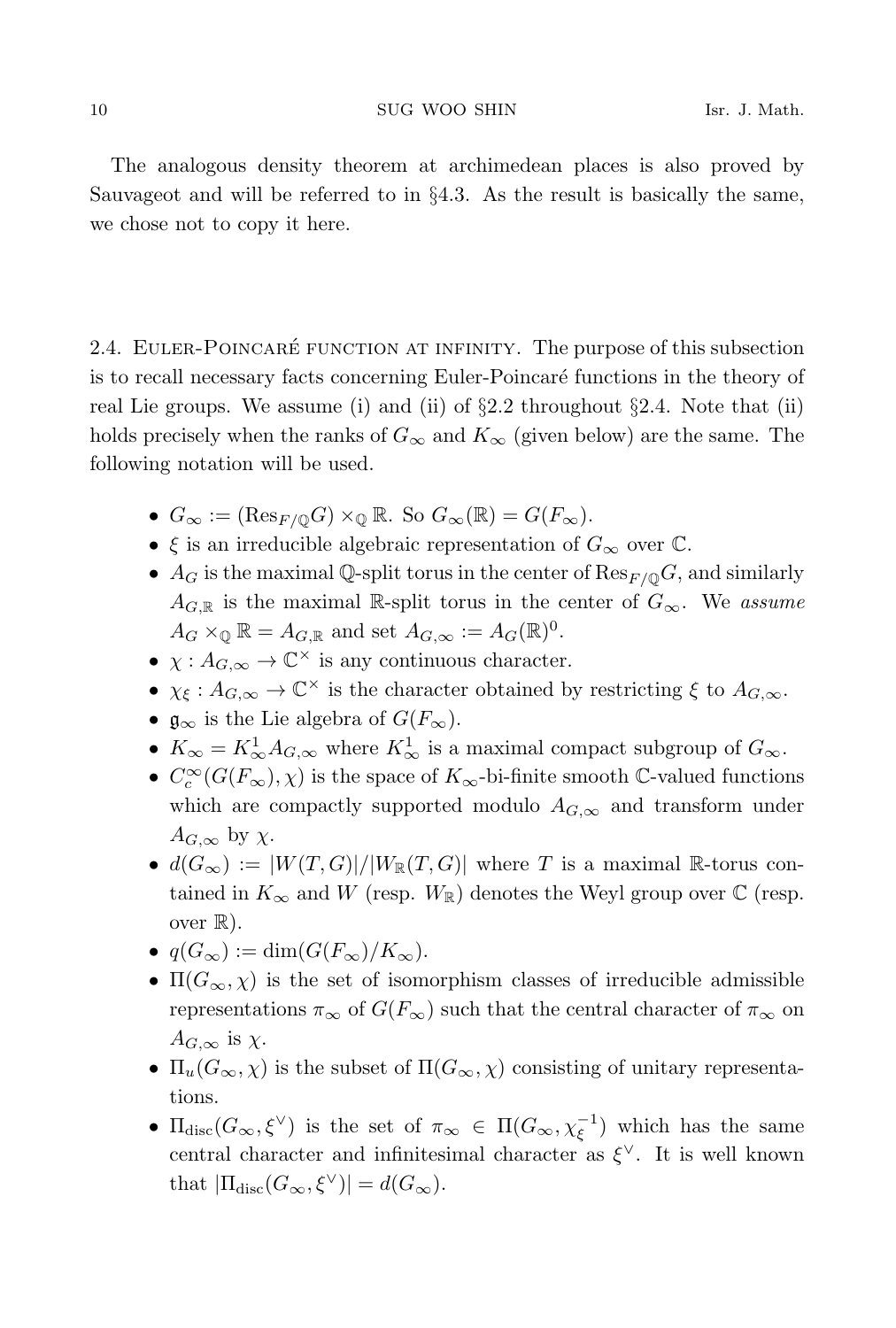Let  $\phi_{\xi} \in C_c^{\infty}(G(F_{\infty}), \chi_{\xi})$  denote the Euler-Poincaré function à la Clozel-Delorme such that for every  $\pi_{\infty} \in \Pi(G_{\infty}, \chi_{\xi}^{-1}),$ 

$$
\operatorname{tr} \pi_{\infty}(\phi_{\xi}) = \sum_{i \ge 0} (-1)^i \dim H^i(\mathfrak{g}_{\infty}, K_{\infty}; \pi_{\infty} \otimes \xi).
$$
 (2.1)

We say that  $\pi_{\infty}$  is  $\xi$ -cohomological if the summand in (2.1) is nonzero for some  $i \geq 0$ . Some standard properties of  $\phi_{\xi}$  are recorded below.

- LEMMA 2.7: (i) For  $\pi_{\infty} \in \Pi(G_{\infty}, \chi_{\xi}^{-1}), \text{tr } \pi_{\infty}(\phi_{\xi}) = 0$  unless  $\pi_{\infty}$  has the same infinitesimal character as  $\xi^{\vee}$ .
	- (ii) Suppose that the highest weight of  $\xi$  is regular. Then for  $\pi_{\infty} \in$  $\Pi(G_{\infty},\chi_{\xi}^{-1}),$

$$
\operatorname{tr} \pi_{\infty}(\phi_{\xi}) = \begin{cases} (-1)^{q(G_{\infty})}, & \text{if } \pi_{\infty} \in \Pi_{\operatorname{disc}}(G_{\infty}, \xi^{\vee}) \\ 0, & \text{if } \operatorname{else} \end{cases}
$$

Proof. The first two properties follow from Clozel-Delorme's results on the trace Paley-Wiener theorems on real groups and standard properties of relative Lie algebra cohomology, as explained on pp. 264-266 of [Art89].

2.5. On stable discrete series characters. In this subsection, we will be concerned with real groups only and use slightly different notation from the rest of the article.

Let G be a connected reductive group over  $\mathbb{R}$ . Let M be an  $\mathbb{R}$ -rational Levi subgroup of G, and T an elliptic maximal torus of M. Let  $\xi$  be an irreducible algebraic representation of G. Write  $T_{reg}(\mathbb{R})$  for the set of  $t \in T(\mathbb{R})$  which are regular in  $G(\mathbb{R})$ . Denote by  $W_M$  and  $W_G$  the Weyl group of T in M and G over C, respectively.

Let  $Q = LU$  be an R-rational parabolic subgroup of G with Levi decomposition such that the Levi part L contains M. For  $\gamma \in L(\mathbb{R})$ , define

$$
\delta_Q(\gamma) := \left| \det(\mathrm{Ad}(\gamma)|_{\mathrm{Lie}(U)}) \right|, \qquad D^L_M(\gamma) := \left| \det(1 - \mathrm{Ad}(\gamma)|_{\mathrm{Lie}(L)/\mathrm{Lie}(M)}) \right|.
$$

Let B be a Borel subgroup of  $G_{\mathbb{C}}$  such that  $T_{\mathbb{C}} \subset B \subset Q_{\mathbb{C}}$ . Denote by  $\lambda_B \in$  $X^*(T)$  the B-dominant highest weight of  $\xi$ , and by  $\rho_B \in X^*(T) \otimes_{\mathbb{Z}} \mathbb{R}$  the half sum of all *B*-positive roots of  $T_{\mathbb{C}}$  in  $G_{\mathbb{C}}$ .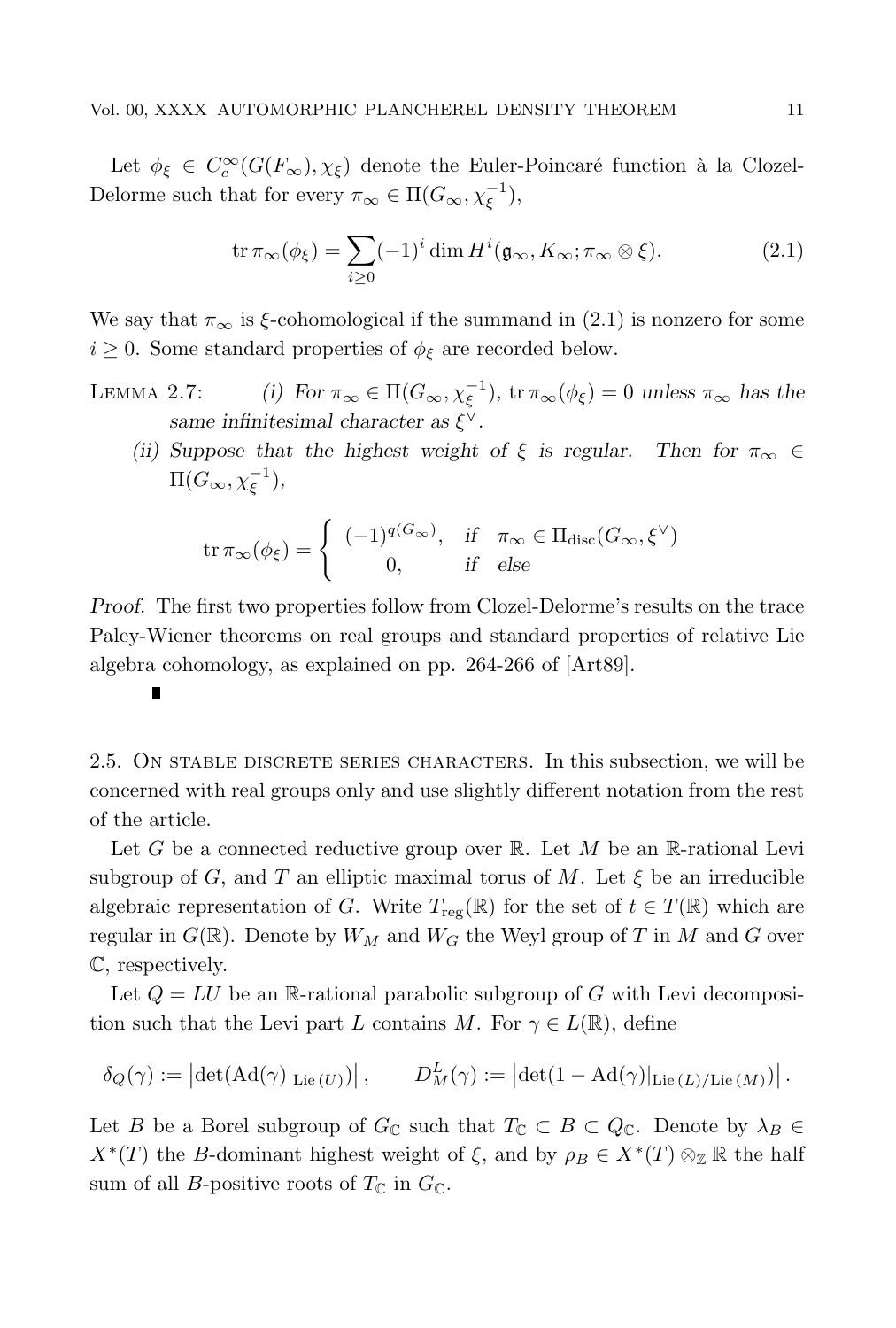For each  $\gamma \in T_{\text{reg}}(\mathbb{R})$ , let us define

$$
\Phi_M^G(\gamma,\xi):=(-1)^{q(G_\infty)}|D_M^G(\gamma)|^{1/2}\sum_{\pi\in\Pi_{\mathrm{disc}}(\xi)}\Theta_\pi(\gamma)
$$

where  $\Theta_{\pi}$  is the character function of  $\pi$ . It is known that the function  $\Phi_M^G(\gamma, \xi)$ continuously extends to a  $W_M$ -invariant function on  $T(\mathbb{R})$  ([Art89, Lem 4.2], cf. [GKM97, Lem 4.1]). We will need the following facts later.

LEMMA 2.8: (i) If  $M = G$ ,  $\Phi_G^G(\gamma, \xi) = \text{tr} \xi(\gamma)$  for all  $\gamma \in T(\mathbb{R})$ . (ii) Suppose that  $M \neq G$  and fix  $\gamma \in T(\mathbb{R})$ . Then for any  $\xi$ ,

$$
|\Phi_M^G(\gamma,\xi)| \le \sum_Q \sum_w c \cdot |D_M^L(\gamma)|^{1/2} \delta_Q(\gamma)^{-1/2} \left| \text{tr}\left(\gamma^{-1} |V_{w(\lambda_B + \rho_B) - \rho_B}^L(\gamma)\right) \right| \tag{2.2}
$$

where  $Q$  runs over the set of parabolic subgroups of  $G$  containing  $M$ (allowing  $Q = G$ ), L denotes the Levi subgroup of Q containing M, and c is a constant which is independent of  $\gamma$  and  $\xi$  (and depends only on  $G$ ).

Further explanation is necessary to make sense of  $(2.2)$ . For each  $Q$ , choose a Borel subgroup B of  $G_{\mathbb{C}}$  such that  $T_{\mathbb{C}} \subset B \subset Q_{\mathbb{C}}$ . The second sum is taken over the set of  $w \in W_G$  such that the set of Q-positive roots in  $L$  is carried into the set of  $B$ -positive roots in  $G$ . We have defined  $\lambda_B$  and  $\rho_B$  before the lemma. The summand is independent of the choice of B.

Proof. Part (i) is an easy consequence of the character formula for discrete series (cf. [Art89, p.271]).

Part (ii) follows from Theorem 5.1 of [GKM97]. It is immediate from the last display of page 504 of that paper that

$$
|\Phi_M^G(\gamma,\xi)| \leq \sum_Q |D_M^L(\gamma)|^{1/2} \delta_Q(\gamma)^{-1/2} \cdot L_Q^{\nu}(\gamma)
$$

where  $\nu$  is taken to be  $\nu_m$  of page 509.

For each Q, there is an integer-valued function  $\varphi_Q$  defined in the appendix of [GKM97]. It is clearly a bounded function, for instance in view of Lemma A.6 in the appendix. Let c be the maximum of the supremum norm of  $|\varphi_Q|$ . The formula right above Theorem 5.1 of the same paper implies that

$$
|L_Q^{\nu}(\gamma)| \le c \cdot \sum_{w} \left| \text{tr} \left( \gamma^{-1} |V_{w(\lambda_B + \rho_B) - \rho_B}^L \right) \right|
$$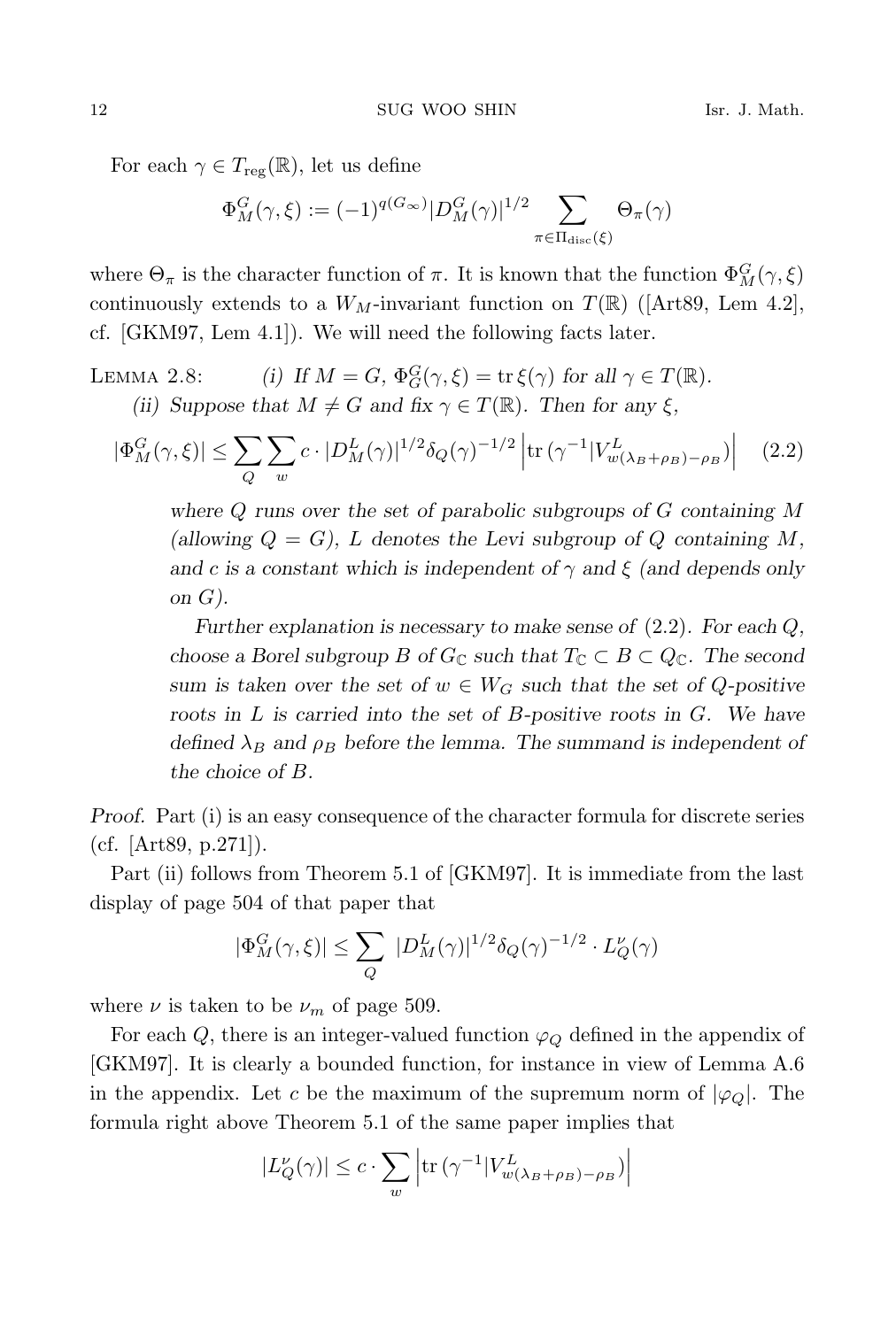where  $w$  runs over the same set as in the statement of the lemma. The proof of (ii) is complete. n

### 3. Key definitions

In this section we provide key definitions that are needed in stating our main results in §4.

### 3.1. Tower of functions.

Definition 3.1: Let  $\{U_n\}_{n\geq 1}$  be a sequence of open compact subgroups of  $G(\mathbb{A}_F^{S,\infty})$ . We write that

$$
U_n \to 1
$$
 as  $n \to \infty$ 

if there exists a decreasing sequence of open compact subgroups  ${V_m}_{m\geq 1}$  such that

- $V_1 \supset V_2 \supset \cdots$  and  $\bigcap_{m=1}^{\infty} V_m = \{1\}.$
- For each m, there exists  $i_m \in \mathbb{Z}_{>0}$  such that  $U_n \subset V_m$  for all  $n \geq i_m$ .

Example 3.2: Let  $v \in \mathcal{V}^{\infty} \backslash S$  and fix an open compact subgroup  $U^{S,v,\infty} \subset$  $G(\mathbb{A}_F^{S,v,\infty})$ . Let  $\{U_{v,n}\}_{n\geq 1}$  be a decreasing sequence which forms an open basis of 1 in  $G(F_v)$ . Then  $U_n := U_{v,n}U^{S,v,\infty}$  has the property that  $U_n \to 1$  as  $n \to \infty$ .

REMARK 3.3: The condition that  $U_n \to 1$  as  $n \to \infty$  does not imply convergence of the sequence in the usual topological sense. Namely, given an open compact subgroup  $U \subset G(\mathbb{A}_F^{S,\infty})$ , there may not exist  $n_0$  such that  $U_n \subset U$  for all  $n \geq n_0$ , as we see in Example 3.2.

We slightly modify Sauvageot's notion of tower of functions ([Sau97, p.155]) to suit our purpose.

Definition 3.4: Let  $\{\phi_n^{S,\infty}\}_{n\geq 1}$  be a sequence of functions in  $C_c^{\infty}(G(\mathbb{A}_F^{S,\infty}))$ . We say  $\{\phi_n^{S,\infty}\}_{n\geq 1}$  is a *tower of functions tending to 1* if

- For every  $n \geq 1$ ,  $\phi_n^{S, \infty}(1) = 1$ ,
- $\{\supp (\phi_n^{S,\infty})\}\to 1$  as  $n\to\infty$  in the sense of Definition 3.1.
- For some  $\phi \in C_c^{\infty}(G(\mathbb{A}_F^{S,\infty}))$ , we have  $|\phi_n(x)| \leq \phi(x)$  for every  $x \in$  $G(A_F^{S,\infty})$  and every  $n \geq 1$ .
- For every  $\pi \in \widehat{G(\mathbb{A}_F^{S,\infty})}$  and every  $n \geq 1$ ,  $\widehat{\phi_n^{S,\infty}}(\pi) \geq 0$ .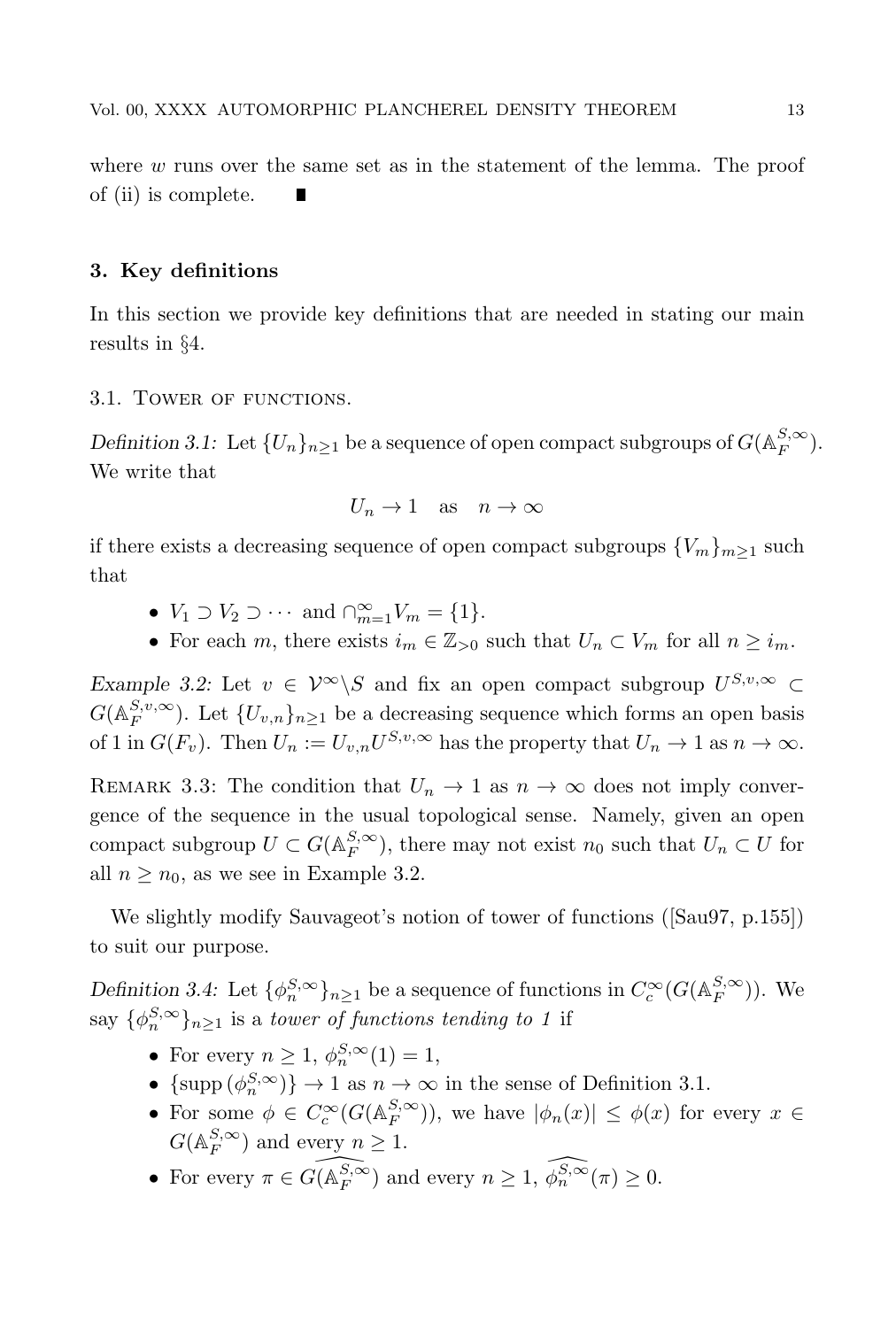3.2. SEQUENCE OF PARAMETERS AT  $\infty$ . Let  $T_{\infty}$  be an elliptic maximal torus in  $G_{\infty}$ . Let B be a Borel subgroup of  $G_{\infty}$  over  $\mathbb C$  containing  $T_{\infty}$ . Let  $\{\xi_n\}_{n\geq 1}$ be a sequence of irreducible algebraic representations of  $G_{\infty}$  over  $\mathbb C$  with highest weight vectors  $\lambda_{\xi_n} \in X^*(T_\infty)$  which are B-dominant. We define the notion of the parameters  $\xi_n$  tending to infinity.

Definition 3.5: We write

$$
\xi_n \to \infty \quad \text{as} \quad n \to \infty
$$

if for every  $n \geq 1$  and for every B-positive root  $\alpha$  of  $T_{\infty}$  in  $G_{\infty}$ ,

$$
\lim_{n \to \infty} \langle \lambda_{\xi_n}, \alpha \rangle = +\infty. \tag{3.1}
$$

This definition is independent of the choice of B.

Example 3.6: Let  $G = GL_2$  and F be totally real so that  $G_{\infty} = \prod_{\tau: F \hookrightarrow \mathbb{R}} GL_2$ over R. For each  $n \geq 1$ , let

$$
\xi_n = \bigotimes_{\tau: F \hookrightarrow \mathbb{R}} (\operatorname{Sym}^{a_{\tau,n}}(\mathbb{C}^2) \otimes \det^{b_{\tau,n}}(\mathbb{C}^2))
$$

for  $a_{\tau,n} \in \mathbb{Z}_{\geq 0}$  and  $b_{\tau,n} \in \mathbb{Z}$ . Then  $\xi_n \to \infty$  as  $n \to \infty$  if and only if  $\sum_{\tau} a_{\tau,n} \to$ +∞. For instance,  $\xi_n \to \infty$  if  $a_{\tau_0,n} \to +\infty$  for some  $\tau_0 : F \to \mathbb{R}$  and  $a_{\tau,n}$ remain fixed for all the other  $\tau \neq \tau_0$  as n varies.

3.3. MULTIPLICITIES AND MEASURES. Let  $\phi^{S,\infty} \in C_c^{\infty}(G(\mathbb{A}_F^{S,\infty}))$ .

Definition 3.7: The cuspidal  $(\phi^{S,\infty}, \xi)$ -multiplicity of  $\pi_S^0$  is defined as the following complex number:

$$
m_{\text{cusp}}(\pi_S^0; \phi^{S, \infty}, \xi) := \sum_{\pi} m_{\text{cusp}}(\pi) \cdot \text{tr} \, \pi^{S, \infty}(\phi^{S, \infty}) \cdot \text{tr} \, \pi_{\infty}(\phi_{\xi}). \tag{3.2}
$$

where  $\pi$  runs over isomorphism classes of irreducible admissible representations of  $G(\mathbb{A}_F)$  such that  $\pi_S \simeq \pi_S^0$  and  $\pi_\infty$  is  $\xi$ -cohomological (§2.4). Note that for each  $\phi^{S,\infty}$ , there are only finitely many nonzero terms in the sum. Define  $m_{\text{disc}}(\pi_S^0; \phi^{S, \infty}, \xi)$  similarly by replacing  $m_{\text{cusp}}$  with  $m_{\text{disc}}$  in (3.2).

Example 3.8: Suppose that U is an open compact subgroup of  $G(A_F^{S,\infty})$ . Then

$$
m_{\text{cusp}}(\pi_S^0; \text{char}_U, \xi) := \sum_{\pi} m_{\text{cusp}}(\pi) \cdot \mu^{S, \infty}(U) \cdot \dim(\pi^{S, \infty})^U \cdot \text{tr} \, \pi_{\infty}(\phi_{\xi}) \tag{3.3}
$$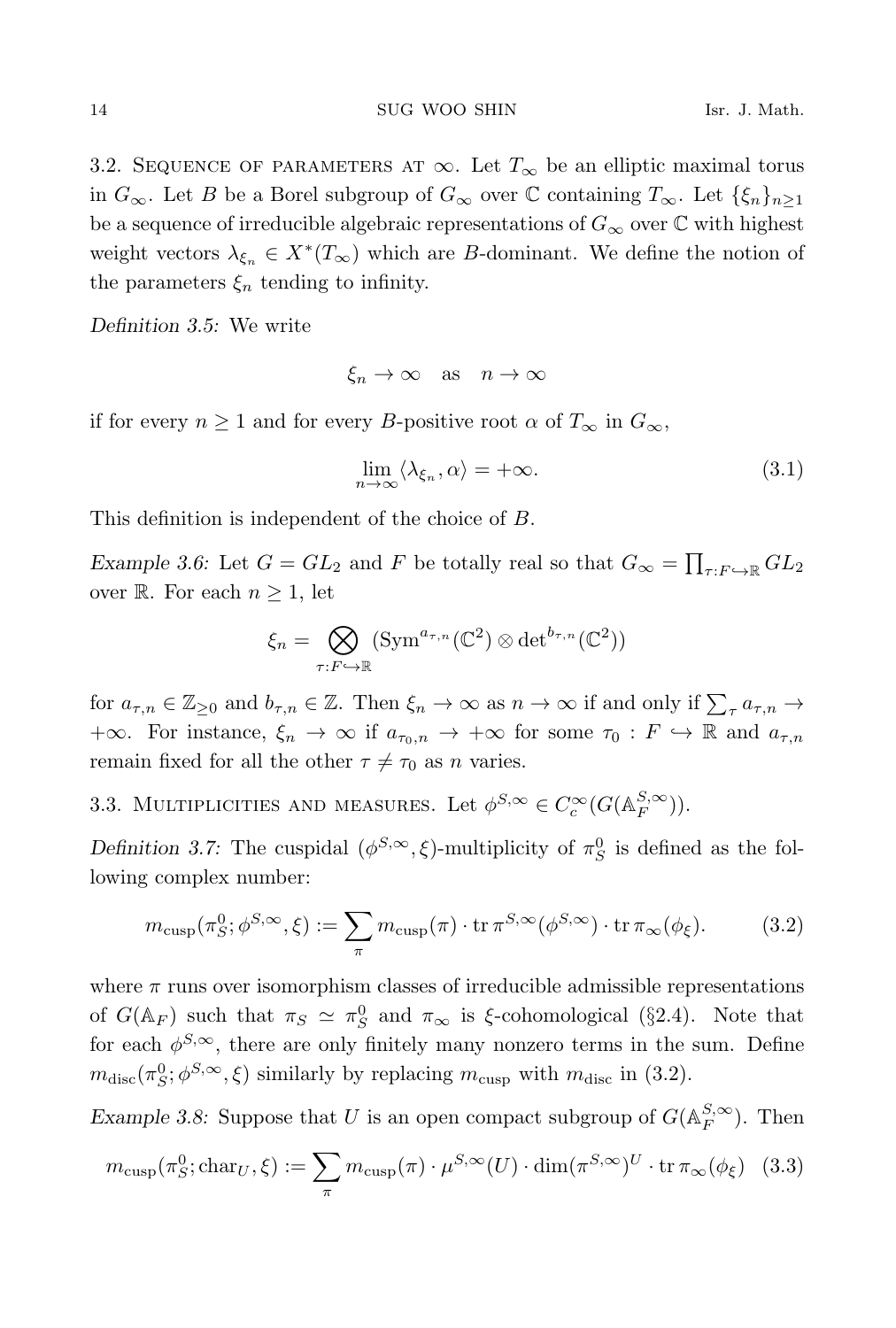where the sum runs over the same set of  $\pi$  as in Definition 3.7. If moreover  $\xi$ has regular highest weight, then in light of Lemma 2.7,

$$
m_{\text{cusp}}(\pi_S^0; \text{char}_U, \xi)
$$
  
=  $(-1)^{q(G_{\infty})} \cdot \mu^{S, \infty}(U) \cdot \sum_{\pi} (m_{\text{cusp}}(\pi) \cdot \dim(\pi^{S, \infty})^U)$  (3.4)  
=  $(-1)^{q(G_{\infty})} \cdot \mu^{S, \infty}(U) \cdot \sum_{\pi_{\infty}} m(\pi_S^0 \otimes \pi_{\infty}|L_{\text{cusp}}^2(G(F) \backslash G(\mathbb{A}_F)/U, \chi_{\xi}^{-1}).$ 

The first sum is taken over  $\pi$  such that  $\pi_S \simeq \pi_S^0$ ,  $(\pi^{S,\infty})^U \neq (0)$  and  $\pi_\infty \in$  $\Pi_{\text{disc}}(G_{\infty}, \xi^{\vee})$ . The second sum is taken over  $\Pi_{\text{disc}}(G_{\infty}, \xi^{\vee})$ .

Define a positive Borel measure  $\widehat{\mu}_{\phi^{S,\infty},\xi}^{\text{cusp}}$  on  $\widehat{G(F_S)}$  by

$$
\widehat{\mu}_{\phi^{S,\infty},\xi}^{\text{cusp}} := \frac{1}{\overline{\mu}(G(F)A_{G,\infty}\backslash G(\mathbb{A}_F)) \cdot \dim \xi} \sum_{\pi_S^0} m_{\text{cusp}}(\pi_S^0; \phi^{S,\infty}, \xi) \cdot \delta_{\pi_S^0}.
$$
 (3.5)

Note that this is a countable sum as there are countably many cuspidal automorphic representations in  $L^2_{\text{cusp}}(G(F) \backslash G(\mathbb{A}), \chi_{\xi}^{-1})$ . The analogue  $\widehat{\mu}_{\phi^{S,\infty},\xi}^{\text{disc}}$  is defined in an obvious manner.

REMARK 3.9: The value dim  $\xi$  should be viewed as the total Plancherel mass of the real L-packet  $\Pi_{\text{disc}}(G_{\infty}, \xi^{\vee})$ . Note that the Plancherel measure  $\hat{\mu}_{\infty}^{\text{pl}}$  is chosen compatibly with  $\mu_{\infty}^{\text{EP}}$ . Then each discrete series in  $\Pi_{\text{disc}}(G_{\infty}, \xi^{\vee})$  has Plancherel mass dim  $\xi/d(G_{\infty})$  in the unitary dual  $\Pi_u(G_{\infty},\chi_{\xi}^{-1})$ . Since  $|\Pi_{\text{disc}}(G_{\infty},\xi^{\vee})|$  =  $d(G_{\infty})$ , the total mass is dim  $\xi$ .

LEMMA 3.10: If the highest weight of  $\xi$  is regular, then  $m_{\text{cusp}}(\pi_S^0; \phi^{S, \infty}, \xi) =$  $m_{\text{disc}}(\pi_S^0; \phi^{S, \infty}, \xi)$  and  $\widehat{\mu}_{\phi^{S, \infty}, \xi}^{\text{cusp}} = \widehat{\mu}_{\phi^{S, \infty}, \xi}^{\text{disc}}$ .

Proof. Let  $\pi$  be an automorphic representation of  $G(\mathbb{A}_F)$ . Under the assumption, tr  $\pi_{\infty}(\phi_{\xi}) \neq 0$  implies that  $\pi_{\infty}$  is a discrete series. Then  $m_{\text{cusp}}(\pi) =$  $m_{disc}(\pi)$  by [Wal84, Thm 4.3]. The lemma follows immediately.

### 4. Main results

We aim to prove that the averaged "counting measure" of (3.5) tends to the Plancherel measure in two different settings: (1) along a tower of functions while weight is fixed (2) as the weight parameter tends to infinity while level is fixed. With the exception of §4.3, we assume the following.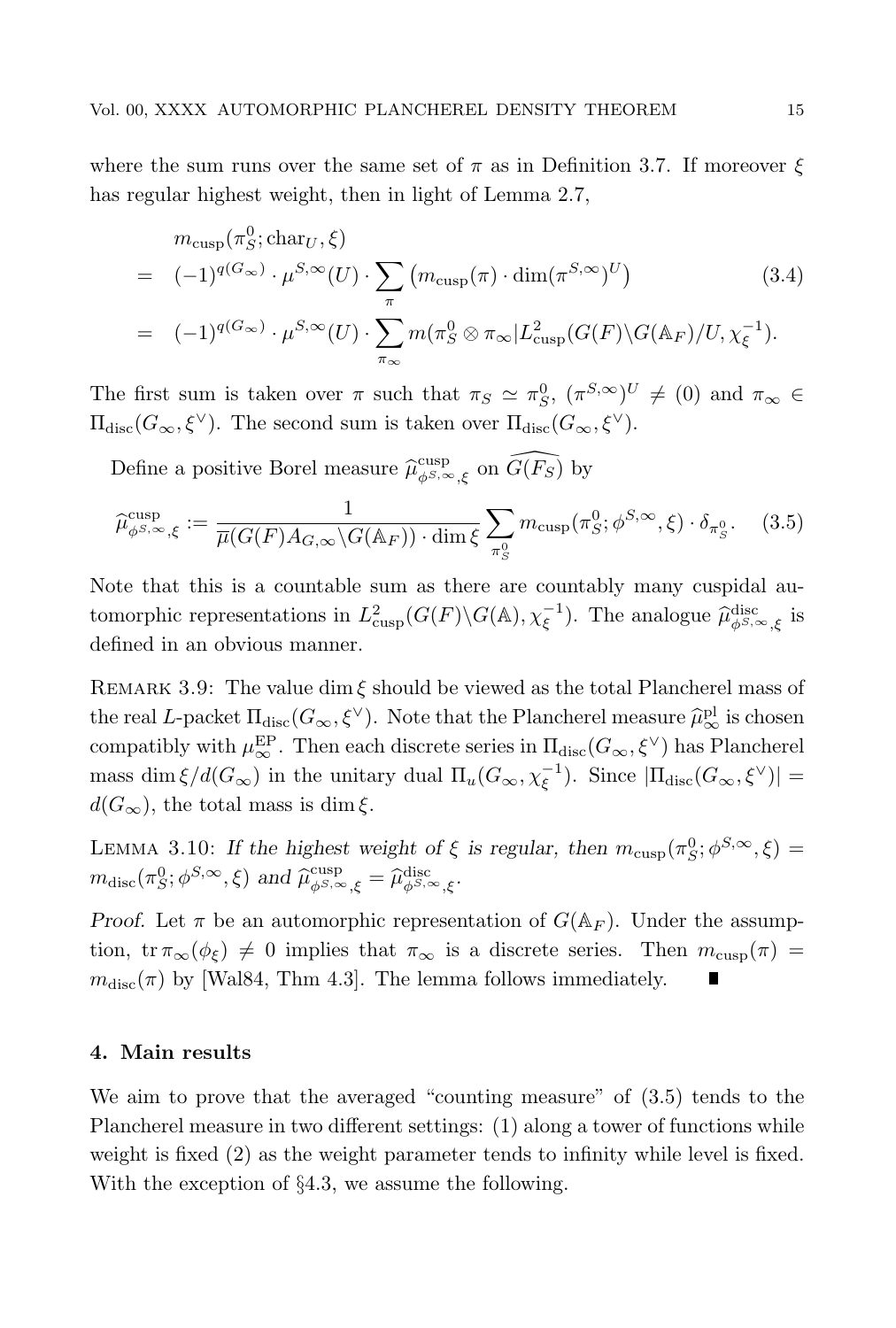- $F$  is totally real.
- $G(F_{\infty})$  has a discrete series, and
- $A_G \times_{\mathbb{Q}} \mathbb{R} = A_{G,\mathbb{R}}$ . (See the notation of §2.4.)

REMARK 4.1: The last condition is trivially satisfied if  $G$  is a semisimple group, and imposed in order to make use of Euler-Poincaré functions at infinity. If  $G$ satisfies only the first two conditions, one should still be able to obtain results by using the trace formula with fixed central character.

### 4.1. Use of the trace formula.

 $\blacksquare$ 

PROPOSITION 4.2: For any  $\phi^{S,\infty} \in C_c^{\infty}(G(\mathbb{A}_F^{S,\infty}))$  and  $\phi_S \in C_c^{\infty}(G(F_S)),$ 

$$
\widehat{\mu}_{\phi^{S,\infty},\xi}^{\text{disc}}(\widehat{\phi}_S) = \frac{I_{\text{spec}}(\phi^{S,\infty}\phi_S\phi_{\xi})}{\overline{\mu}(G(F)A_{G,\infty}\backslash G(\mathbb{A}_F))\cdot\dim\xi}.
$$

Proof. We will use results of [Art89] which simplifies the trace formula when the test function at infinity is  $\phi_{\xi}$ . Note that our function  $\phi_{\xi}$  coincides with his  $f_{\xi}$ . The argument of pp.267-268 of that paper shows that

$$
I_{\rm spec}(\phi^{S,\infty}\phi_S\phi_{\xi}) = \sum_{\pi} m_{\rm disc}(\pi) \cdot \text{tr}\,\pi(\phi^{S,\infty}\phi_S\phi_{\xi})
$$

where  $\pi$  runs over automorphic representations of  $G(\mathbb{A}_F)$  (up to isomorphism) such that  $\pi_{\infty}$  is  $\xi$ -cohomological. The right hand side is none other than  $\hat{\mu}_{\beta S, \infty, \xi}^{\text{disc}}(\hat{\phi}_S)$  in view of (3.2), (3.5) and the identity  $\delta_{\pi_S^0}(\hat{\phi}_S) = \hat{\phi}_S(\pi_S^0) =$  ${\rm tr}\,\pi^0_S(\phi_S).$ 

4.2. WHEN WEIGHT IS FIXED AND LEVEL VARIES. Let  $\{\phi_n^{S,\infty}\}_{n\geq 1}$  be a tower of functions (Definition 3.4). The following lemma will be used in the proof of Theorem 4.4 below.

LEMMA 4.3: Let  $\{U_n^{S,\infty}\}_{n\geq 1}$  be a sequence in  $G(\mathbb{A}_F^{S,\infty})$  such that  $U_n^{S,\infty} \to 1$ as  $n \to \infty$ . Let  $U_S$  be an open compact subgroup of  $G(F_S)$ . Then there exists  $n_0$  such that for every  $n \ge n_0$ , the following holds: if  $x^{-1}\gamma x \in U_n^{S,\infty}U_S K_\infty$  for  $x \in G(\mathbb{A}_F)$  and  $\gamma \in G(F)$  then  $\gamma$  is unipotent.

Proof. This is proved by the same argument as in [Clo86, Lem 5]. П

THEOREM 4.4: For every  $\widehat{f}_S \in \mathscr{F}(\widehat{G(F_S)})$  (cf. Definition 2.1),

$$
\lim_{n \to \infty} \widehat{\mu}_{\phi_n^{S,\infty},\xi}^{\text{cusp}}(\widehat{f}_S) = \lim_{n \to \infty} \widehat{\mu}_{\phi_n^{S,\infty},\xi}^{\text{disc}}(\widehat{f}_S) = \widehat{\mu}_S^{\text{pl}}(\widehat{f}_S). \tag{4.1}
$$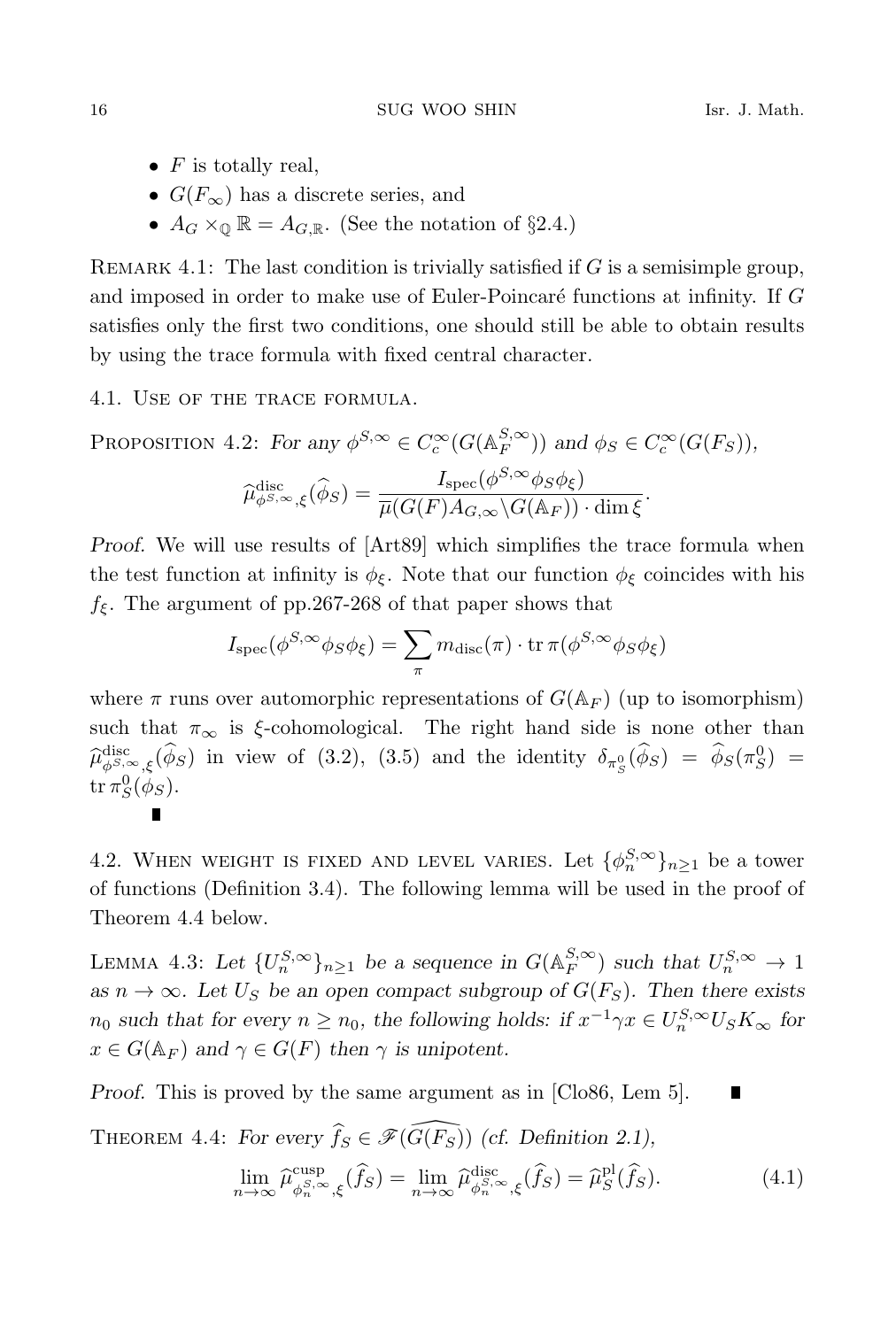Proof. It suffices to show (4.1) for  $\hat{f}_S = \hat{\phi}_S$  for  $\phi_S \in C_c^{\infty}(G(F_S))$ . Then the general case follows easily from this case and Proposition 2.5, by the exactly same argument as in the proof of [Sau97, prop 1.3].

To justify the first equality, we must show that  $\widehat{\mu}_{\phi_n}^{\text{res}}$  $\mathcal{L}^{\text{res}}_{\phi_n^{S,\infty},\xi}(\phi_S)$  tends to zero as  $n \to \infty$ , where  $\widehat{\mu}_{\phi_n^S}^{\text{res}}$  $\psi_{\phi_n}^{\text{res}}$ , is defined as in (3.5) with the residual multiplicity  $m_{\text{disc}} - m_{\text{cusp}}$  in place of  $m_{\text{disc}}$ . By the definition of a tower of functions, we can find a sequence  $\{U_n\}$  and a constant  $\alpha > 0$  such that  $|\phi_n^{S,\infty}| \leq \alpha \cdot \text{char}_{U_n}$  for every  $n \geq 1$ . Thus the proof is easily reduced to the case where  $\phi_n^{S,\infty} = \text{char}_{U_n}$ for all  $n \geq 1$  and  $U_n \to 1$  as  $n \to \infty$ . Now the desired equality

$$
\lim_{n \to \infty} \widehat{\mu}_{\text{char}_{U_n},\xi}^{\text{res}}(\widehat{\phi}_S) = 0
$$

follows from Lemma 2.3 and Corollary 3.6 of [RS87] (interpreted in the adelic setting).

The rest of the proof is devoted to justifying the second equality. By [Art89, (3.5), Thm 6.1], we know that  $I_{\text{spec}}(\phi_n^{S,\infty} \phi_S \phi_{\xi})$  equals the following geometric expansion, where we borrow his notation.

$$
I_{\text{geom}}(\phi_n^{S,\infty}\phi_S\phi_\xi) = \sum_{M \in \mathscr{L}} (-1)^{q(G_\infty) + \dim(A_M/A_G)} \frac{|W_M|}{|W_G|} \times \sum_{\gamma \in M(F)/\sim} \chi(M_\gamma)|\iota^M(\gamma)|^{-1} \Phi_M(\gamma, \xi) \cdot \phi_{n,M}^{\infty}(\gamma)
$$
\n(4.2)

The formula should be explained. The set  $\mathscr L$  is the set of F-rational cuspidal Levi subgroups of G containing a fixed minimal Levi subgroup, allowing  $G \in \mathscr{L}$ . The second sum runs over a set of representatives for semisimple conjugacy classes in  $M(F)$ . (The fact that only cuspidal Levi subgroups contribute in Arthur's formula is noticed by [GKM97, p.539]. For our purpose, we need not recall the definition of cuspidal Levi subgroups.) Recall the formula for  $\phi_{n,M}^{\infty}$ (we apologize for the abuse of subscript here), which denotes the orbital integral of the constant term of  $\phi_n^{\infty}$ , from (6.2) of Arthur's paper:

$$
\phi_{n,M}^{\infty}(\gamma) = \delta_P(\gamma)^{1/2} \int_{K^{\infty}} \int_{N_P(\mathbb{A}^{\infty})} \int_{M_{\gamma}(\mathbb{A}_F^{\infty}) \backslash M(\mathbb{A}_F^{\infty})} \phi_n^{\infty}(k^{-1}m^{-1}\gamma mnk) \, dm \, dn \, dk.
$$
\n(4.3)

With the analogous definition of  $\phi_{S,M}(\gamma)$  and  $\phi_{n,M}^{S,\infty}(\gamma)$  (by integrating at S and outside S), we have  $\phi_M^{\infty}(\gamma) = \phi_{n,M}^{S,\infty}(\gamma) \cdot \phi_{S,M}(\gamma)$ . We denote by  $M_{\gamma}$  the neutral component of the centralizer of  $\gamma$  in M, and by  $|\iota^M(\gamma)|$  the number of connected components in  $M_{\gamma}$  containing an F-point. As in (6.3) of [Art89],  $\chi(M_{\gamma})$  is given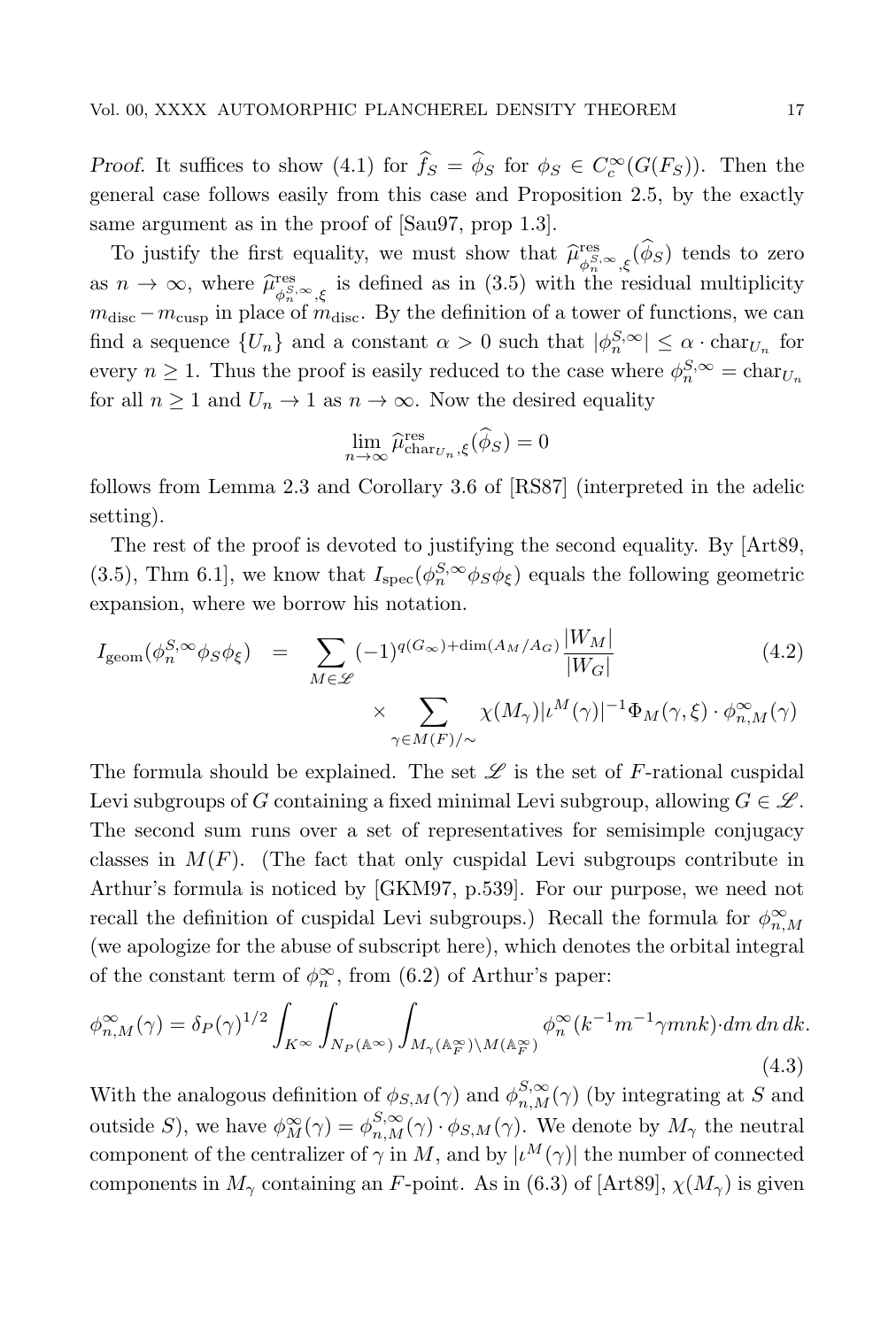by

$$
\chi(M_{\gamma}) = (-1)^{q(M_{\gamma})} \text{vol}(M_{\gamma}(F)A_{M_{\gamma},\infty} \backslash M_{\gamma}(\mathbb{A}_F)) \text{vol}(A_{M_{\gamma},\infty} \backslash \overline{M}_{\gamma}(F_{\infty}))^{-1} \cdot d(M_{\gamma})
$$
\n(4.4)

where  $\overline{M}_{\gamma}$  is an inner form of  $M_{\gamma}$  over  $F_{\infty}$  which is compact modulo center. To compute the volume,  $M_{\gamma}(F_{\infty})$  and  $\overline{M}_{\gamma}(F_{\infty})$  are given compatible measures in the sense of [Kot88, p.631], and the measure on  $M_\gamma(\mathbb{A}_F^\infty)$  is chosen compatibly with the measure on  $M(\mathbb{A}_F^{\infty})$  and  $dm$  in (4.3) (in the usual sense). The quotient measures are taken with respect to the measures on  $M_{\gamma}(F)A_{M_{\gamma},\infty}$  and  $A_{M_{\gamma},\infty}$ as in §2.2.

We claim that there exists  $n_0 \in \mathbb{Z}_{>0}$  such that for every  $n \geq n_0$  and every  $M \in \mathscr{L}$ , the summand in the second summation of (4.2) vanishes unless  $\gamma = 1$ . Let us prove the claim. Note that the summand vanishes if  $\gamma$  is not elliptic in  $M(F_{\infty})$  (in particular this is the case if  $M(F)$  has no elements which are elliptic in  $M(F_{\infty})$ ). Now choose  $n_0$  as in Lemma 4.3 for  $U_n^{S,\infty} = \text{supp}(\phi^{S,\infty})$ and  $U_S = \text{supp}(\phi_S)$ . Suppose  $n \geq n_0$ . If the second summand of (4.2) is nonzero then  $k^{-1}m^{-1}\gamma mnk$  belongs to supp  $(\phi^{S,\infty})\times \text{supp}(\phi_S)$  and  $\gamma$  is elliptic in  $M(F_{\infty})$  (so it is also elliptic in  $G(F_{\infty})$ , thus  $\gamma \in K_{\infty}$ ). By the very choice of  $n_0$ , we must have that  $m^{-1}\gamma mn$  is unipotent. Hence  $\gamma = 1$  and the claim is justified.

Only  $\phi_{n,M}^{\infty}(\gamma)$  varies in the summand of (4.2) as n tends to  $\infty$ . When  $\gamma = 1$ ,

$$
\phi_{n,M}^{S,\infty}(1)=\int_{K^{S,\infty}}\int_{N_P(\mathbb{A}_F^{S,\infty})}\phi_n^{S,\infty}(k^{-1}nk)\cdot dndk
$$

Let  $V_m$  and  $i_m$   $(m \ge 1)$  be as in (3.1) by taking  $U_n := \text{supp }(\phi_n^{S,\infty})$ . Of course we can choose  $V_m$  to be normal subgroups of  $K^{S,\infty}$ . For each  $m \geq 1$ , whenever  $n \geq i_m$  the function  $\phi_n^{S, \infty}$  is supported on  $V_m$  in variable  $n \in N_P(\mathbb{A}_F^{S, \infty})$ . Thus

$$
|\phi_{n,M}^{S,\infty}(1)| \leq C \cdot \mu^{S,\infty}(K^{S,\infty}) \cdot \mu_{N_P(\mathbb{A}_F^{S,\infty})}(V_m \cap N_P(\mathbb{A}_F^{S,\infty}))
$$

for every  $n \geq i_m$ . Since  $\{V_m\}_{m \geq 1}$  is decreasing to  $\{1\}$ , it follows that

$$
\lim_{n \to \infty} \phi_{n,M}^{S,\infty}(1) = 0
$$

unless  $M = G$ , in which case  $N_P$  is trivial (and  $\mu_{N_P(\mathbb{A}_F^{S,\infty})}(V_m \cap N_P(\mathbb{A}_F^{S,\infty})) = 1$ as the measure of a point).

Finally consider the term in (4.2) for  $M = G$  and  $\gamma = 1$ . It is easy to see that  $|\iota(G)| = 1$  and  $\Phi_G(1,\xi) = \dim \xi$ , the latter following from Lemma 2.7.(i).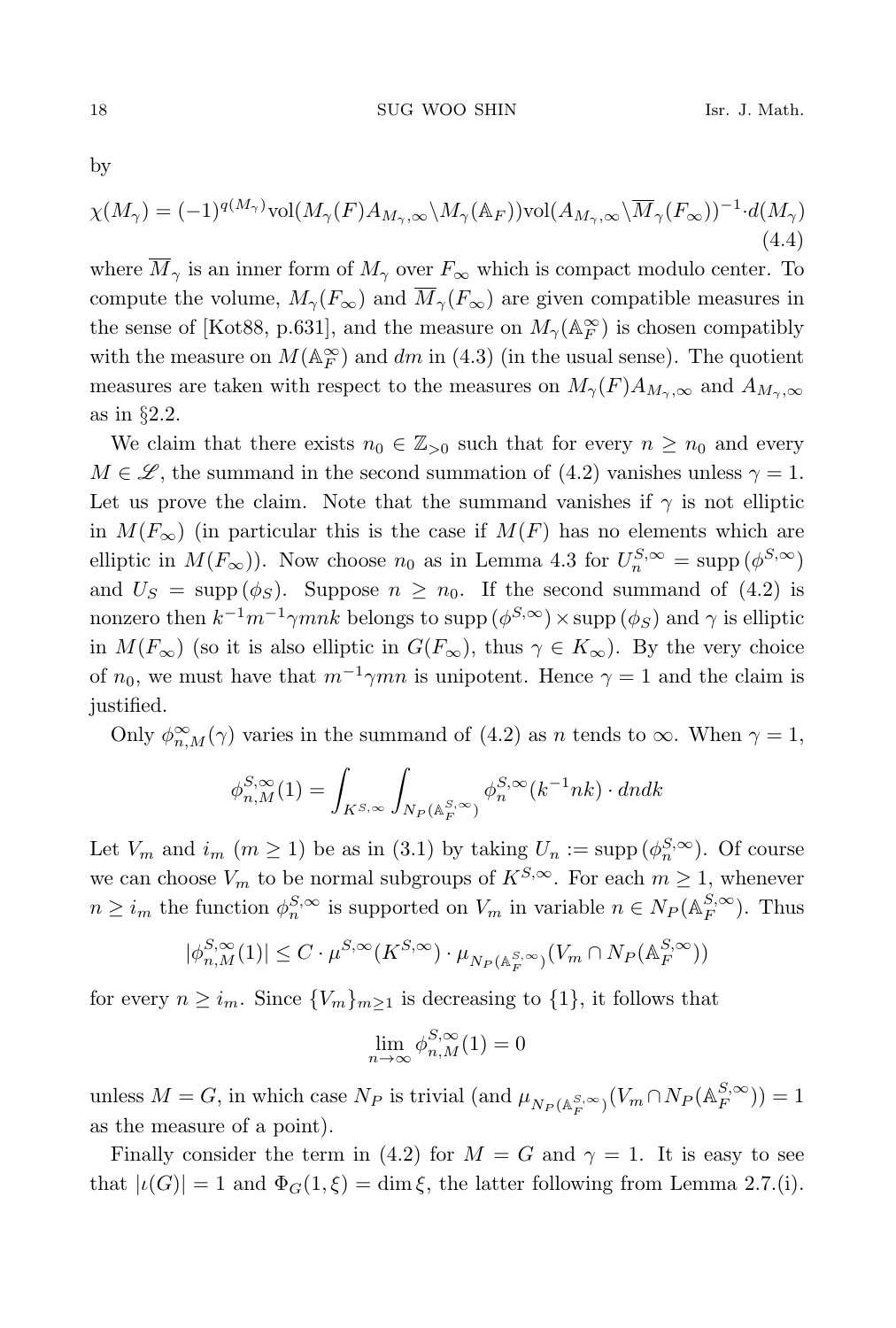For  $M_{\gamma} = G$ , (4.4) can be rewritten as

$$
\chi(G) = \overline{\mu}(G(F)A_{G,\infty}\backslash G(\mathbb{A}_F))
$$

by noting the following two facts: (i)  $(-1)^{q(G)}d(G_{\infty})$  times the Euler-Poincaré measure on  $\overline{G}(F_\infty)/A_{G,\infty}$  is compatible with  $\overline{\mu}^{\text{EP}}_\infty$  ([Kot88, Thm 1]) on  $G(F_\infty)/A_{G,\infty}$ and (ii) the compact group  $\overline{G}(F_{\infty})/A_{G,\infty}$  has volume 1 under the Euler-Poincaré measure. Since  $\phi^{\infty}(1) = \phi^{S,\infty}(1)\phi_S(1) = \hat{\mu}_S^{\text{pl}}(\hat{\phi}_S)$  by the Plancherel formula (Proposition 2.4), the term for  $M = G$  and  $\gamma = 1$  in (4.2) is computed as

$$
\overline{\mu}(G(F)A_{G,\infty}\backslash G(\mathbb{A}_F))\cdot \dim \xi \cdot \widehat{\mu}_S^{\text{pl}}(\widehat{\phi}_S).
$$

Hence the right hand side of (4.2) tends to the above value as  $n \to \infty$ . We complete the proof of Theorem 4.4 by invoking Proposition 4.2.

Let  $\widehat{U}$  be a  $\widehat{\mu}_S^{\text{pl}}$ -regular relatively quasi-compact subset of  $\widehat{G(F_S)}$ . As remarked in Example 2.3, the function char<sub> $\hat{U}$ </sub> belongs to  $\mathscr{F}(\widehat{G(F_S)})$ . By taking  $\hat{f}_S = \text{char}_{\hat{U}}$ in Theorem 4.4 we deduce

COROLLARY 4.5: For any  $\widehat{U}$  as above.

$$
\lim_{n \to \infty} \widehat{\mu}_{\phi_n^{\mathcal{S},\infty},\xi}^{\text{cusp}}(\text{char}_{\widehat{U}}) = \lim_{n \to \infty} \widehat{\mu}_{\phi_n^{\mathcal{S},\infty},\xi}^{\text{disc}}(\text{char}_{\widehat{U}}) = \widehat{\mu}_S^{\text{pl}}(\widehat{U}).
$$

REMARK 4.6: It is indeed necessary to assume that  $\hat{U}$  is  $\hat{\mu}_S^{\text{pl}}$ -regular. For instance, let  $\hat{V}$  be an open relatively quasi-compact subset of  $\widehat{G(F_S)}$  such that  $\hat{\mu}_S^{\text{pl}}(\hat{V}) > 0$ . Let  $\hat{U}$  be the subset of  $\hat{V}$  consisting of those  $\pi_S$  which do not arise as the S-components of  $\xi$ -cohomological cuspidal automorphic representations of  $G(\mathbb{A}_F)$ . Then  $\widehat{U}$  is a complement of a countable subset in  $\widehat{V}$ , and it might seem that Corollary 4.5 does not hold for this  $\hat{U}$  as the left hand side should be zero whereas the right hand side should be positive. In fact such a  $\hat{U}$  is not  $\widehat{\mu}_S^{\text{pl}}$ -regular and excluded in the corollary.

4.3. WHEN  $G(F_{\infty})$  has no discrete series or F is not totally real. Suppose that either F is not totally real or  $G(F_{\infty})$  has no discrete series. We can still obtain analogous results by appealing to the simple trace formula if we impose an extra condition at two auxiliary finite places. Although it would be possible to remove this unnatural restriction, we have not done so.

Choose auxiliary finite places  $v_1, v_2 \in \mathcal{V}_F^{\infty}$  and a finite subset  $S \subset \mathcal{V}_F$  such that  $v_1, v_2 \notin S$  and S contains all infinite places of F. (This is a change from the previous subsection, where  $S$  contained no infinite places.) By abuse of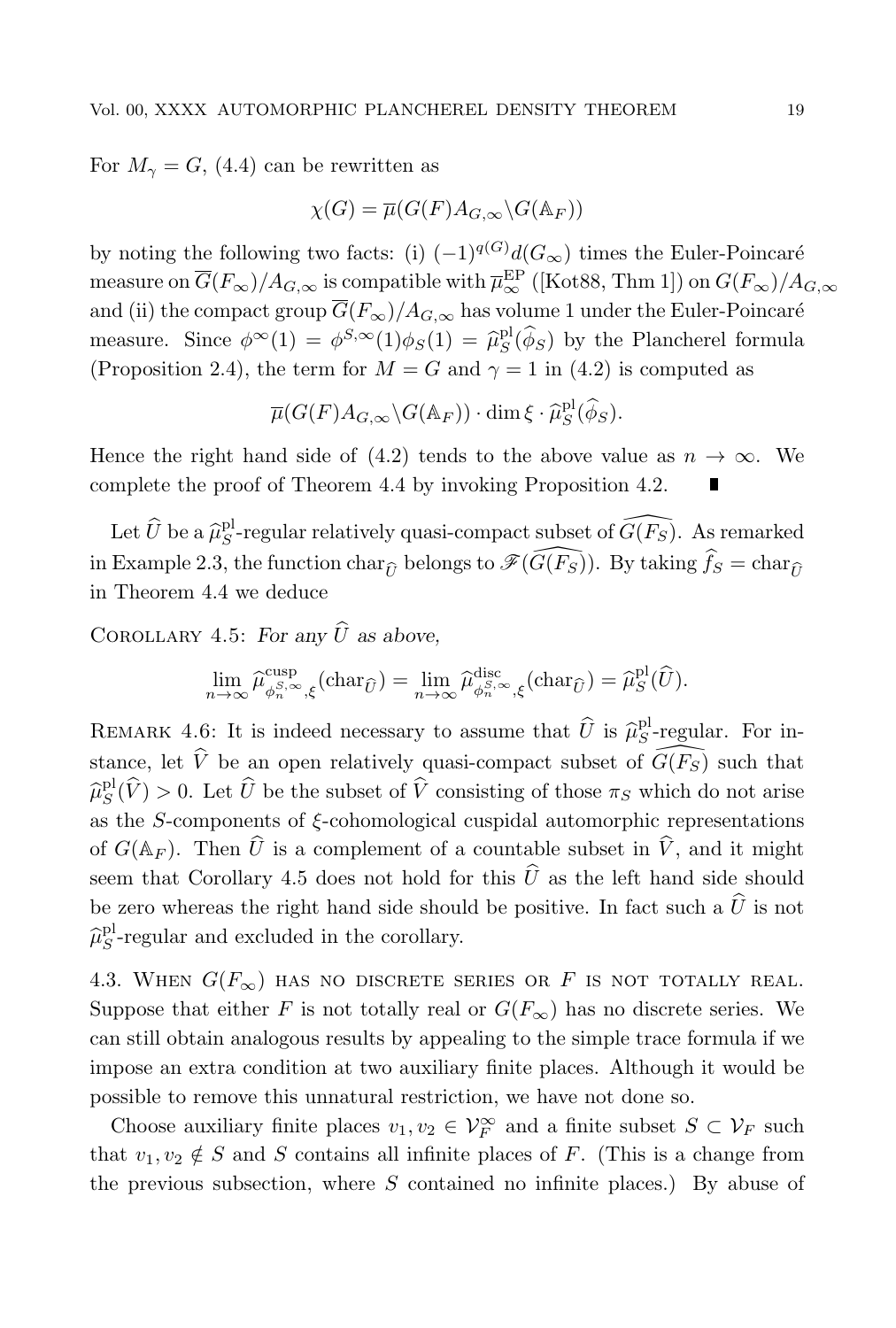notation,  $\widehat{G}(F_{S})$  will mean the unitary dual of  $G(F_{S})/A_{G,\infty}$  (viewed as the subset of the usual unitary dual of  $G(F_S)$ ). The space of functions  $\mathscr{F}(G(F_S))$ , which was defined in  $\S2.3$  when S consists of finite places, makes sense in this context and the analogue of Sauvageot's density theorem (Proposition 2.5) still holds. See page 180 and Theorem 7.3 of [Sau97].

Let  $\phi_{v_1}$  be a truncated Kottwitz function in the sense of [Lab99, 3.9] (cf. [Kot88, §2]). It is known ([Lab99, Prop 3.9.1]) that the orbital integral of  $\phi_{v_1}$ vanishes on non-elliptic or non-semisimple elements of  $G(F_{v_1})$ . Let  $\phi_{v_2}$  be any function such that  $\phi_{v_2}$  is positive on one supercuspidal Bernstein component and zero outside it. In particular,  $\text{tr } \pi_{v_2}(\phi_{v_2}) = 0$  whenever  $\pi_{v_2}$  is a subquotient of a parabolically induced representation of  $G(F_{v_2})$ . (Such a  $\phi_{v_2}$  is easily constructed by the trace Paley-Wiener theorem of [BDK86].) By scaling, we require that

$$
\phi_{v_1}(1) = \phi_{v_2}(1) = 1. \tag{4.5}
$$

Set  $\phi_{v_1,v_2} := \phi_{v_1} \phi_{v_2}$ . As an analogue of Definition 3.7, we have

Definition 4.7: The cuspidal  $(\phi_n^{S,v_1,v_2}, \phi_{v_1,v_2})$ -multiplicity of  $\pi_S^0$  is defined as the following complex number:

$$
m_{\text{cusp}}(\pi_S^0; \phi_n^{S, v_1, v_2}, \phi_{v_1, v_2}) := \sum_{\pi} m_{\text{cusp}}(\pi) \cdot \text{tr} \, \pi^{S, v_1, v_2}(\phi_n^{S, v_1, v_2}) \cdot \text{tr} \, \pi_{v_1, v_2}(\phi_{v_1, v_2}).
$$
\n(4.6)

where  $\pi$  runs over isomorphism classes of irreducible representations of  $G(\mathbb{A}_F)$ in  $L^2_{\text{cusp}}(G(F)A_{G,\infty}\backslash G(\mathbb{A}_F))$  such that  $\pi_S \simeq \pi_S^0$ . The sum has finitely many nonzero terms.

Define a positive Borel measure  $\hat{\mu}_n = \hat{\mu}_{\phi_n^{S,v_1,v_2}, \phi_{v_1,v_2}}$  on  $\widehat{G(F_S)}$  by

$$
\widehat{\mu}_n := \frac{1}{\overline{\mu}(G(F)A_{G,\infty}\backslash G(\mathbb{A}_F))} \sum_{\pi_S^0} m_{\text{cusp}}(\pi_S^0; \phi_n^{S,v_1,v_2}, \phi_{v_1,v_2}) \cdot \delta_{\pi_S^0}.
$$
 (4.7)

THEOREM 4.8: For any  $\widehat{f}_S \in \mathscr{F}(\widehat{G(F_S)}),$ 

$$
\lim_{n \to \infty} \widehat{\mu}_n(\widehat{f}_S) = \widehat{\mu}_S^{\text{pl}}(\widehat{f}_S).
$$

Proof. Since the outline of proof is identical to that of Theorem 4.4, we only sketch the argument.

As before, Sauvageot's density theorem reduces the proof to the case  $\widehat{f}_S = \widehat{\phi}_S$ for some  $\phi_S \in C_c^{\infty}(G(F_S))$ . In view of the properties of  $\phi_{v_1}$  and  $\phi_{v_2}$  stated above, Delgine-Kazhdan's simple trace formula (cf. [Art88, Cor 7.3, Cor 7.4]) is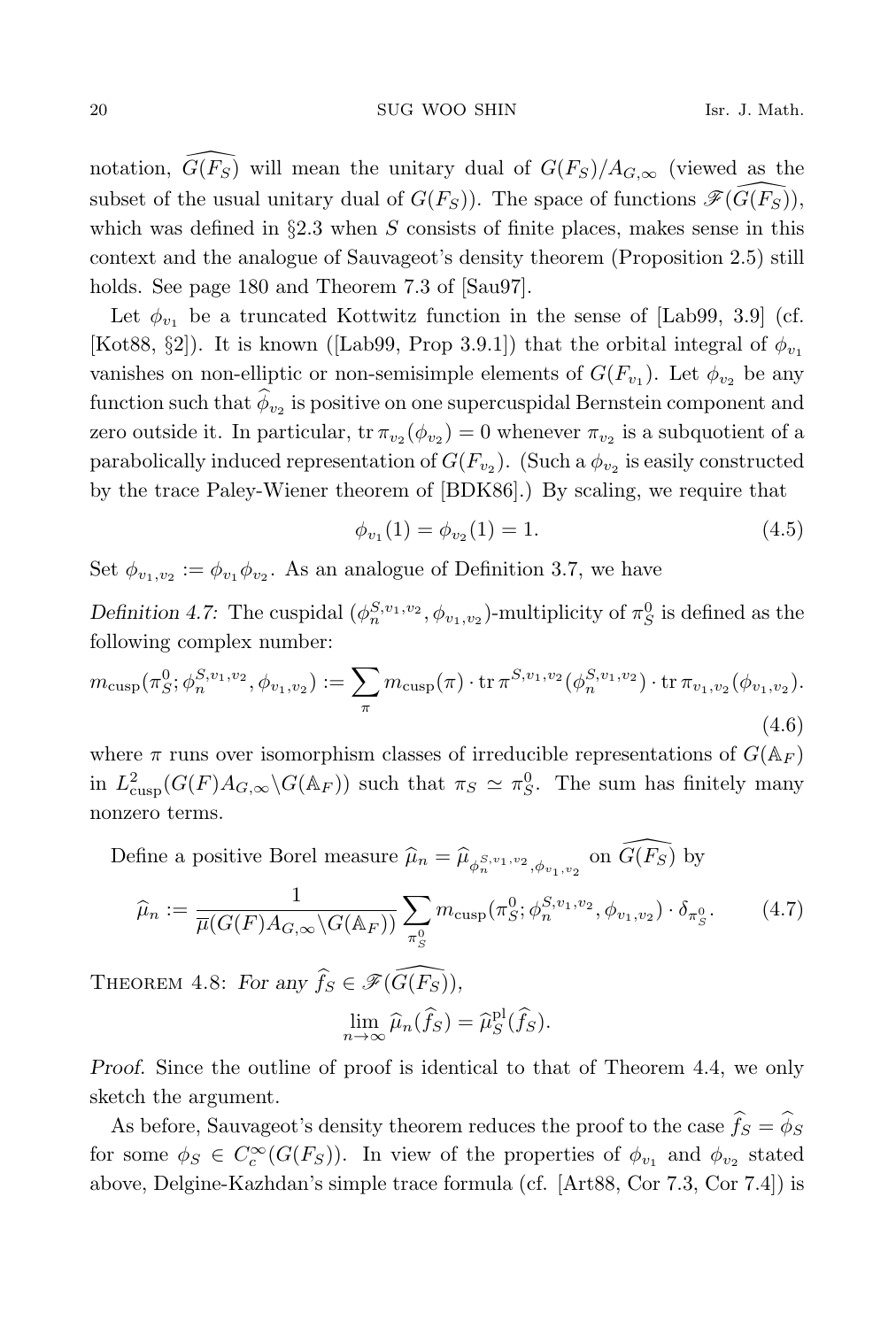applicable to G and  $\phi_n := \phi_n^{S, v_1, v_2} \phi_{v_1, v_2} \phi_S$ . Now that the simple trace formula replaces a version of Arthur's trace formula in the proof of Theorem 4.4, the argument in the current case is only easier. It is straightforward to check that

$$
\widehat{\mu}_n(\widehat{\phi}_S) = \frac{I_{\text{spec}}(\phi_n)}{\overline{\mu}(G(F)A_{G,\infty} \backslash G(\mathbb{A}_F))}.
$$
\n(4.8)

(By our choice of  $\phi_{v_2}$ , only cuspidal automorphic representations contribute to  $I<sub>spec</sub>(\phi_n)$ .) The geometric side of the simple trace formula is given by

$$
I_{\text{geom}}(\phi_n) = \sum_{\gamma \in G(F)/\sim} \text{vol}(G_{\gamma}(F)A_{G,\infty} \backslash G_{\gamma}(\mathbb{A}_F)) \cdot O_{\gamma}(\phi_n)
$$

where the sum runs over a set of representatives for elliptic conjugacy classes in  $G(F)$ , and  $G_{\gamma}$  denotes the centralizer of  $\gamma$  in G. As in the proof of Theorem 4.4, we can prove that only the summand for  $\gamma = 1$  survives as  $n \to \infty$ . Using (4.5) and the Plancherel formula (Proposition 2.4), we obtain

$$
\lim_{n \to \infty} I_{\text{geom}}(\phi_n) = \overline{\mu}(G(F)A_{G,\infty} \backslash G(\mathbb{A}_F)) \cdot \phi_n(1) = \overline{\mu}(G(F)A_{G,\infty} \backslash G(\mathbb{A}_F)) \cdot \widehat{\mu}_S^{\text{pl}}(\widehat{\phi}_S).
$$
\n(4.9)

Formulas (4.8) and (4.9) complete the proof. П

4.4. When weight varies and level is fixed. Only in §4.4 we assume that the center of  $G$  is trivial. (See Remark 4.13 about this assumption.) In particular, we need not worry about  $A_{G,\infty}$ , which is also trivial. We retain the notation from §3.2.

LEMMA 4.9: Let M be an R-rational proper Levi subgroup of  $G_{\infty}$ . Suppose that  $\xi_n \to \infty$  as  $n \to \infty$ . Then

(i) For any elliptic  $\gamma \in G_{\infty}(\mathbb{R})$  such that  $\gamma \notin Z(G_{\infty})(\mathbb{R}),$ 

$$
\lim_{n \to \infty} \frac{|\text{tr}\,\xi_n(\gamma)|}{\dim \xi_n} = 0.
$$

(ii) For any elliptic  $\gamma \in M(\mathbb{R}),$ 

$$
\lim_{n \to \infty} \frac{|\Phi_M^G(\gamma, \xi_n)|}{\dim \xi_n} = 0.
$$

Remark 4.10: It will be evident from the proof that the lemma is true without assuming  $Z(G) = \{1\}$ , which is only needed in the proof of Theorem 4.11.

Proof. We may assume  $F_{\infty} = \mathbb{R}$  as the general case can be handled in the same way. The basic idea of proof is to study the asymptotic behavior of the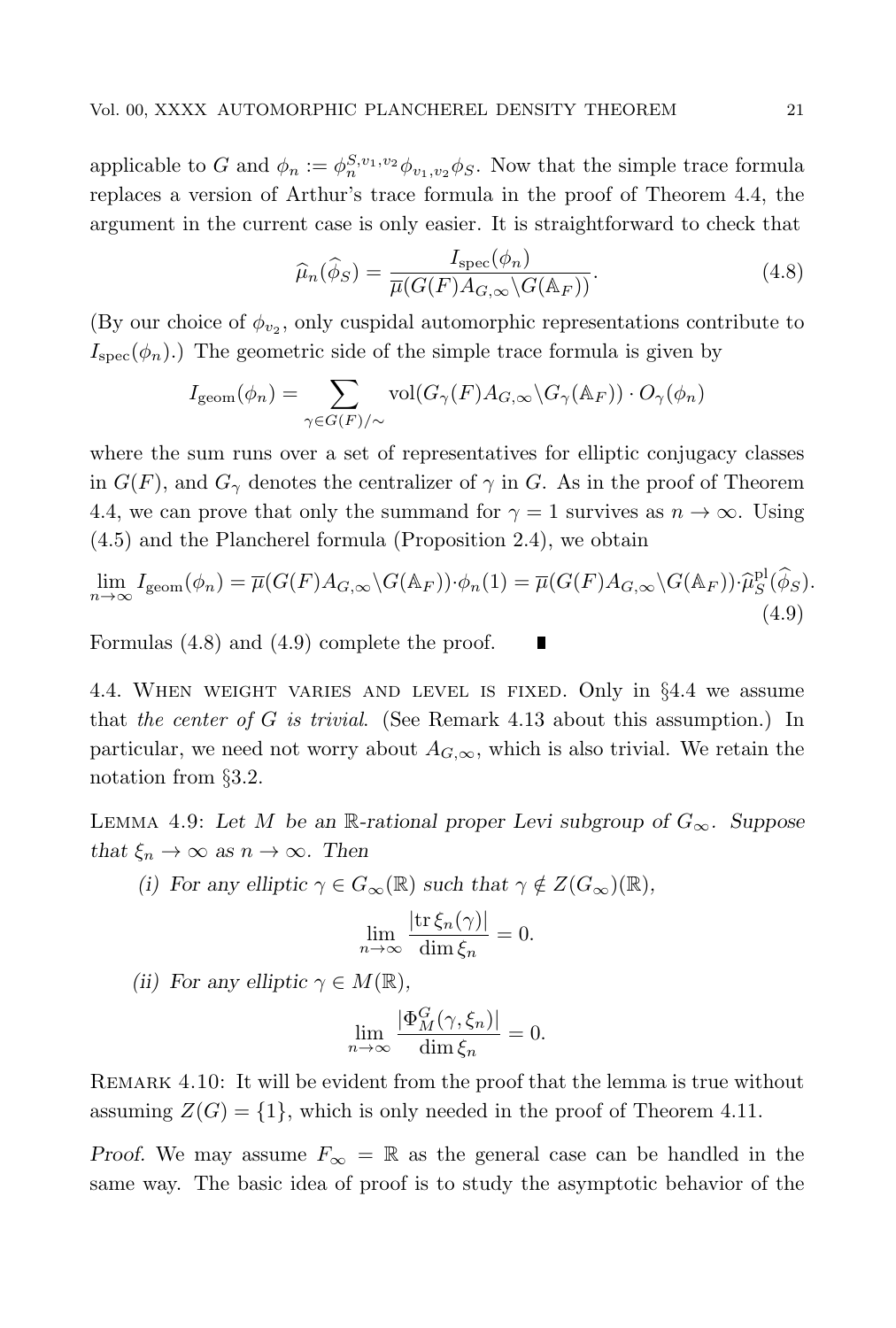Weyl character formula. Part (i) is proved as Corollary 1.12 in [CC09]. (Even though that corollary is proved under the assumption that  $G_{\infty}(\mathbb{R})$  is compact, the general case is easily deduced via an inner form of  $G_{\infty}(\mathbb{R})$  which is compact mod center. This is possible because an elliptic conjugacy class always transfers to a compact mod center inner form.)

Let us deduce part (ii) essentially from Lemma 2.8. We will freely use the notation of that lemma in the rest of the proof. Let  $\lambda_B^n$  denote the B-dominant highest weight for  $\xi_n$ . We divide into two cases depending on  $\gamma$ .

The first case is when  $\gamma \notin Z(G_{\infty})(\mathbb{R})$ . In view of (2.2), it is enough to prove that

$$
|\operatorname{tr} (\gamma^{-1} |V_{w(\lambda_B^n + \rho_B) - \rho_B}^L)| \cdot (\dim \xi_n)^{-1} \to 0 \quad \text{as } n \to \infty.
$$

The left hand side can be decomposed as

$$
\frac{\left|\text{tr}\left(\gamma^{-1}|V_{w(\lambda_{B}^{n}+\rho_{B})-\rho_{B}}^{L}\right)\right|}{\dim V_{w(\lambda_{B}^{n}+\rho_{B})-\rho_{B}}^{L}} \times \frac{\dim V_{w(\lambda_{B}^{n}+\rho_{B})-\rho_{B}}^{L}}{\dim \xi_{n}}.\tag{4.10}
$$

Recall the Weyl dimension formula

$$
\dim \xi_n = \prod_{\alpha} \frac{\langle \alpha, \lambda_B^n + \rho_B \rangle}{\langle \alpha, \rho_B \rangle}
$$

where  $\alpha$  runs over the B-positive roots in G. Since a similar formula holds for  $\dim V^L_{w(\lambda_B^n+\rho_B)-\rho_B}$ , we see from (3.1) that the second term in (4.10) tends to zero as  $n \to \infty$  unless  $L = G$ . In case  $L = G$ , the same term is equal to 1 for any *n* since  $\xi_n = V^L_{w(\lambda_B^n + \rho_B) - \rho_B}$ . Now consider the first term in (4.10). If  $\gamma$  is in the center of  $L(\mathbb{R})$ , it is clearly a (nonzero) constant. If else, the first term tends to zero as  $n \to \infty$  by part (i). Finally we deduce that the limit of (3.1) is zero.

Next consider the case  $\gamma \in Z(G_{\infty})(\mathbb{R})$ . If  $L \neq G$ , we argue exactly as in the other case. When  $L = G$ , we simply note that the summand in  $(2.2)$  vanishes since  $D_M^G(\gamma) = 0$  if  $M \subsetneq G$  and  $\gamma$  is central in G. The proof is complete.

THEOREM 4.11: Let  $\phi^{S,\infty} \in C_c^{\infty}(G(\mathbb{A}_F^{S,\infty}))$  be such that  $\phi^{S,\infty}(1) = 1$ . For any  $\widehat{f}_S \in \mathscr{F}(\widehat{G(F_S)}),$ 

$$
\lim_{n\to\infty}\widehat{\mu}^{\mathrm{cusp}}_{\phi^{S,\infty},\xi_n}(\widehat{f}_S) = \lim_{n\to\infty}\widehat{\mu}^{\mathrm{disc}}_{\phi^{S,\infty},\xi_n}(\widehat{f}_S) = \widehat{\mu}^{\mathrm{pl}}_S(\widehat{f}_S).
$$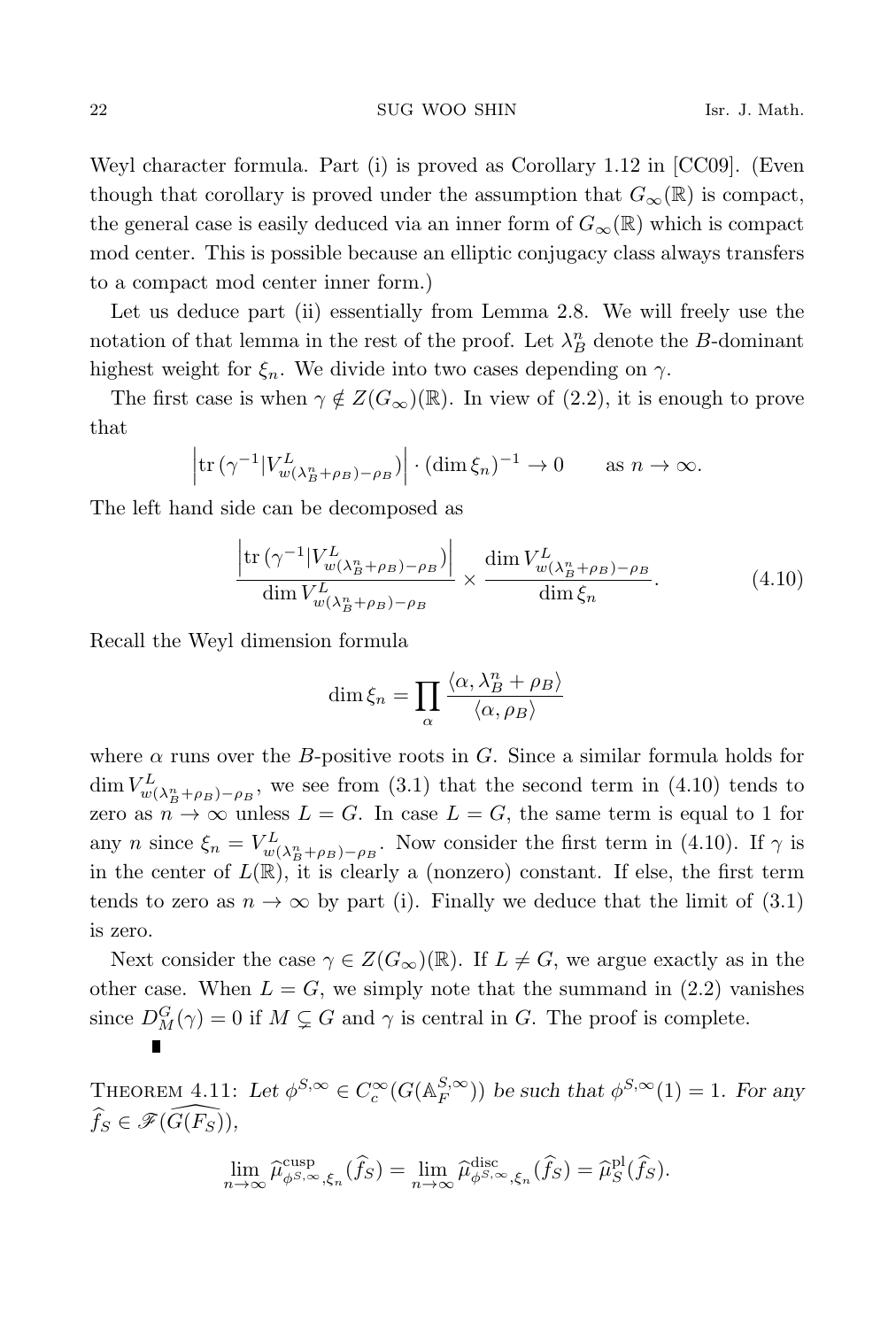Proof. As in the proof of Theorem 4.4, it is enough to prove the theorem for  $\widehat{f}_S$ which has the form  $\phi_S$  for some  $\phi_S \in C_c^{\infty}(G(F_S))$ . Since the first equality of the theorem is an obvious consequence of Lemma 3.10, it suffices to establish the second equality. It follows from Proposition 4.2 and (4.2) that

$$
\overline{\mu}(G(F)A_{G,\infty}\backslash G(\mathbb{A}_F)) \cdot \widehat{\mu}_{\phi^{S,\infty},\xi_n}^{\text{disc}}(\widehat{\phi}_S)
$$
\n(4.11)

$$
= \sum_{M \in \mathscr{L}} (-1)^{\dim(A_M/A_G)} \frac{|W_M|}{|W_G|} \left( \sum_{\gamma \in M(F)/\sim} \chi(M_\gamma) |\iota^M(\gamma)|^{-1} \phi_M^{\infty}(\gamma) \frac{\Phi_M(\gamma, \xi_n)}{\dim \xi_n} \right)
$$

with the same notation as previously in  $(4.2)$ . We claim that the second sum over conjugacy classes in  $M(F)$  can be taken over a finite set  $Y_M$  which is independent of *n*. To see this, note that  $\Phi_M^G(\gamma, \xi_n)$  is nonzero only if  $\gamma$  is elliptic in  $M(F_{\infty})$ , or equivalently  $M(F_{\infty})$ -conjugate to an element in  $M(F_{\infty}) \cap$  $K_{\infty}$ . In order that  $\phi_M^{\infty}(\gamma) \neq 0$ ,  $\gamma$  must be  $M(\mathbb{A}_F^{\infty})$ -conjugate to an element in supp  $\phi_M^{\infty}$ . So the summand for  $\gamma$  is zero unless  $\gamma$  is  $M(\mathbb{A}_F)$ -conjugate to some element in the compact set  $(\text{supp }\phi_M^{\infty}) \times (M(F_{\infty}) \cap K_{\infty})$ . The last condition on  $\gamma$  is clearly independent of n and satisfied by only finitely many semisimple conjugacy classes of  $M(F)$  by [Kot86, Prop 8.2].

We will write

$$
I_{\text{geom}}(\phi^{S,\infty}\phi_S\phi_{\xi_n}) = I_{1,n} + I_{2,n} + I_{3,n}
$$
\n(4.12)

where  $I_{1,n}$ ,  $I_{2,n}$  and  $I_{3,n}$  are partial sums in (4.11) defined as:

- $I_{1,n}$  is the term for  $M = G$  and  $\gamma = 1$ ,
- $I_{2,n}$  is the sum over  $M = G$  and all  $\gamma \neq 1$ ,
- $I_{3,n}$  is the sum over all  $M \subsetneq G$  and all  $\gamma$ .

It is easy to compute that (recall Lemma 2.8.(i) and the assumption  $\phi^{S,\infty}(1)$  = 1)

$$
I_{1,n} = \overline{\mu}(G(F)A_{G,\infty}\backslash G(\mathbb{A}_F)) \cdot \phi_S(1). \tag{4.13}
$$

We have the following expressions for  $I_{2,n}$  and  $I_{3,n}$ , where  $a(\gamma), a_M(\gamma) \in \mathbb{C}$  are constants independent of n.

$$
I_{2,n} = \sum_{\gamma \neq 1} a(\gamma) \cdot \operatorname{tr} \xi_n(\gamma) / \dim \xi_n
$$
  
\n
$$
I_{3,n} = \sum_M \sum_{\gamma} a_M(\gamma) \cdot \Phi_M^G(\gamma, \xi_n) / \dim \xi_n.
$$

In the expression for  $I_{2,n}$  (resp.  $I_{3,n}$ ),  $\gamma$  runs over the fixed finite set  $Y_G\setminus\{1\}$ (resp.  $Y_M$ ). The assumption in the beginning of §4.4 ensures that no  $\gamma \in$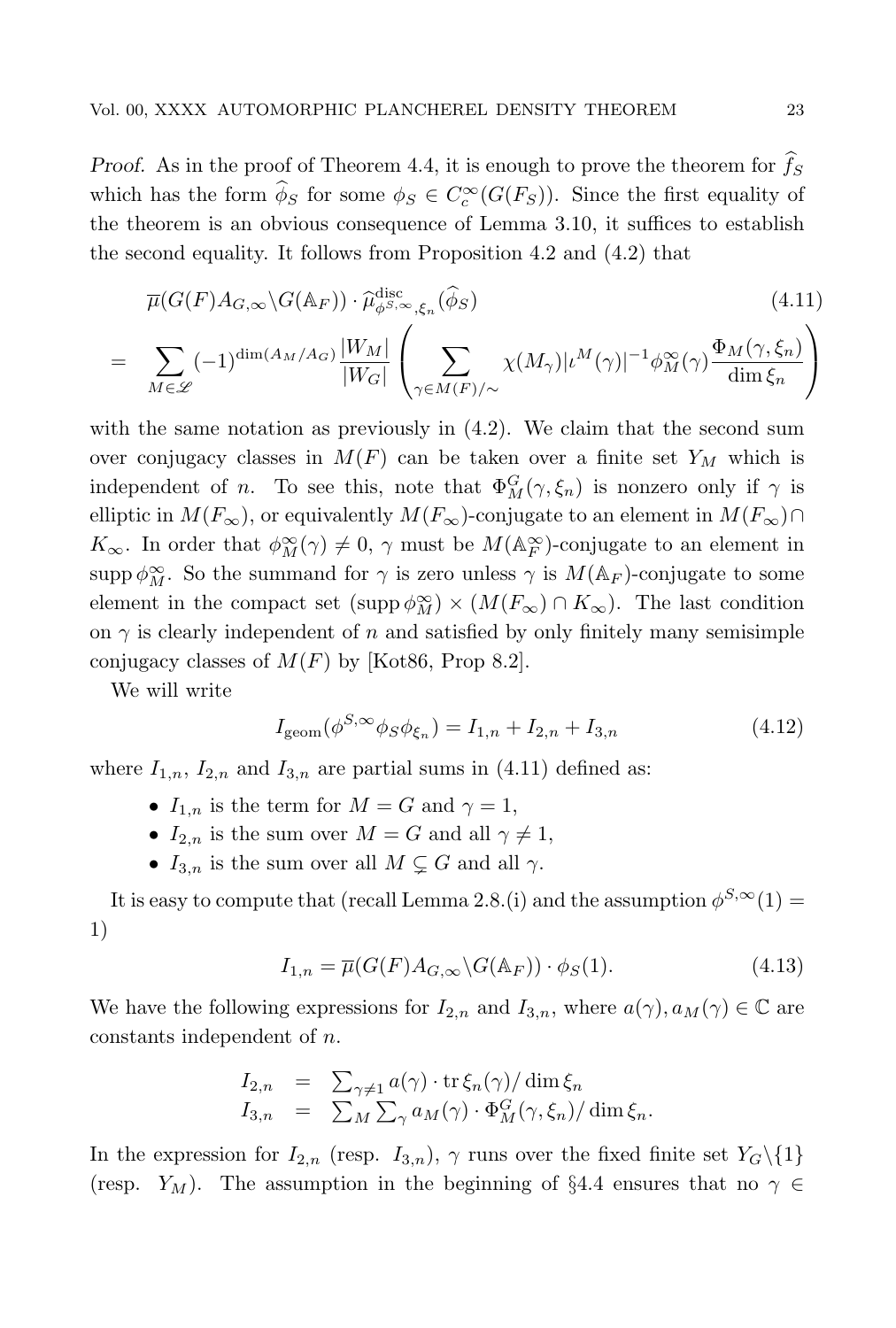$Y_G \setminus \{1\}$  is contained in the center of G. By Lemmas 2.8 and 4.9,

$$
\lim_{n \to \infty} I_{2,n} = 0, \qquad \lim_{n \to \infty} I_{3,n} = 0.
$$
\n(4.14)

Formulas (4.11), (4.12), (4.13) and (4.14) imply that

$$
\lim_{n \to \infty} \widehat{\mu}_{\phi^{S,\infty},\xi_n}^{\text{disc}}(\widehat{\phi}_S) = \lim_{n \to \infty} \overline{\mu}(G(F)A_{G,\infty} \backslash G(\mathbb{A}_F))^{-1} \cdot I_{1,n}
$$

$$
= \phi_S(1) = \widehat{\mu}_S^{\text{pl}}(\widehat{\phi}_S).
$$

П

COROLLARY 4.12: Let  $\widehat{U}$  be a  $\widehat{\mu}_{S}^{\text{pl}}$ -regular relatively quasi-compact subset of  $G(F_S)$ . Then

$$
\lim_{n \to \infty} \widehat{\mu}_{\phi^{S,\infty},\xi_n}^{\text{cusp}}(\text{char}_{\widehat{U}}) = \lim_{n \to \infty} \widehat{\mu}_{\phi^{S,\infty},\xi_n}^{\text{disc}}(\text{char}_{\widehat{U}}) = \widehat{\mu}_S^{\text{pl}}(\widehat{U}).
$$

*Proof.* Take  $\hat{f}_S = \text{char}_{\hat{\mathcal{U}}}$  in Theorem 4.11.

We conclude this subsection with two remarks.

REMARK 4.13: We need to say a word about the condition that  $Z(G) = \{1\}.$ The triviality of the center was imposed to ensure that the limit of  $I_{2,n}$  vanishes in the course of proving Theorem 4.11 by appealing to Lemma 4.9.(i). If  $Z(G) \neq \{1\}$ , the summands for other central elements may not die as n tends to infinity. (If  $Z(G)(\mathbb{Q})$  is finite and its projection into  $G(\mathbb{A}^{S,\infty})$  meets supp  $\phi^{S,\infty}$ in {1} then this problem does not occur.) In order to avoid this issue in the general case, it seems the best to fix a central character for automorphic representations. Then we expect that the analogue of Theorem 4.11 is true but have not attempted to prove it.

REMARK 4.14: When  $G(F_{\infty})$  has no discrete series, it would be an interesting problem to prove an analogue of Theorem 4.11. For this, one may formulate the problem in terms of a sequence  $\{\widehat{U}_{\infty,n}\}_{n\geq 1}$  in  $\widehat{G(F_{\infty})}$ , as a substitute for  $\{\xi_n\}_{\geq 1}$ , such that (i)  $\hat{\mu}_{\infty,n}^{pl}(\hat{U}_{\infty,n}) > 0$  for every n, (ii) each  $\hat{U}_{\infty,n}$  is bounded and relatively compact, and (iii) the infinitesimal characters for  $\widehat{U}_{\infty,n}$  in  $X^*(T)$  tend to infinity in a uniform manner.

### 5. Limit multiplicities and existence of automorphic representations

This section is devoted to a few applications of our main results in the last section. In §5.1, we provide a limit multiplicity formula for a reasonable subset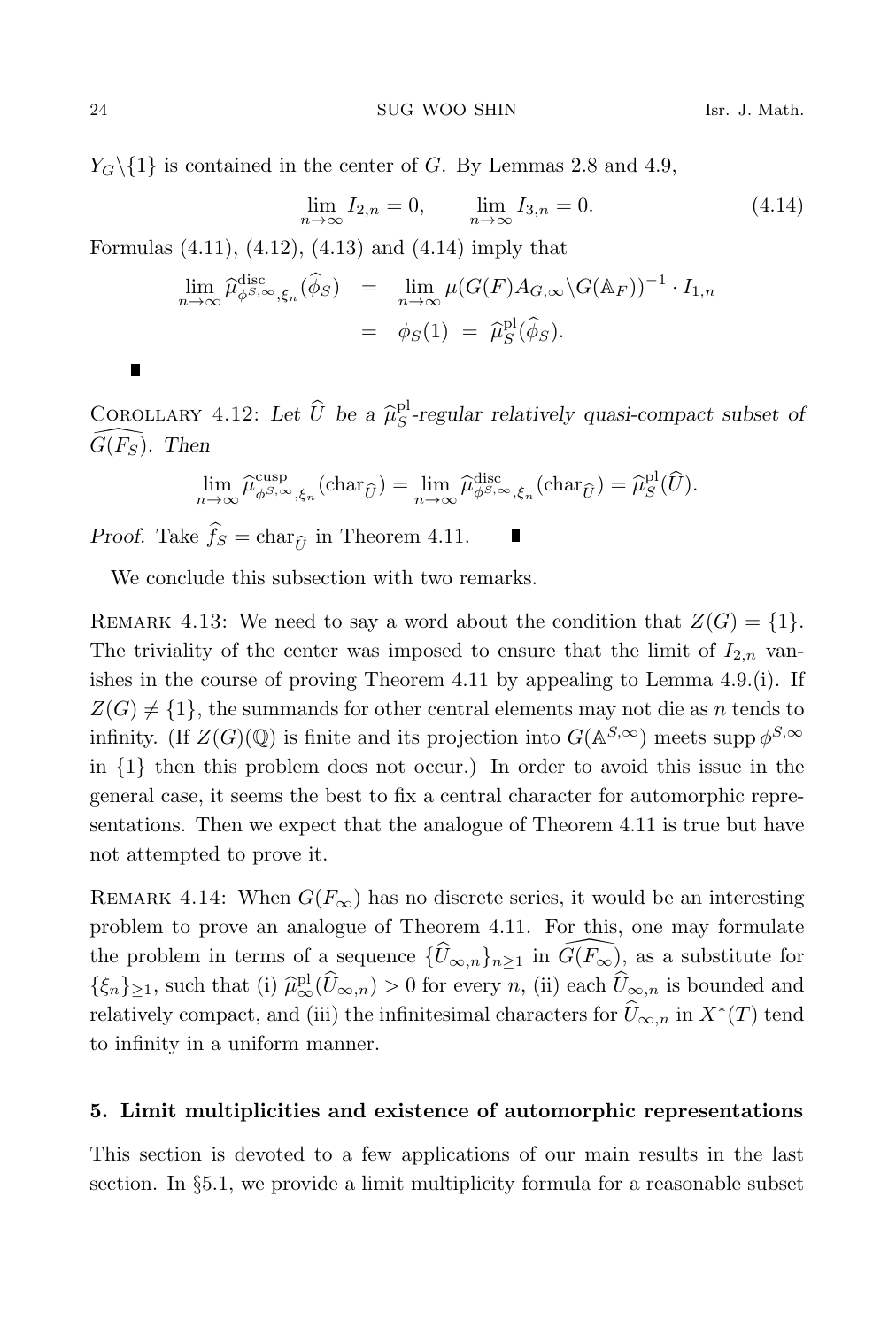$\widehat{U}$  of  $\widehat{G(F_S)}$  in the ξ-cohomological discrete (or cuspidal) spectrum for  $G(\mathbb{A}_F)$ in terms of the Plancherel mass of  $\hat{U}$ . In §§5.2-5.3, an existence theorem for cuspidal automorphic representations with prescribed local properties will be presented. An immediate corollary, to be given in §5.4, is a result of Burger-Li-Sarnak and Clozel-Ullmo that the automorphic points are dense in the local tempered spectrum.

5.1. Limit multiplicity formula via Plancherel measure. We assume the three conditions at the start of §4. Let  $\widehat{U}$  be a  $\widehat{\mu}_{S}^{\text{pl}}$ -regular relatively quasicompact subset of  $\widehat{G(F_S)}$ .

Definition 5.1: The  $(\widehat{U}, \xi)$ -limit multiplicity<sup>4</sup> in  $L^2_{\text{cusp}}(G(F) \backslash G(\mathbb{A}_F), \chi_{\xi}^{-1})$  is defined as

$$
m_{\text{cusp},\text{lim}}(\widehat{U}, \xi) := \dim \xi \cdot \lim_{n \to \infty} \widehat{\mu}_{\text{char}_{U_n}, \xi}^{\text{cusp}}(\widehat{U})
$$
  

$$
= \lim_{n \to \infty} \left( \frac{\sum_{\pi_S \in \widehat{U}} m_{\text{cusp}}(\pi_S; \text{char}_{U_n}, \xi)}{\overline{\mu}(G(F)A_{G, \infty} \backslash G(\mathbb{A}_F))} \right)
$$
(5.1)

for any decreasing sequence  $\{U_n\}_{n\geq 1}$  in  $G(\mathbb{A}_F^{S,\infty})$  such that  $U_n \to 1$  as  $n \to \infty$  $\infty$  (Definition 3.1), provided that the limit is independent of the choice of  ${U_n}_{n\geq 1}$ . (The independence will be shown below.) Note that the sum has only finitely many nonzero terms for each  $n$  by Harish-Chandra's finiteness theorem. Similarly define  $m_{disc,lim}(\widehat{U}, \xi)$ .

REMARK 5.2: If  $\xi$  has regular highest weight then (5.1) may be rewritten as follows in light of (3.4).

$$
m_{\text{cusp,lim}}(\widehat{U}, \xi) = (-1)^{q(G_{\infty})} \cdot \lim_{n \to \infty} \left( \sum_{\substack{\pi_S \in \widehat{U} \\ \pi_{\infty}}} \frac{m\left(\pi_S \otimes \pi_\infty \middle| L^2_{\text{cusp}}(G(F) \backslash G(\mathbb{A}_F) / U_n, \chi_\xi^{-1})\right)}{\overline{\mu}(G(F) A_{G, \infty} \backslash G(\mathbb{A}_F)) \cdot \mu^{S, \infty}(U_n)^{-1}} \right)
$$

where  $\pi_{\infty}$  runs over the L-packet  $\Pi_{disc}(G_{\infty}, \xi^{\vee})$ . The identity seems to be true without the regularity condition on highest weight. To justify this, we need to show that nontempered  $\xi$ -cohomological representations of  $G(F_{\infty})$  do no contribute to the limit multiplicity formula. This is proved in [Clo86, Lem 8] (based on the method of DeGeorge and Wallach) but under a mild restriction  $(2.3 \text{ of that paper})$  on the sequence  $\{U_n\}_{n\geq 1}$ .

 $\frac{4}{1}$  It can be seen from the definition that this number depends on the Haar measure at S, or  $\hat{\mu}_S^{\text{pl}}$ . In fact the dependence is obvious in Proposition 5.3.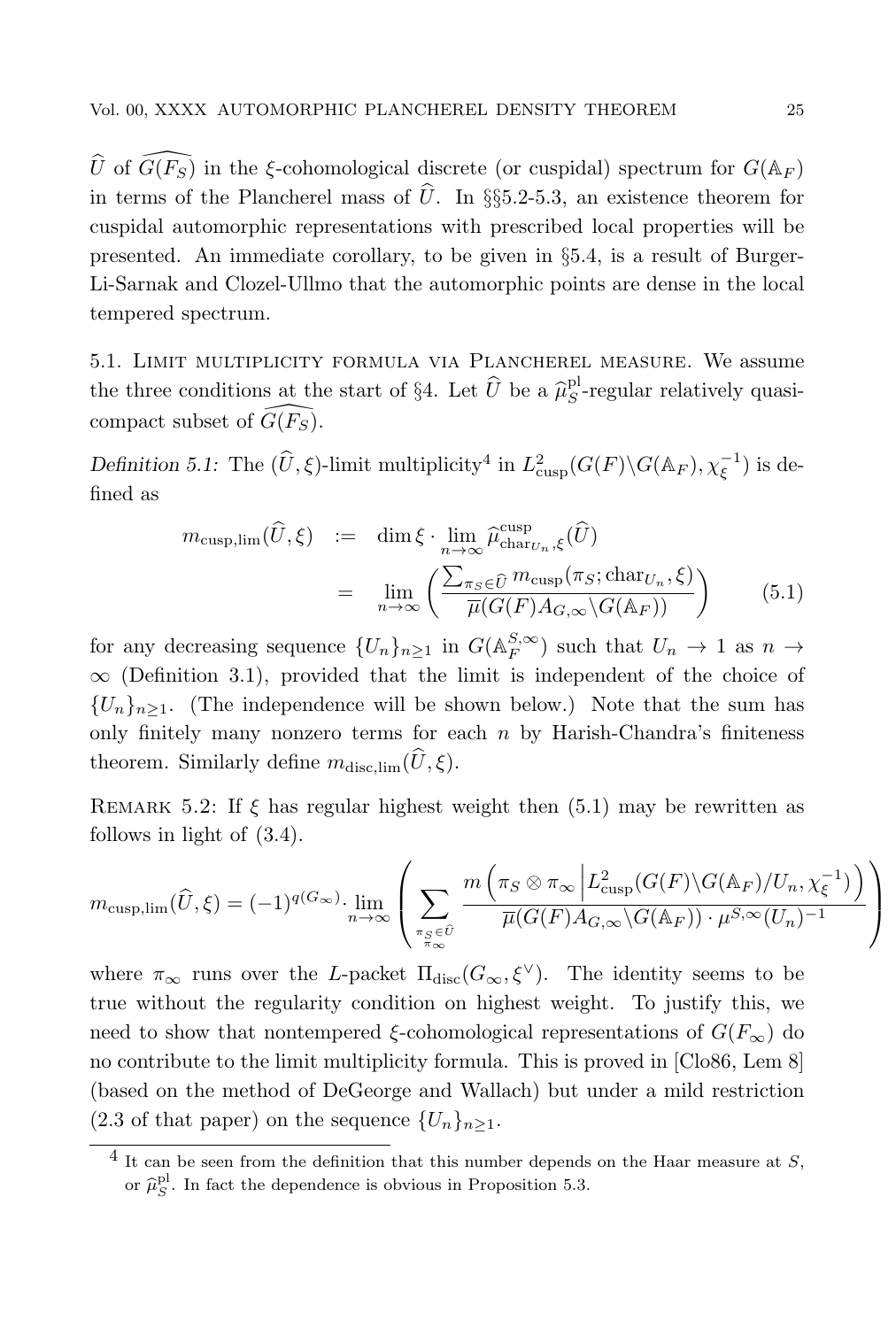PROPOSITION 5.3:  $m_{\text{cusp,lim}}(\widehat{U}, \xi) = m_{\text{disc,lim}}(\widehat{U}, \xi) = \widehat{\mu}_{S}^{\text{pl}}(\widehat{U}) \cdot \dim \xi$ .

Proof. This is immediate from Corollary 4.5.

REMARK 5.4: If the Haar measure  $\mu_S$  on  $G(F_S)$  is multiplied by a scalar  $c \in \mathbb{C}^\times$ then  $m_{\text{cusp,lim}}(\hat{U}, \xi)$  is multiplied by  $c^{-1}$ . In the last expression of (5.1), the numerator is unchanged and the denominator is multiplied by c. Since  $\hat{\mu}_S^{\text{pl}}$  is also multiplied by  $c^{-1}$ , we see that the proposition is not affected.

П

Remark 5.5: Proposition 5.3 may be restated as

$$
\sum_{\pi_S^0 \in \widehat{U}} m_{\text{cusp}}(\pi_S^0; \text{char}_{U_n}, \xi) = \overline{\mu}(G(F)A_{G,\infty} \backslash G(\mathbb{A}_F)) \cdot \mu^{S,\infty}(U_n)^{-1} \cdot \widehat{\mu}_S^{\text{pl}}(\widehat{U}) \cdot \dim \xi + o(1)
$$

where the o(1)-term multiplied by  $\overline{\mu}(G(F)A_{G,\infty}\backslash G(\mathbb{A}_F)/U_n)$  tends to 0 as  $n \to$  $\infty$ . The same is true with discrete multiplicity. Note that  $\overline{\mu}(G(F)A_{G,\infty}\backslash G(\mathbb{A}_F))$ .  $\mu^{S, \infty}(U_n)^{-1}$  computes the volume of the double quotient  $G(F)A_{G,\infty}\backslash G(\mathbb{A}_F)/U_n$ if  $U_n$  is sufficiently small.

The constant  $\overline{\mu}(G(F)A_{G,\infty}\backslash G(\mathbb{A}_F))$  can be made explicit ([Gro97, Thm 9.9]) if the connected center of G is anisotropic. (For an arbitrary reductive group  $G$ , some modification is necessary.) See §6.2 where the case of  $G = GL_2$  is studied in detail.

5.2. EXISTENCE THEOREM (I). As in the previous subsection  $F$  is a totally real field,  $G(F_{\infty})$  is assumed to have a discrete series and  $A_G \times_{\mathbb{Q}} \mathbb{R} = A_{G,\mathbb{R}}$ throughout §5.2. Let  $\hat{U}$  be a  $\hat{\mu}_S^{\text{pl}}$ -regular relatively quasi-compact subset of  $\widehat{G(F_S)}$  such that  $\widehat{\mu}_S^{\text{pl}}(\widehat{U}) > 0$ .

Example 5.6: Here are two useful examples of  $\hat{U}$ . First, we can take  $\hat{U}$  to be the characteristic function on the set of tempered representations  $\pi \in \widehat{G}(F_{S})$ which belong to a particular Bernstein component (equivalently, a particular inertia equivalence class). For the next example, let M be a Levi subgroup of G over  $F_S$ . Let  $\mathcal O$  be an orbit of discrete series representations of  $M(F_S)$  under the twist by characters of  $\Psi_u(M)$  (defined in §2.3). By collecting irreducible subquotients of n-ind $_M^G(\pi_M)$  for all  $\pi_M \in \mathcal{O}$ , we get another example of  $\widehat{U}$ .

THEOREM 5.7: Let v be a finite place of F not contained in S. Assume that  $G$ is unramified outside  $S\cup \{v,\infty\}$ . (In other words, at each  $w\in \mathcal{V}_F$  not contained in  $S \cup \{v, \infty\}$ , G is quasi-split over  $F_w$  and split over an unramified extension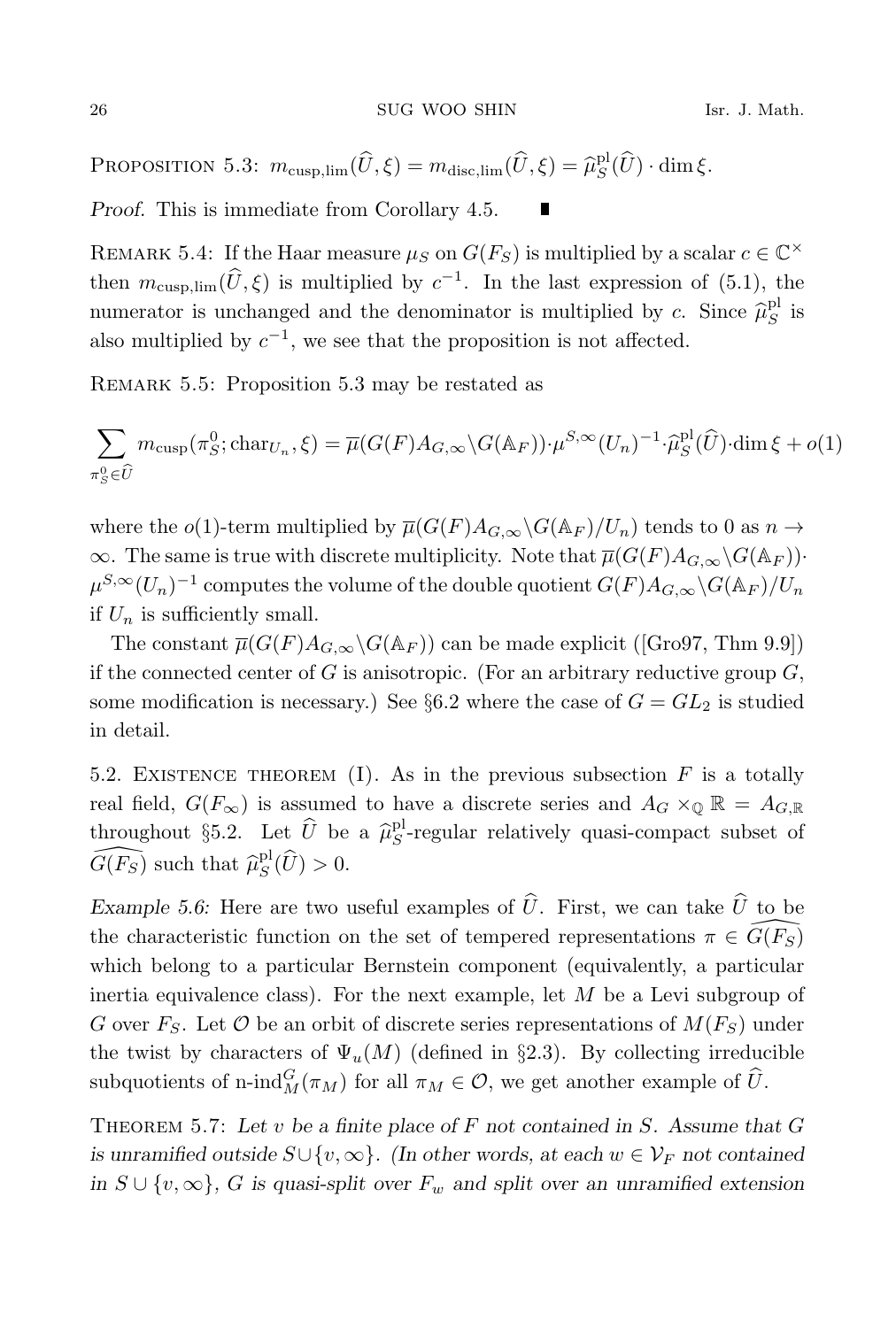of  $F_{w}$ .) Then there exist infinitely many cuspidal automorphic representations  $\pi$  of  $G(\mathbb{A}_F)$  such that

- $\pi^{S,v,\infty}$  is unramified,
- $\pi_s \in \widehat{U}$  and
- $\pi_{\infty}$  is *ξ*-cohomological.

*Proof.* If the theorem is false, the S-components of  $\pi$  as above form a finite subset of  $\hat{U}$ . By shrinking  $\hat{U}$ , we can assume that no  $\pi$  as above exists while retaining the condition  $\widehat{\mu}_S^{\text{pl}}(\widehat{U}) > 0$ .

Let  $U^{S,v,\infty}$  be a hyperspecial maximal compact subgroup of  $G(\mathbb{A}_F^{S,v,\infty})$ . Consider a sequence  $U_n = U_{v,n}U^{S,v,\infty}$  as in Example 3.2. It is easy to see from (3.3) that  $m_{\text{cusp}}(\pi_S^0; \text{char}_{U_n}, \xi) = 0$  for every n and every  $\pi_S^0 \in \hat{U}$ . This implies  $\widehat{\mu}_{\text{char}_{U_n},\xi}^{\text{cusp}}(\widehat{U})=0$ , which contradicts Corollary 4.5.

THEOREM 5.8: Suppose that G is unramified outside S and  $\infty$  and that  $Z(G)$  =  ${1}$ . There exist infinitely many cuspidal automorphic representations  $\pi$  of  $G(\mathbb{A}_F)$  such that

•  $\pi^{S,\infty}$  is unramified,

• 
$$
\pi_S \in U
$$
 and

•  $\pi_{\infty}$  is a discrete series.

Proof. Let  $U^{S,\infty}$  be a hyperspecial subgroup of  $G(\mathbb{A}_F^{S,\infty})$ . Let  $\xi_n$  be any sequence such that  $\xi_n \to \infty$  as  $n \to \infty$ . Suppose that the theorem is false. As in the proof of Theorem 5.7, we may even assume that there exist no  $\pi$  as in the theorem by shrinking  $\hat{U}$ . Then  $m_{\text{cusp}}(\pi_S^0; \text{char}_{U^{S,\infty}}, \xi_n) = 0$  for all  $n \geq 1$ , which implies that  $\hat{\mu}_{char_{U}S,\infty,\xi_n}^{\text{cusp}}(\hat{U})=0$ . This contradicts Proposition 4.12.

COROLLARY 5.9: Suppose that G is quasi-split over  $F$ . Then there exist infinitely many cuspidal automorphic representations of  $G(\mathbb{A}_F)$  which are unramified at all finite places and discrete series at infinity.

Proof. The proof is easily reduced to the case  $Z(G) = \{1\}$ . Fix a finite place v of F. Take  $S = \{v\}$  and  $\widehat{U}$  to be the set of unramified tempered representations of  $G(F_v)$ . It is well known that  $\hat{\mu}_v^{\text{pl}}(\hat{U}) > 0$ . (One can prove this by applying the Plancherel formula to the characteristic function on a hyperspecial subgroup.) The corollary follows from Theorem 5.8.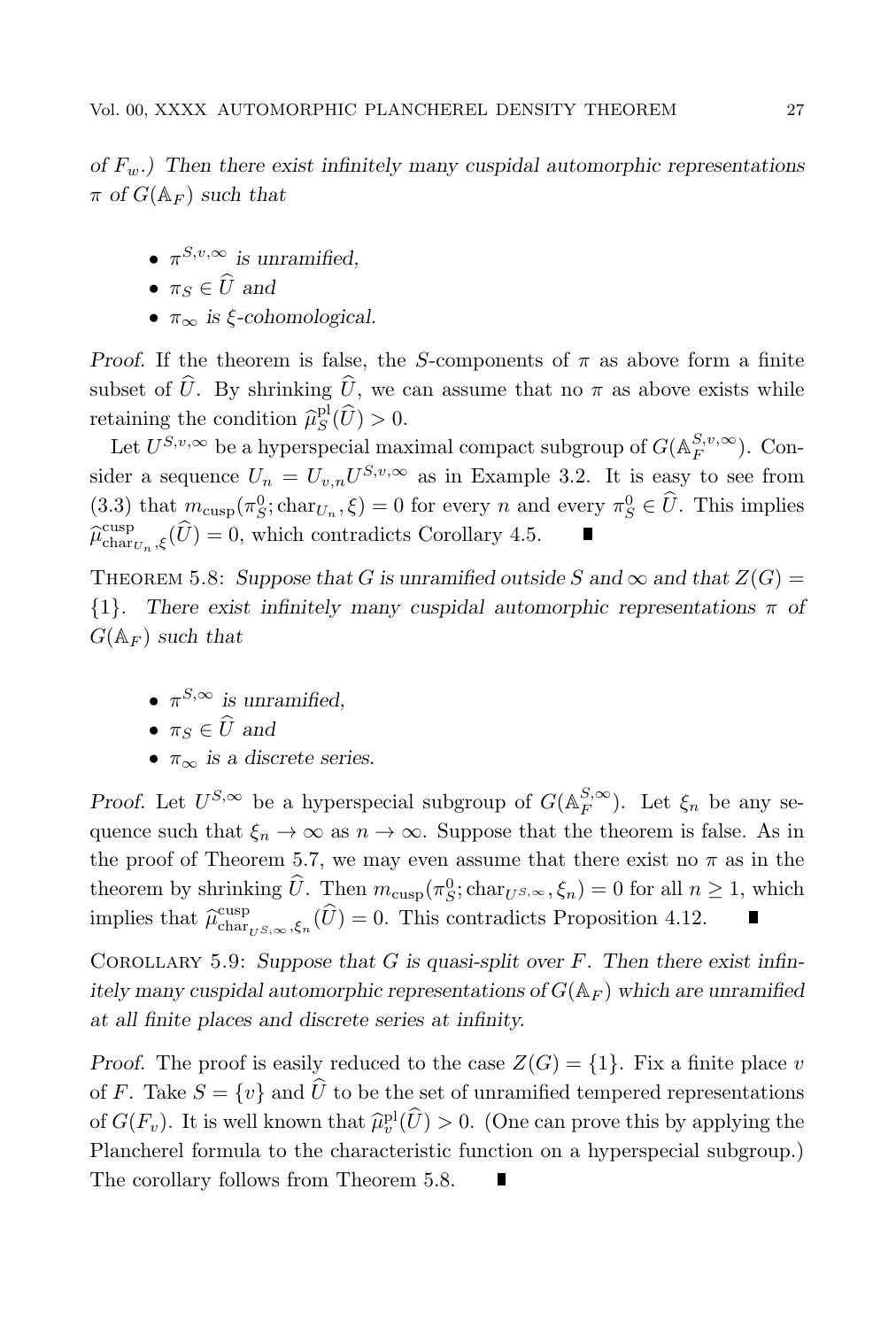Remark 5.10: Of course, Theorem 5.8 implies more than Corollary 5.9: we can even arrange that cuspidal automorphic representations in the corollary have their Satake parameters at finitely many places in a particular region (to be prescribed by a choice of  $\widehat{U}$ ).

REMARK 5.11: It would be nice to have an effective lower (reps. upper) bound for the parameter at infinity which ensures the existence (resp. non-existence) of the automorphic representations as in the corollary. Our approach does not seem to offer a clue.

Remark 5.12: It can be asked whether Theorems 5.7 and 5.8 continue to hold if  $\pi$  is also required to be "stable" in the sense that (loosely speaking)  $\pi$  is not in the image of the (conjectural) transfer from representations of any elliptic endoscopic subgroup of  $G$  which is not a quasi-split inner form. In fact, one can even ask whether the theorems in §4 hold if we replace the discrete or cuspidal automorphic multiplicity with the corresponding multiplicity in the stable part of the spectrum only.

5.3. EXISTENCE THEOREM (II). Let  $F$  be any number field and drop the assumptions in §5.2. We prove a weaker version of Theorem 5.7.

THEOREM 5.13: Let  $v_1, v_2$  be a finite place of F not contained in S. There exist infinitely many cuspidal automorphic representations  $\pi$  of  $G(\mathbb{A}_F)$  such that

- $\pi^{S,v_1,v_2}$  is unramified and
- $\pi_s \in \widehat{U}$  and
- $\pi_{v_1}$  is square integrable and  $\pi_{v_2}$  is supercuspidal.

*Proof.* This is deduced from Theorem 4.8 (with  $\hat{f}_S = \text{char}_{\hat{\theta}}$ ) by the same argument proving Theorem 5.7 from Corollary 4.5.

5.4. Density of automorphic points in a local tempered spectrum. We impose no restriction on F and G, exactly as in §5.3. Let  $\widehat{G(F_S)}_{\rm temp}$  denote the subset of  $\widehat{G(F_S)}$  consisting of tempered representations.

Corollary 5.14: (Burger-Li-Sarnak, Clozel-Ullmo, cf. [Sar05, (28)])

The set of the S-components  $\pi_S$  of cuspidal automorphic representations  $\pi$ meets  $\widehat{G(F_S)}_{\text{temp}}$  in a dense subset.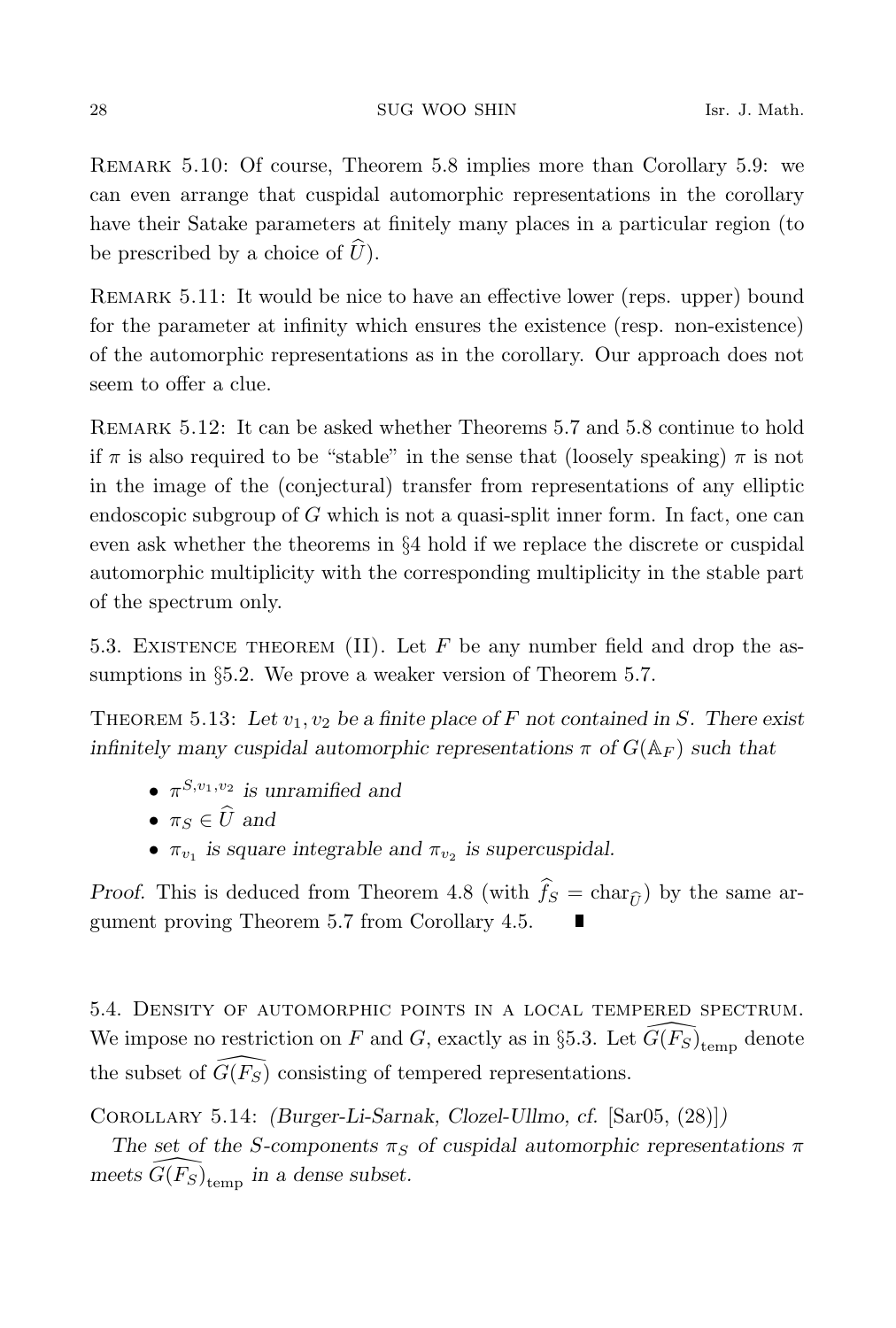*Proof.* For any  $\widehat{\mu}_S^{\text{pl}}$ -regular relatively quasi-compact open subset  $\widehat{U}$  of  $\widehat{G(F_S)}$ which intersects  $\widehat{G(F_S)}_{\text{temp}}$  nontrivially, we have that  $\widehat{U} \cap \widehat{G(F_S)}_{\text{temp}}$  is  $\widehat{\mu}_S^{\text{pl}}$ regular relatively quasi-compact and that  $\hat{\mu}_S^{\text{pl}}(\hat{U} \cap \widehat{G(F_S)}_{\text{temp}}) > 0$ . Theorem 5.13 tells us that  $\widehat{U} \cap \widehat{G(F_S)}_{\text{temp}}$  contains the S-component of some cuspidal automorphic representation of  $G(\mathbb{A}_F)$ .

### 6. Example: Hilbert modular case

This section provides an asymptotic formula for the dimension of the spaces of Hilbert modular forms (Proposition 6.4) with prescribed local conditions.

6.1. EXPLICIT PLANCHEREL MEASURE ON  $GL_2$  over a p-adic field. In this subsection we use the following notation.

- K is a finite extension of  $\mathbb{Q}_p$  with ring of integers  $\mathcal{O}_K$  and a uniformizer  $\varpi_K$ ,
- $q := |\mathcal{O}_K/\varpi_K|$
- $G = GL_2$  over K,
- $T = GL_1 \times GL_1$  is the subgroup of diagonal matrices,
- $S^1 = \{z \in \mathbb{C} : |z| = 1\},\$
- $d(\pi)$  denote the formal degree when  $\pi$  is a discrete series of  $G(K)$ .

We fix a Haar measure  $\mu$  on  $G(K)$  such that  $\mu(GL_2(\mathcal{O}_K)) = 1$ . The formal degrees of discrete series of  $G(K)$  will be computed with respect to  $\mu$ .

Let  $\pi$  be an irreducible tempered representation of  $G(K)$ . There exists a pair  $(M, \mathcal{O})$  where  $M \in \{G, T\}$  and  $\mathcal O$  is an  $\Psi_u(M)$ -orbit of (unitary) discrete series representations of  $M(K)$  such that  $\pi = \text{n-ind}_{M}^{G}(\sigma)$  for some  $\sigma \in \mathcal{O}$ . It is well known that n-ind $_M^G(\sigma)$  is irreducible whenever  $\sigma$  is a unitary representation. This condition determines  $(M, \mathcal{O})$  uniquely. To be more concrete, we divide into four disjoint cases, namely (Case I) through (Case IV) below.

Let  $d\omega$  denote the canonical measure of Harish-Chandra on  $\mathcal{O}$ , whose description on page 31 of [AP05] allows us to compute the volume  $\omega(\mathcal{O})$  under this measure. Following [AP05], we give below an explicit description of the Plancherel measure  $\hat{\mu}^{pl}$  on  $\hat{O}$  as well as the Plancherel mass of  $\hat{O}$ . This is a slight abuse of notation: the measure  $\hat{\mu}^{\text{pl}}$  here is identified with our previous Plancherel measure via the map  $\mathcal{O} \to \widehat{G(K)}$  given by  $\sigma \mapsto \text{Ind}_{B}^{G}(\sigma)$ .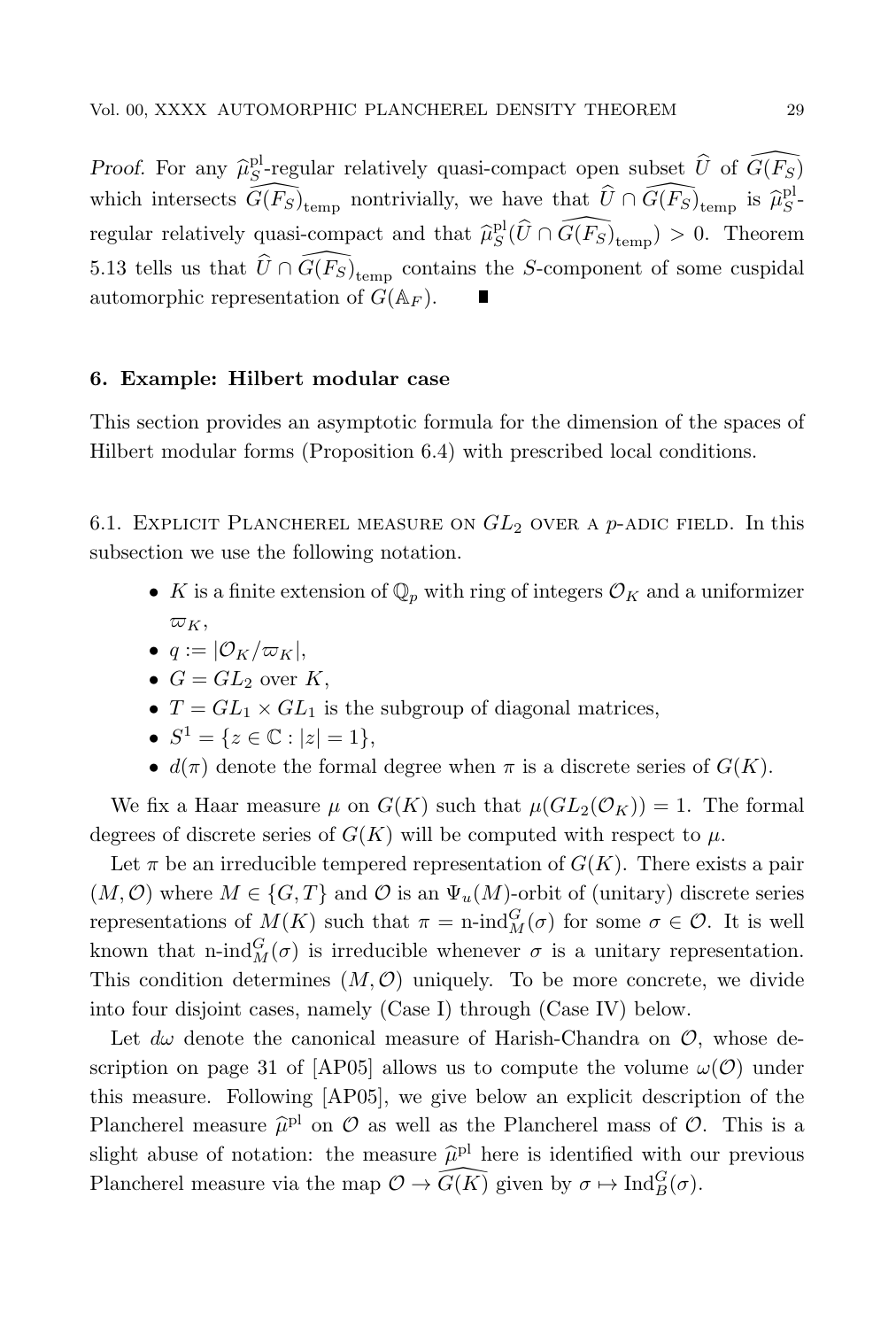From here on, we freely adopt their notation. The measure  $\hat{\mu}^{\text{pl}}$  on  $\mathcal{O}$  is given by the formula

$$
\widehat{\mu}^{\text{pl}} = \gamma(G|M) \cdot j(\sigma)^{-1} \cdot d\omega
$$

where  $\sigma$  is any member of  $\mathcal{O}$ . By [AP05, Thm 3.1],  $\gamma(G|G) = 1$  and  $\gamma(G|T) =$  $\frac{q+1}{q}$ . An explicit formula for  $j(\sigma)^{-1}$  of [AP05, Thm 5.4] leads to formulas for  $\hat{\mu}^{\text{pl}}$  and the Plancherel mass  $\hat{\mu}^{\text{pl}}(\mathcal{O})$ , except in Case (ii) below. In Case (ii), use Theorem 4.4, the second formula on page 32 and formula (4) on page 33 from the same paper.

We summarize the computation below.

Case (i) 
$$
\pi = \text{n-ind}_M^G(\sigma)
$$
 where  $\sigma = \chi \otimes \chi$  up to an unramified twist.  
\n $\mathcal{O} \simeq (S^1 \times S^1)/\mathfrak{S}_2$ ,  $\omega(\mathcal{O}) = 1/2$ .

$$
\widehat{\mu}^{\text{pl}} = \left| \frac{1 - z_1^{-1} z_2}{1 - z_1^{-1} z_2 q^{-1}} \right|^2 d\omega = \left| \frac{1 - z_1^{-1} z_2}{1 - z_1^{-1} z_2 q^{-1}} \right|^2 \cdot \frac{1}{2(2\pi i)^2} \cdot \frac{z_1}{z_1} \frac{z_2}{z_2}.
$$

$$
\widehat{\mu}^{\text{pl}}(\mathcal{O}) = 1.
$$

 $\hat{\mu}^{\text{pl}}(\mathcal{O}) = 1.$ <br>Case (ii)  $\pi = \text{n-ind}_{M}^{G}(\sigma)$  where  $\sigma = \chi_1 \otimes \chi_2$ ;  $\chi_1$  and  $\chi_2$  differ by a ramified character.

$$
\mathcal{O} \simeq S^1 \times S^1, \ \omega(\mathcal{O}) = 1.
$$
  

$$
\widehat{\mu}^{\text{pl}} = q^{f(x_1^{-1}x_2)} \cdot \frac{q+1}{q} \cdot d\omega.
$$
  

$$
\widehat{\mu}^{\text{pl}}(\mathcal{O}) = q^{f(x_1^{-1}x_2)} \cdot \frac{q+1}{q}.
$$

 $\hat{\mu}^{pl}(\mathcal{O}) = q^{f(\chi_1 + \chi_2)} \cdot \frac{q+1}{q}$ .<br>Case (iii)  $\pi$  is a Steinberg representation up to a (unitary) character twist of  $GL_2$ .

$$
\mathcal{O} \simeq S^1, \ \omega(\mathcal{O}) = 2, \ d(\pi) = \frac{q-1}{2}.
$$

$$
\widehat{\mu}^{\text{pl}} = \frac{q-1}{2} \cdot d\omega.
$$

$$
\widehat{\mu}^{\text{pl}}(\mathcal{O}) = 2d(\pi) = q - 1
$$

 $\widehat{\mu}^{\text{pl}}(\mathcal{O}) = 2d(\pi) = q - 1$ <br>Case (iv)  $\pi$  is (unitary) supercuspidal.  $\mathcal{O} \simeq S^1$ ,  $\omega(\mathcal{O}) = 2/r(\pi)$ .  $\widehat{\mu}^{\text{pl}} = d(\pi) \cdot d\omega.$ <br>  $\widehat{\lambda}^{\text{pl}}(\mathscr{D}) = 0.1$ 

$$
\hat{\mu}^{\text{pl}}(\mathcal{O}) = 2d(\pi)/r(\pi).
$$

6.2. LIMIT MULTIPLICITY FORMULA FOR HILBERT MODULAR FORMS. Let  $G =$  $GL_2$  and F a totally real field. Then the first two conditions at the start of §4 are satisfied but the last one is true only when  $F = \mathbb{Q}$ . So strictly speaking, our results below will hold only when  $F = \mathbb{Q}$ . However we pretend that F could be a general totally real field. This is justified by the fact that all three conditions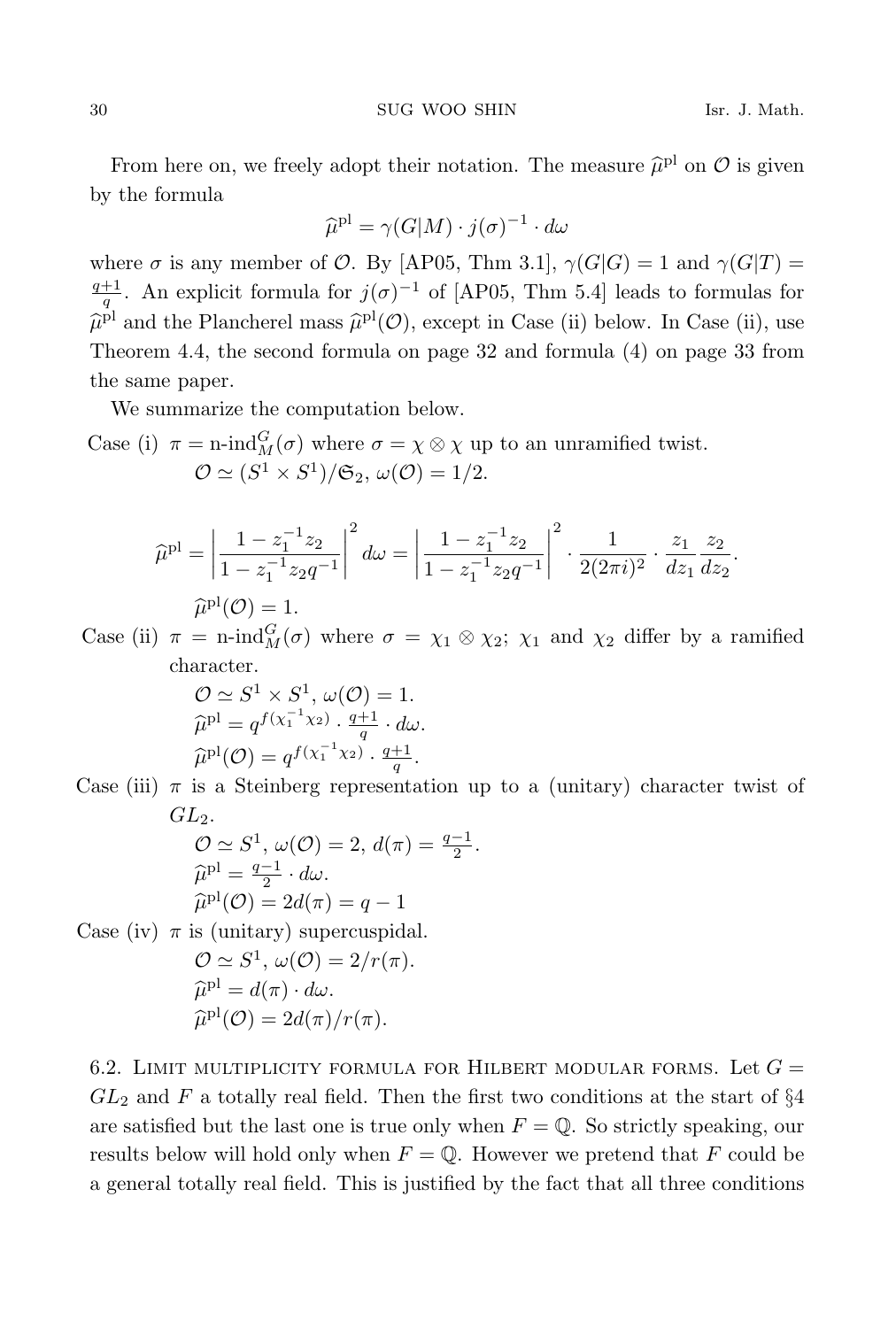of §4 are fulfilled if  $GL_2$  is replaced with either  $PGL_2$  or  $SL_2$ , in which case the results below indeed make sense with very minor modifications. (Also see Remark 4.1.)

We use the notation of §5.1 and §6.1. The choice of Haar measures is as in the last paragraph of §2.2. At each  $v \in S$ , choose any pair  $(M_v, \mathcal{O}_v)$  as in §6.1. In particular  $\mathcal{O}_v$  is an orbit of discrete series of  $M_v(F_v)$ . Put

$$
\widehat{U} := \prod_{v \in S} \text{n-ind}_{M_v}^{GL_2} \mathcal{O}_v. \tag{6.1}
$$

Suppose that  $U_1 = \prod_{v \in \mathcal{V}_F^{\infty} \backslash S} GL_2(\mathcal{O}_{F_v})$  (for convenience) and that  $\{U_n\}_{n \geq 1}$ is a decreasing sequence in  $G(\mathbb{A}_F^{S,\infty})$  tending to 1 in the sense of Definition 3.1. Our choice of  $\mu = \prod_{v \in V_F} \mu_v$  is such that  $\mu^{S, \infty}(U_1) = 1$ . Thus  $\mu^{S, \infty}(U_n) = [U_1 :$  $[U_n]^{-1}$ . It is straightforward to check  $d(G_{\infty}) = 1$  and  $q(G_{\infty}) = [F : \mathbb{Q}]$  in the current case. Let  $\pi_{\xi}$  denote the unique representation in  $\Pi_{disc}(G_{\infty}, \xi^{\vee}).$ 

Remark 5.5 tells us that

$$
\sum_{\pi_S^0 \in \widehat{U}} m_{\text{cusp}}(\pi_S^0; \text{char}_{U_n}, \xi) = \overline{\mu}(G(F)A_{G,\infty} \backslash G(\mathbb{A}_F)) \cdot \mu^{S,\infty}(U_n)^{-1} \cdot \widehat{\mu}_S^{\text{pl}}(\widehat{U}) \cdot \dim \xi + o(1).
$$

Formula (3.4) for  $GL_2$ , which is true even when the highest weight of  $\xi$  is not regular<sup>5</sup>, tells us that  $m_{\text{cusp}}(\pi_S^0; \text{char}_{U_n}, \xi)$  is a rational number with sign  $(-1)^{q(G_{\infty})} = (-1)^{[F:\mathbb{Q}]}$  and that the left hand side of  $(6.2)$  is  $(-1)^{[F:\mathbb{Q}]}$  times the sum of  $\dim(\pi^{S,\infty})^{U_n}$  over the set of cuspidal automorphic representation  $\pi$ of  $GL_2(\mathbb{A}_F)$  such that

•  $\pi_v \in \text{n-ind}_{M_v}^{GL_2} \mathcal{O}_v$  for all  $v \in S$ ,

• 
$$
(\pi^{S,\infty})^{U_n} \neq (0)
$$
 and

• 
$$
\pi_{\infty} \simeq \pi_{\xi}
$$
.

Equivalently, the left hand side of  $(6.2)$  is the dimension of S-new Hilbert modular forms generated by cuspidal automorphic representations of level  $U_n$  (outside S and  $\infty$ ), weight  $\xi$  and prescribed condition  $\widehat{U}$  at S.

REMARK 6.1: By the local Langlands correspondence, the first condition on  $\pi$ is equivalent to prescribing the inertia action and monodromy operator for the Weil-Deligne representation corresponding to  $\pi_v$ .

(6.2)

<sup>&</sup>lt;sup>5</sup> For this one can appeal to the fact that cuspidal automorphic representations of  $GL_2(\mathbb{A}_F)$ always have discrete series at infinity.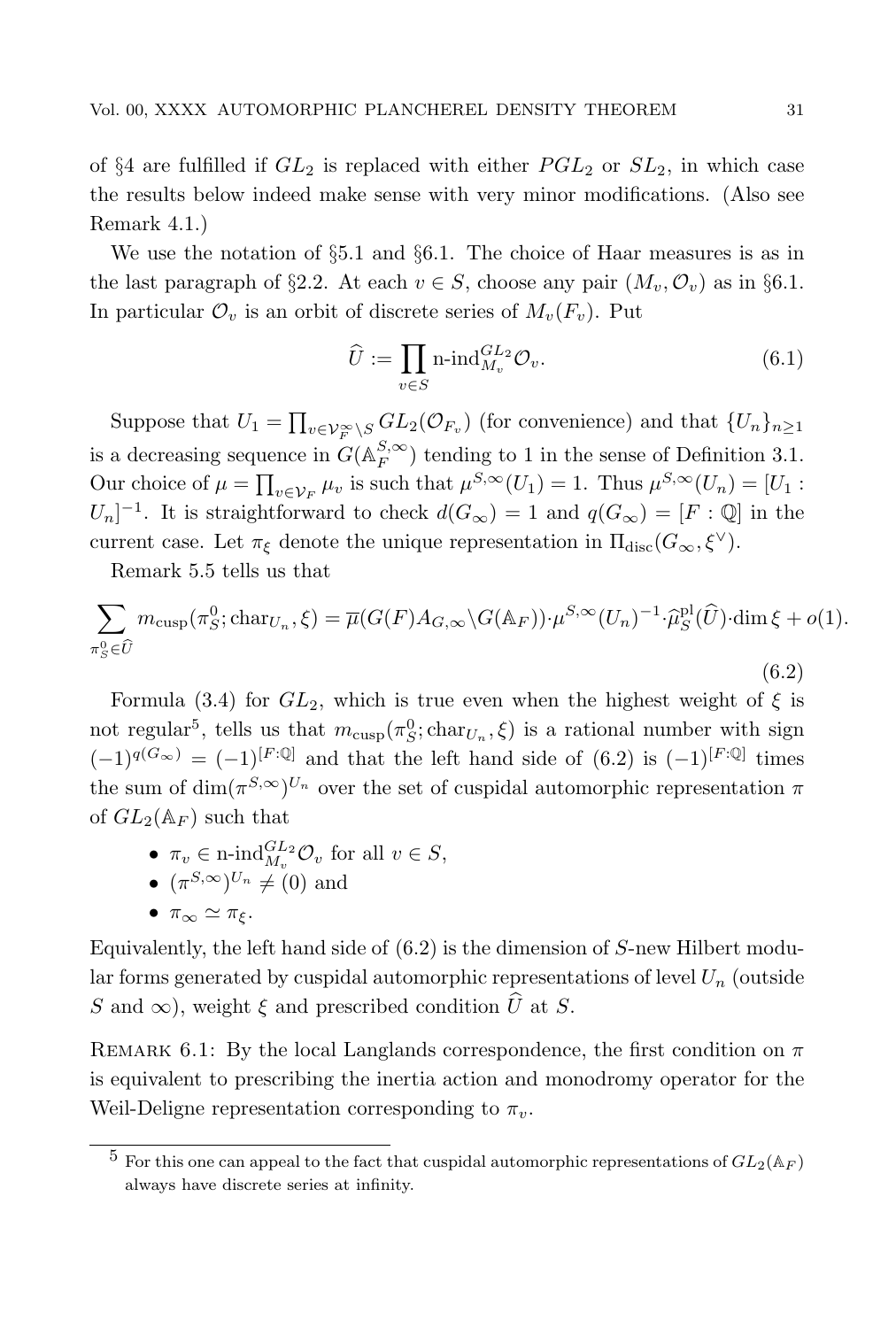We can calculate  $\overline{\mu}(G(F)A_{G,\infty}\backslash G(\mathbb{A}_F))$  in formula (6.2).

LEMMA 6.2:  $\overline{\mu}(G(F)A_{G,\infty}\backslash G(\mathbb{A}_F)) = \zeta_F(-1) \cdot h_F \cdot 2^{[F:\mathbb{Q}]-1}$  where  $\zeta_F$  is the Dedekind zeta function for F, and  $h_F$  is the class number of F.

REMARK 6.3: It is known that  $\zeta_F(-1)$  is a nonzero rational number. (cf. [Gro, Thm 1.1, Lem 1.3].

Proof. Let  $Z := GL_1$  and  $G_{ad} := PGL_2$ . By Hilbert 90 it is easy to see that

$$
1 \to Z(\mathbb{A}_F)/A_{Z,\infty} \to G(\mathbb{A}_F)/A_{G,\infty} \to G_{\text{ad}}(\mathbb{A}_F) \to 1
$$
 (6.3)

is a short exact sequence of topological groups. For each group  $H \in \{Z, G, G_{ad}\}\$ over F, the measure  $\mu^{EP,\infty}$  defined on  $H(\mathbb{A}_F)/A_{H,\infty}$  as in §2.2 will be denoted by  $\mu_H^{\rm EP}$ , and the Tamagawa measure on  $H(\mathbb{A}_F)$  will be denoted by  $\mu_H^{\rm Tama}$ . The Tamagawa number  $\tau(H)$  is the volume of  $H(F)A_{H,\infty}\backslash H(\mathbb{A}_F)$  under the measure induced by  $\mu_H^{\text{Tama}}$ . We have the formula ([Kot88, p.629])

$$
\tau(H) = |\pi_0(Z(\widehat{H})^{\text{Gal}(\overline{F}/F)})| \cdot |\ker^1(F, Z(\widehat{H}))|^{-1}.
$$
 (6.4)

Note the following.

(i)  $\mu_Z^{\rm EP}$ ,  $\mu_G^{\rm EP}$  and  $\mu_{G_{\rm ad}}^{\rm EP}$  are compatible with respect to (6.3). (ii)  $\overline{\mu}_Z^{\rm EP}(Z(F)\backslash Z(\mathbb{A}_F)/A_{Z,\infty})=h_F.$ (iii)  $\overline{\mu}_{G_{\rm ad}}^{\rm EP}(G_{\rm ad}(F)\backslash G_{\rm ad}(\mathbb{A}_F)) = \zeta_K(-1) \cdot 2^{[F:\mathbb{Q}]}$ . (iv)  $\mu_Z^{\text{Tama}}$ ,  $\mu_G^{\text{Tama}}$  and  $\mu_{G_{\text{ad}}}^{\text{Tama}}$  are compatible with respect to (6.3). (v)  $\tau(Z) = \tau(G) = 1, \tau(G_{ad}) = 2.$ 

We check (i) at finite places and infinite places separately from the definition of  $\mu^{\text{EP}}$ . It is elementary to verify (ii). Part (iii) follows from [Gro97, Thm 9.9]. For (iv), we refer to page 75 of [San81]. The last part is immediate from (6.4).

Now (i), (iv) and (v) imply that  $\overline{\mu}_G^{\rm EP}(G(F) \backslash G(\mathbb{A}_F)/A_{G,\infty})$  equals

$$
2^{-1}\cdot \overline{\mu}_{Z}^{\mathrm{EP}}(Z(F)\backslash Z(\mathbb{A}_{F})/A_{Z,\infty})\cdot \overline{\mu}_{G_{\mathrm{ad}}}^{\mathrm{EP}}(G_{\mathrm{ad}}(F)\backslash G_{\mathrm{ad}}(\mathbb{A}_{F})).
$$

Applying (ii) and (iii), we conclude the proof.

Formula (6.2) and Lemma 6.2 yield:

PROPOSITION 6.4: Let  $\{U_n\}_{n\geq 1}$  be a decreasing sequence in  $GL_2(\mathbb{A}_F^{S,\infty})$  tending to 1 in the sense of Definition 3.1. Let  $\widehat{U}$  be as at the start of §6.2. Then the dimension of S-new Hilbert cuspforms of level  $U_n$  (outside S and  $\infty$ ), weight  $\xi$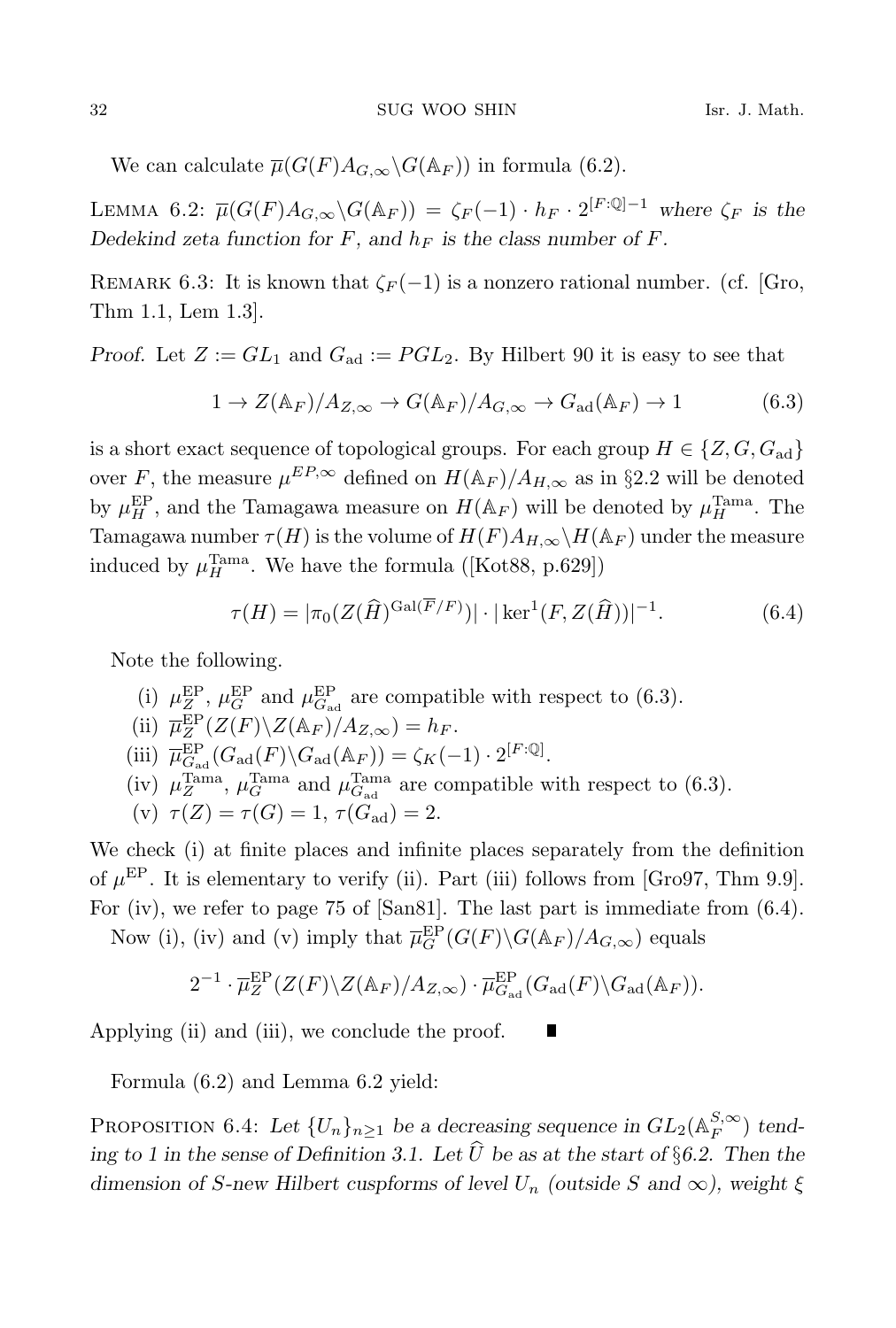and prescribed condition  $\hat{U}$  at S (cf. the paragraph preceding Remark 6.1) is given by

 $(-1)^{[F:\mathbb{Q}]} \cdot \zeta_F(-1) \cdot 2^{1-[F:\mathbb{Q}]} \cdot h_F \cdot [U_1:U_n] \cdot \hat{\mu}_S^{\text{pl}}(\widehat{U}) \cdot \dim \xi \ + \ o(1)$ where  $\hat{\mu}_S^{\text{pl}}(\hat{U})$  is explicitly given by (6.1) and the list of §6.1.

REMARK 6.5: When  $n = 1$ , the leading term appears to be the same as the one in [Wei09, Thm 1.1]. (It suffices to compare our  $\hat{\mu}_S^{\text{pl}}(\hat{U})$  · dim  $\xi$  with his  $d(\tau)$ . This comes down to matching our local computation at  $v \in S$  as in §6.1 with his local invariants defined in [Wei09,  $\S 2.1$ ]. The task is easy in the nonsupercuspidal case. In the supercuspidal case we use the formal degree formula in  $[Car84, §5]$  and  $[CMS90, §2.2]$ .) As n grows, our formula is different from Weinstein's because the dimension we are counting is different from his. Namely, he is concerned with the number of cuspforms (or corresponding representations  $\pi$  of  $GL_2(\mathbb{A}_F)$ ) while we estimate the sum of  $\dim(\pi^{S,\infty})^{U_n}$  over the same set of  $\pi$  as  $n \to \infty$ . If  $U_1$  is hyperspecial then the latter dimension equals 1, which explains why the two results are related.

### Appendix A. On Sauvageot's paper

Our paper relies on Sauvageot's work ([Sau97]) in an essential way. Although his paper is correct and beautifully written in our opinion, it seems to contain a handful of minor errors, which we think would be helpful to list here. We are fully responsible for any possible misinterpretation of part of his work or introduction of new errors.

- On p.158, Lemme 2.1, it should be assumed in addition that  $X$  is Hausdorff to validate the lemma, as the proof requires the Stone-Weierstrass theorem, which is applicable to locally compact Hausdorff spaces. (Remark: Lemme 2.1 is applied in section 7 where  $X = \Theta(G)$ . Since the latter is Hausdorff, the added assumption does not affect the results of section 7. Here  $\Theta(G)$  is the set of infinitesimal characters as defined on p.164.)
- In the first line of the proof of Lemme 2.1, it should have been said that  $h_0$  is a  $\nu$ -integrable function.
- p.161, Lemme 2.6, in  $(3)$ , "Tout point de  $C$ " should be strengthened to "Tout point de  $\cup_{i\in I} \mathcal{W}_i$ ". The proof given there is already enough to imply the latter.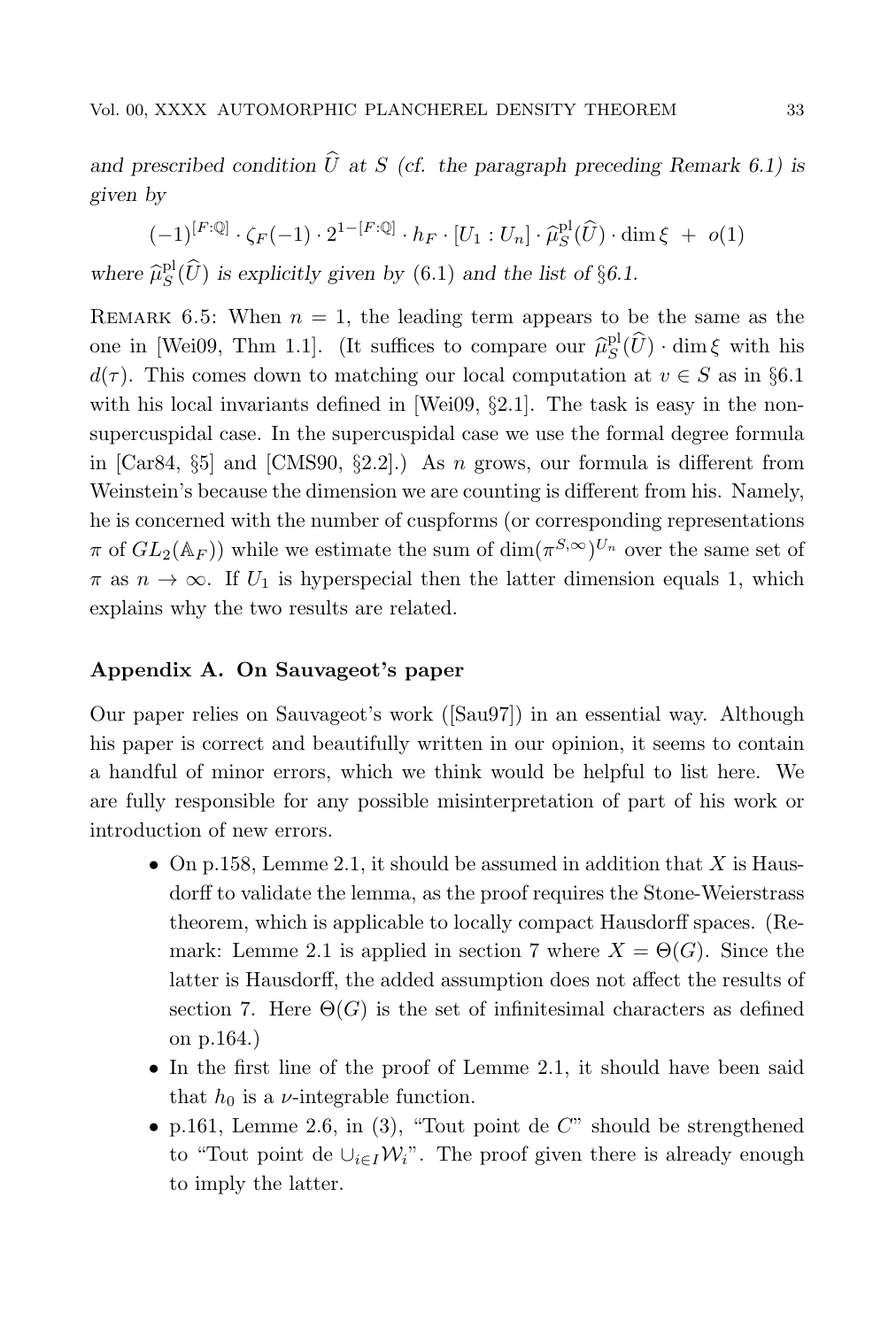- On p.167, line 8, "donc l'induite  $\mathcal{I}_{P',\tau',\lambda}$  est irréductible pour  $\lambda$  assez petit." can be a circulation of logic unless one is careful, but it is not clear where the author gets this information from. One solution would be to consider  $\tau'_{\lambda}$  as an irreducible quotient of  $r_{P''G}\Pi$  (rather than  $r_{P'G}\Pi$ ). Then  $\mathcal{I}_{P'',\tau',\lambda}$  is irreducible for small enough  $\lambda$  by the induction hypothesis, thus one obtains  $\Pi = \mathcal{I}_{P'', \tau', \lambda}$ . The rest of the argument remains the same. (Concerning this remark, the referee pointed out the following: "It is possible to refer to [Wal03, Prop IV.2.2], where Theorem 3.2 of Sauvageot is treated when  $\sigma$  is cuspidal.")
- On p.173, in the paragraph preceding Lemme 5.1, the reference (Casselman, 1989, Theorem 6.6.1) should be (Casselman, preprint, Theorem 6.6.1). In fact Theorem 6.6.1 does not even exist in the former reference. The latter is available at

http://www.math.ubc.ca/~cass/research/pdf/p-adic-book.pdf Casselman deals only with p-adic groups, but Sauvageot needs the result for archimedean  $F$  too, in which case the desired irreducibility of parabolic induction is found in [KZ82, Cor 9.2].

- On p.176, line -4, the displayed inequality is deduced from the stronger version of Lemme 2.6 as we stated above. (The original Lemme 2.6 shows the weaker inequality in which  $c''_G1_C$ , not  $c''_G1_{C_1}$ , is placed on the right hand side.)
- On p.176, line -5, it is worth recalling that not only  $W_i \subset V_{\theta_i,\epsilon_1}$ but  $\overline{\mathcal{W}}_i \subset \mathcal{V}_{\theta_i,\epsilon_1}$  can be ensured (by Lemme 2.6). This allows us to strengthen p.177, line 4 as "tel que  $\overline{\mathcal{W}}_i \subset \mathcal{W}'_i \subset \mathcal{V}_{\theta_i, \epsilon_1}$  et".
- On p.177, line -3, add the condition that  $\sqrt[\alpha]{\phi}$  is  $\geq 0$  on  $\Pi_u(G)$ ", which can be arranged by Lemme 5.3.
- On p.177, Lemme 5.5, the second inequality is not proved and its validity is unclear. For the purpose of proving Theoreme  $5.4$ , it suffices to observe that the very last display of p.177 is positive everywhere on  $C_1$  and > 1 on  $\mathcal{N} \cap C$ . This is exactly asserted in the first paragraph of p.178 (in line 4,  $C_1$  should be replaced with  $C$ ). Although the assertion is supposed to follow from the questionable second inequality of Lemme 5.5, the assertion can be shown directly without that lemma. (In the argument we need the last two corrections above as well as the correction to p.175, Lemma 5.2 found below.)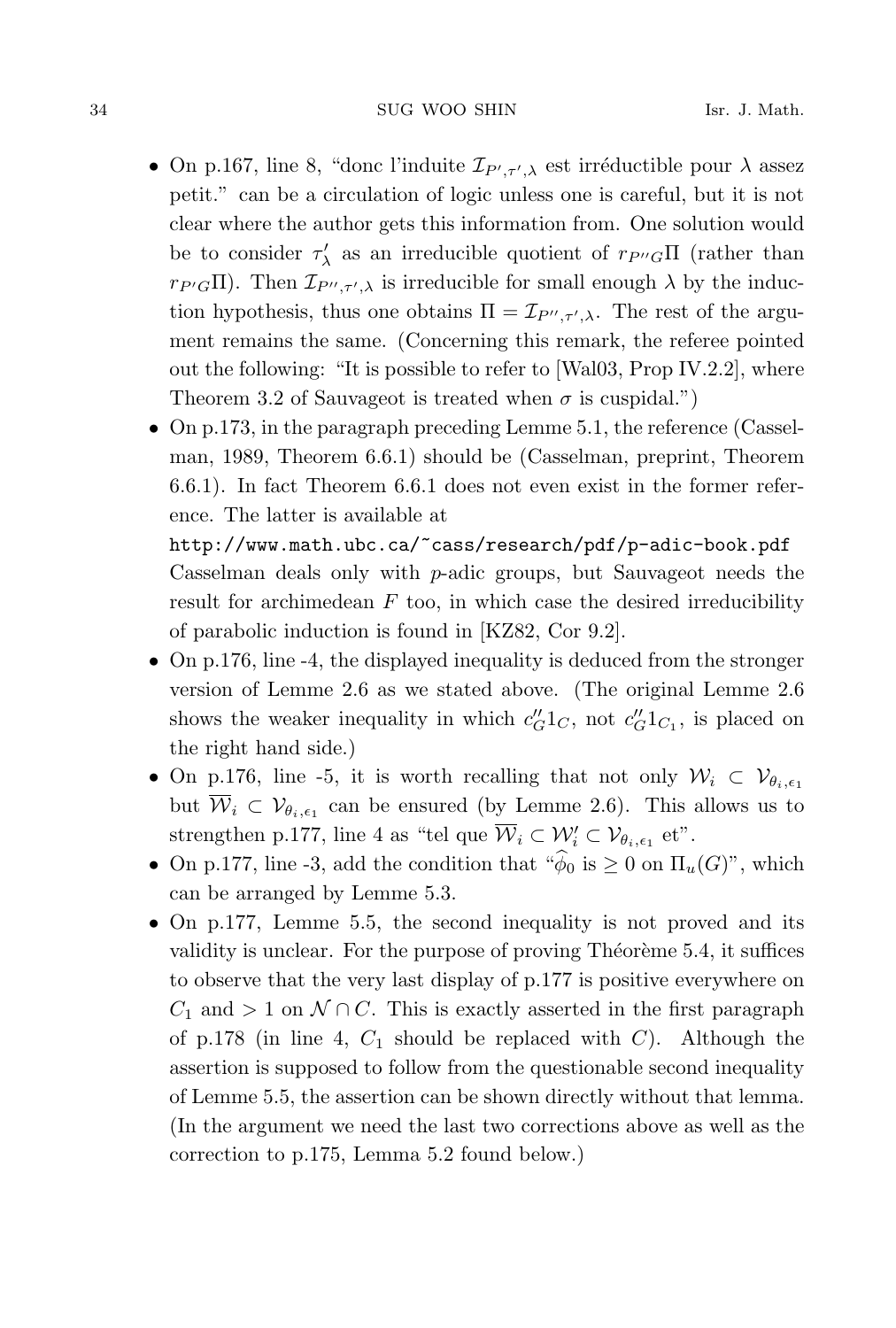• On p.178, line 6-9, there is a missing term on the right hand side. To be more precise, it results from  $\widehat{\Psi}_1 = \epsilon_3 N(\epsilon_1) M(\epsilon_1) \widehat{\phi}_0 + \sum_{i=1}^{N(\epsilon_1)} f_i \widehat{\phi}_{\theta_i, \epsilon_1}$ that

$$
\mu^G(|\widehat{\Psi}_1|) \leq \epsilon_3 N(\epsilon_1) M(\epsilon_1) \mu^G(|\widehat{\phi}_0|) + \mu^G\left(\left|\sum_{i=1}^{N(\epsilon_1)} f_i \widehat{\phi}_{\theta_i,\epsilon_1}\right|\right).
$$

The second term on the right hand side is less than or equal to the right hand side of p.178, l.7-9 thanks to the first inequality of Lemme 5.5. The correction here does not change the fact (p.178, l.10-11) that one can choose  $\epsilon_1$ ,  $\epsilon_2$ ,  $\epsilon_3$  such that  $\mu^G(\hat{\Psi}_1) < \epsilon/2$ .

- About the proof of Theorem 5.4: As a supplement to the last two corrections, we orient the reader by summarizing how  $(1)$ ,  $(2)$  and  $(3)$ of Theorem 5.4 are checked on pp.178-179.
	- (1)  $\hat{\Psi}_1$  is shown to be positive on  $C_1$  on p.178, l.2. This is used to show that  $\hat{\Psi} \ge 0$  on  $C_1$ . Outside  $C_1$ ,  $\hat{\Psi} \ge 0$  (p.179, l.3) thanks to the last inequality of p.178.
	- (2)  $\mu^G(\hat{\Psi}) \leq \epsilon$  is proved on p.179, l.4-6, whose essential input is p.178, l.6-9.
	- (3) This follows from the fact that  $\hat{\Psi}_1 \geq 1$  on  $\mathcal{N} \cap C$  (p.178, l.3-5) and that  $\hat{\Psi} \geq \hat{\Psi}_1$  on  $\mathcal{N} \cap C$  by construction.
- In section 7, the author refers to section 2 for some results on  $\mathfrak{B}_c$ , but section 2 deals with  $\mathfrak{B}$  rather than its subspace  $\mathfrak{B}_c$ . (The latter space consists of the functions whose supports have compact images in  $\Theta(G)$ .) Thus it should be remarked that results in section 2 are still valid with  $\mathfrak{B}_c$  in place of  $\mathfrak{B}$  (though this is not difficult to check).
- On p.181, line 9, "Théorème  $6.1$ " should be "Corollaire  $6.1$ ".

One of the referees kindly sent us further remarks on Sauvageot's paper, which we list below without change.

- section 2, line 1, add "séparé" to localement compact. Same in line 1 of Lemma 2.1.
- in Lemma 2.1, add that "the elements of A are  $\nu$ -integrable" and that "f has bounded support".
- p.159, line 5, Instead of "Donc" put "Le début de la preuve du Théorème 62, p.557 de Schwartz montre que".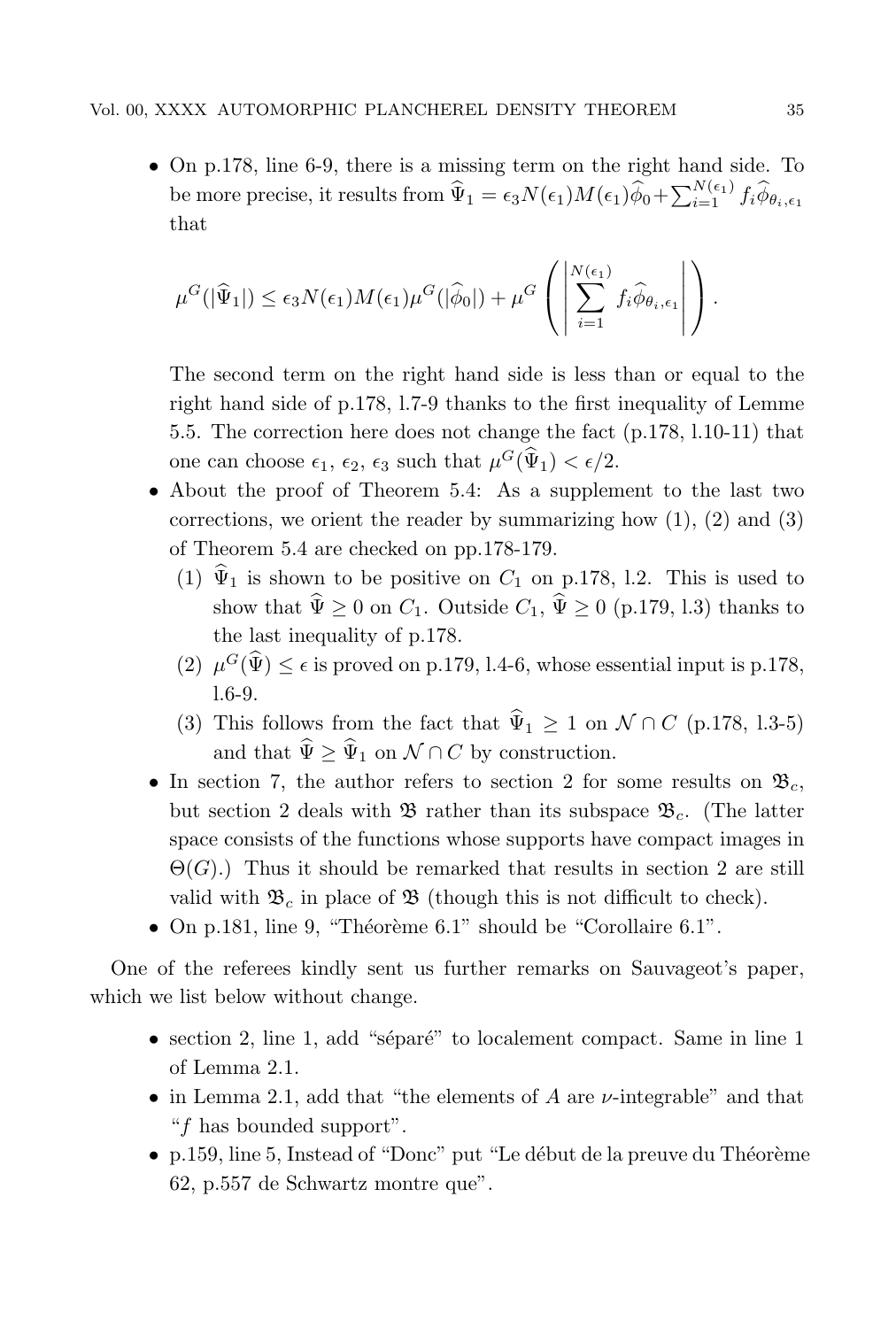- p.160, line 8, add "Ce qui veut dire que A sépare les points de  $\Theta$  et que pour tout  $\theta \in \Theta$ , il existe  $f \in A$  avec  $f(\theta) \neq 0$ ."
- p.168, line -3, Replace "et donc..." by "Il existe  $\phi_i \in \mathcal{H}, \lambda_i \in \mathbb{C}$ ,  $i = 1, ..., n$  tel que pour toute représentation de longueur finie π:

$$
\operatorname{tr}(\pi(\phi)) = \sum_{i} \lambda_t r(\pi(\phi_i)\pi(\phi_i)^*).
$$

- First line 2 of the proof of Th. 5.4, put  $\theta \in C$  instead of  $\theta \in \Theta(G)$ .
- p.181, line 4-5, it would be the best to rewrite this part as "Par hypothèse, c'est une fonction  $\tilde{\mu}^G_{L,\sigma} d\chi$ -Riemann-intégrable. Notons  $\mu^*_{L,\sigma}$ l'image directe sur  $\Theta(G)$  de la mesure  $\tilde{\mu}_{L,\sigma}^G d\chi$ . D'après le Lemme 2.1, dont les hypothèses sont satisfaites car tout  $h \in \mathcal{A}(G)$  est  $\mu_{L,\sigma}^*$ intégrable, étant donné..."
- p.175, in Lemma 5.2, one has " $f$  est à valeurs positives ou nulles".

#### References

- [AP05] A.-M. Aubert and R. Plymen, *Plancherel measure for*  $GL(n, F)$  and  $GL(m, D)$ : explicit formulas and Bernstein decomposition, J. Number Theory 112 (2005), no. 1, 26–66.
- [Art88] J. Arthur, The invariant trace formula II. Global theory, J. Amer. Math. Soc. 1 (1988), 501–554.
- [Art89]  $\qquad \qquad \qquad$ , The L<sup>2</sup>-Leftschetz numbers of Hecke operators, Invent. Math. **97** (1989), 257–290.
- [BD84] J. Bernstein and P. Deligne, Le "centre" de Bernstein, pp. 1–32, Hermann, Paris, 1984.
- [BDK86] J. Bernstein, P. Deligne, and D. Kazhdan, Trace Paley-Wiener theorem for reductive p-adic groups, J. Analyse Math.  $47$  (1986), 180–192.
- [Car84] H. Carayol, Représentations cuspidales du groupe linéaire, Ann. Sci. École Norm. Sup. 17 (1984), 191–225.
- [CC09] G. Chenevier and L. Clozel, Corps de nombres peu ramifiés et formes automorphes autoduales, J. Amer. Math. Soc. 22 (2009), 467–519.
- [CDF97] J. B. Conrey, W. Duke, and D. W. Farmer, The distribution of the eigenvalues of Hecke operators, Acta Arith. 78 (1997), no. 4, 405–409. MR 1438595 (98k:11047)
- [CH] G. Chenevier and M. Harris, Construction of automorphic Galois representations, II, http://people.math.jussieu.fr/∼harris/ConstructionII.pdf.
- [Clo86] L. Clozel, On limit multiplicities of discrete series representations in spaces of automorphic forms, Invent. Math. 83 (1986), 265–284.
- [CMS90] L. Corwin, A. Moy, and P. Sally, Jr, Degrees and formal degress for division algebras and  $q_{n}$  over a p-adic field, Pacific J. Math. 141 (1990), 21–45.